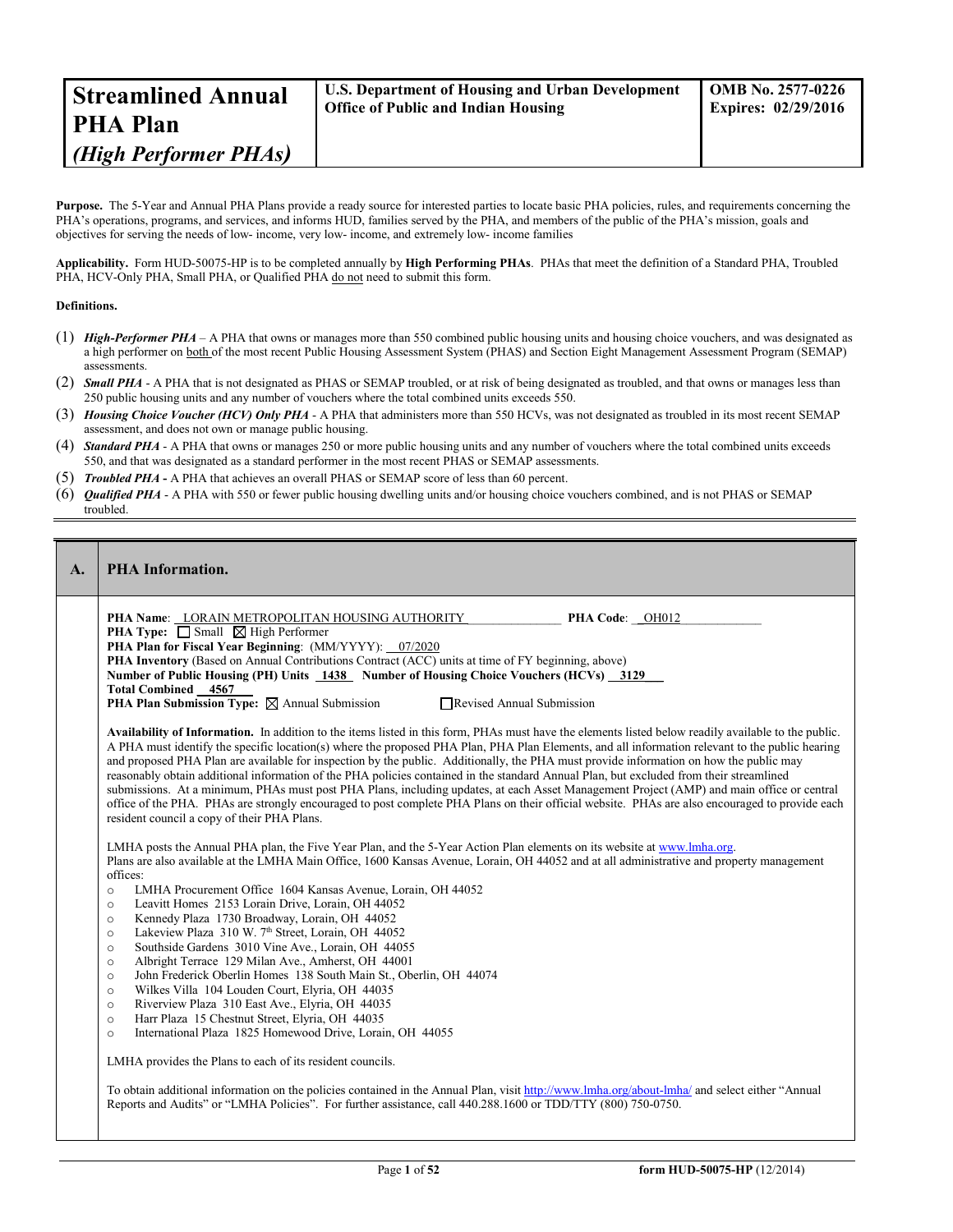**PHA Consortia**: (Check box if submitting a Joint PHA Plan and complete table below)

|           |                                                                                                                                                                                                                                                                                                                                                                                                                                                                                                     | <b>PHA Code</b> | Program(s) in the Consortia                                                                                 | Program(s) not in the |    | No. of Units in Each Program |  |  |
|-----------|-----------------------------------------------------------------------------------------------------------------------------------------------------------------------------------------------------------------------------------------------------------------------------------------------------------------------------------------------------------------------------------------------------------------------------------------------------------------------------------------------------|-----------------|-------------------------------------------------------------------------------------------------------------|-----------------------|----|------------------------------|--|--|
|           |                                                                                                                                                                                                                                                                                                                                                                                                                                                                                                     |                 |                                                                                                             | Consortia             | PH | <b>HCV</b>                   |  |  |
|           | Lead PHA:                                                                                                                                                                                                                                                                                                                                                                                                                                                                                           |                 |                                                                                                             |                       |    |                              |  |  |
|           |                                                                                                                                                                                                                                                                                                                                                                                                                                                                                                     |                 |                                                                                                             |                       |    |                              |  |  |
|           |                                                                                                                                                                                                                                                                                                                                                                                                                                                                                                     |                 |                                                                                                             |                       |    |                              |  |  |
| <b>B.</b> | <b>Annual Plan Elements</b>                                                                                                                                                                                                                                                                                                                                                                                                                                                                         |                 |                                                                                                             |                       |    |                              |  |  |
| B.1       | <b>Revision of PHA Plan Elements.</b>                                                                                                                                                                                                                                                                                                                                                                                                                                                               |                 |                                                                                                             |                       |    |                              |  |  |
|           |                                                                                                                                                                                                                                                                                                                                                                                                                                                                                                     |                 | (a) Have the following PHA Plan elements been revised by the PHA since its last Annual PHA Plan submission? |                       |    |                              |  |  |
|           | Y<br>N<br>$\boxtimes$<br>Statement of Housing Needs and Strategy for Addressing Housing Needs.<br>$\Box$<br>$\Box$<br>Deconcentration and Other Policies that Govern Eligibility, Selection, and Admissions.<br>⊠<br>Financial Resources.<br>⊠<br>□.<br>⊠<br>$\Box$ Rent Determination.<br>⊠<br>Homeownership Programs.<br>$\boxtimes$<br>Safety and Crime Prevention.<br>$\boxtimes$ Pet Policy.<br>$\boxtimes$ Substantial Deviation.<br>ப<br>$\boxtimes$ Significant Amendment/Modification<br>П |                 |                                                                                                             |                       |    |                              |  |  |
| B.1b      | (b) The PHA must submit its Deconcentration Policy for Field Office Review.                                                                                                                                                                                                                                                                                                                                                                                                                         |                 |                                                                                                             |                       |    |                              |  |  |
|           | Even if no revisions have been made to an Element, each of the PHA Plan Elements listed in section B.1a above is discussed, described, stated,<br>or addressed in section B.1b in the following pages as required by Instructions for Preparation of Form HUD-50075-HP Annual Plan for High<br><b>Performing PHAs.</b>                                                                                                                                                                              |                 |                                                                                                             |                       |    |                              |  |  |
|           |                                                                                                                                                                                                                                                                                                                                                                                                                                                                                                     |                 |                                                                                                             |                       |    |                              |  |  |
|           |                                                                                                                                                                                                                                                                                                                                                                                                                                                                                                     |                 |                                                                                                             |                       |    |                              |  |  |
|           |                                                                                                                                                                                                                                                                                                                                                                                                                                                                                                     |                 |                                                                                                             |                       |    |                              |  |  |
|           |                                                                                                                                                                                                                                                                                                                                                                                                                                                                                                     |                 |                                                                                                             |                       |    |                              |  |  |
|           |                                                                                                                                                                                                                                                                                                                                                                                                                                                                                                     |                 |                                                                                                             |                       |    |                              |  |  |
|           |                                                                                                                                                                                                                                                                                                                                                                                                                                                                                                     |                 |                                                                                                             |                       |    |                              |  |  |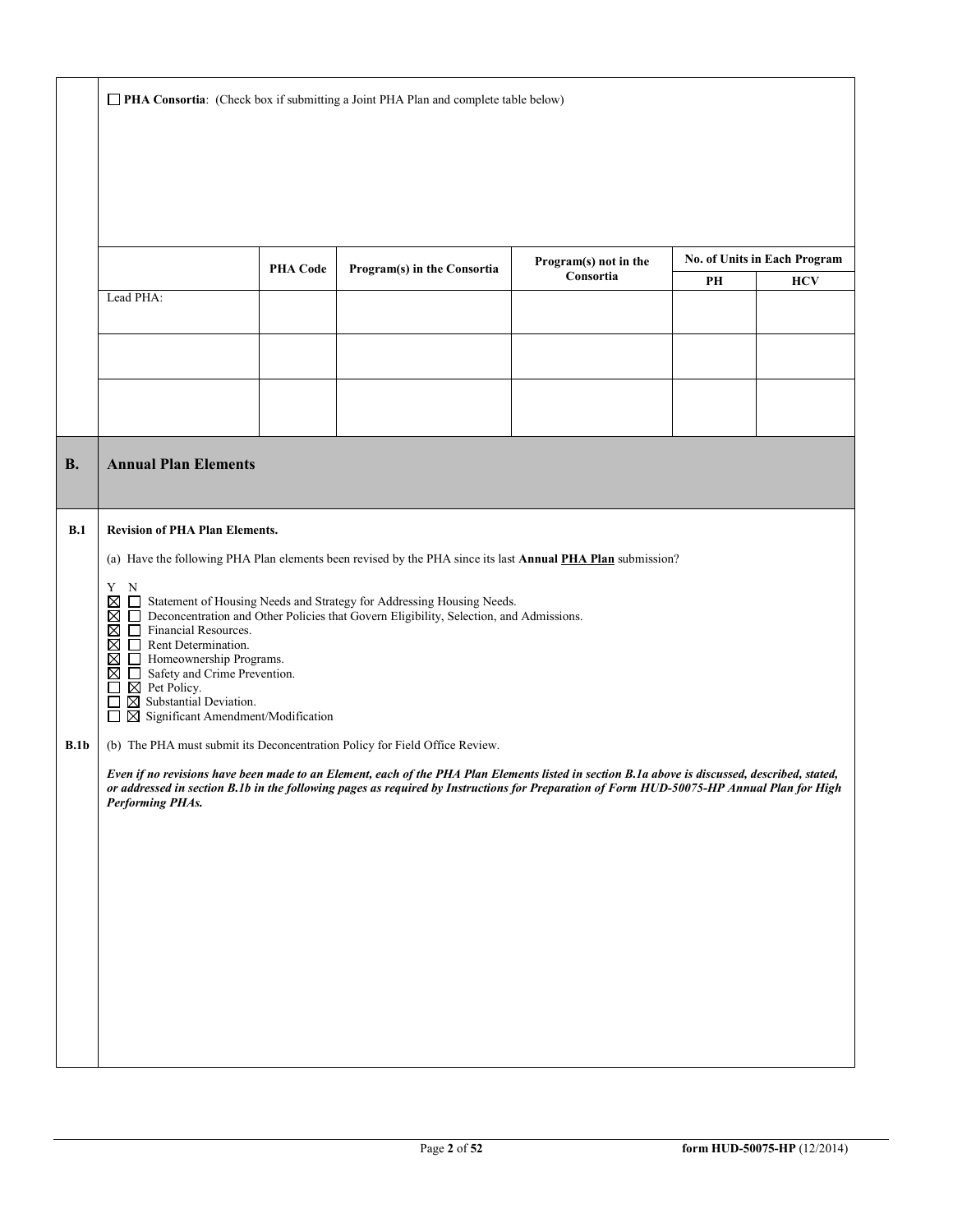# **B.1b Statement of Housing Needs and Strategy for Addressing Housing Needs**

Provide a statement addressing the housing needs of low-income, very low-income and extremely low-income families and a brief description of the PHA's strategy for addressing the housing needs of families who reside in the jurisdiction served by the PHA. The statement must identify the housing needs of (i) families with incomes below 30 percent of area median income (extremely low-income), (ii) elderly families and families with disabilities, and (iii) households of various races and ethnic groups residing in the jurisdiction or on the waiting list based on information provided by the applicable Consolidated Plan, information provided by HUD, and other generally available data. The identification of housing needs must address issues of affordability, supply, quality, accessibility, size of units, and location.  $(24 \text{ CFR } \frac{8903.7(a)(1)}{24 \text{ CFR } \frac{8903.7(a)(1)}{24 \text{ CFR } \frac{360}{24 \text{ CFR } \frac{360}{24 \text{ CFR } \frac{360}{24 \text{ CFR } \frac{360}{24 \text{ CFR } \frac{360}{24 \text{ C$ strategy for addressing the housing needs of families in the jurisdiction and on the waiting list in the upcoming year. [\(24 CFR §903.7\(a\)\(2\)\(ii\)\)](http://ecfr.gpoaccess.gov/cgi/t/text/text-idx?c=ecfr&sid=13734845220744370804c20da2294a03&rgn=div5&view=text&node=24:4.0.3.1.3&idno=24#24:4.0.3.1.3.2.5.5)

At the end of calendar year 2019, more than 90% of applicants for LMHA's housing programs were at or below the Extremely Low Income (ELI) level. Approximately 87% of public housing residents, 92% of multifamily residents, and 80% of participants in HCVP are ELI. For comparison, approximately 15% of families in Lorain County are ELI<sup>1</sup>. Nearly 20% of the public housing households (278) have zero annual income. Nearly 400 (more than 20%) public housing adults must perform Community Service. This demonstrates that LMHA housing programs are providing housing for the neediest residents of Lorain County.

Approximately 38% of LMHA applicants for PH, Multifamily, and HCVP are elderly families or families with disabilities. In public housing, if an accessible unit is vacant, that unit will be offered to the first family that is in need of the features of the unit, even if the family is not at the top of the waiting list. If an applicant or current family does not need the accessibility, LMHA contacts agencies who serve persons with disabilities to advise them of the availability of such units.

Though none of LMHA's public housing developments are designated for persons who are elderly or have disabilities, LMHA manages two Multifamily Project-Based Section 8 properties (Harr and International Plazas) with 100 units each designated for elderly or persons with disabilities (41% are elderly, 90% are persons with a disability). In LMHA's public housing, 35% of the heads of households are persons with a disability, and 14% of the heads of household are elderly.

LMHA processed more than 650 requests for Reasonable Accommodations annually for all housing programs in calendar year 2019.

LMHA administers 175 vouchers for persons who are Non-Elderly Disabled (NED) and 117 Veterans Affairs Supportive Housing (VASH) vouchers.

LMHA responds to requests for reasonable accommodations for modifications to units or transfers to appropriate units to ensure that the household member has full access to live in the apartment without limitations.

During projects involving substantial renovations, units will be constructed/renovated utilizing principles of universal design and visitability. LMHA has a goal of establishing at least 72 mobility accessible public housing units. Currently there are 28. There are many units that are not fully mobility accessible but are visitable, having been renovated following principles of Universal Design.

LMHA has exceeded its Section 504 goal of having 2%, or 29, units for persons with sensory impairments. LMHA now has 396 (or 28%) of its public housing units accessible for persons with sensory (hearing) impairments. Additional units are made accessible for sensory impairments upon request.

In the past few years, LMHA has become aware of a greater need for accessible units with 3, 4 or 5 bedrooms. To address this need, LMHA's Master Plans for Wilkes Villa and Southside Gardens include designs for approximately 10% of the units to be fully mobility accessible and for all units to be visitable, i.e., constructed utilizing principles of universal design. The prototype building at Southside Gardens, which was leased up in May 2017, consists of 3 units: 3-bedroom accessible flat; 2-bedroom townhouse; 5-bedroom townhouse with the first floor being accessible.

Despite the high demand for subsidized housing in Lorain County, applicant families consisting of only 1 person are becoming more selective and will turn down an offer for housing in a zero-bedroom (i.e., efficiency) apartment. It is not uncommon for an efficiency unit to be rejected by 10 or more applicants. To address this issue, LMHA is considering a modernization project to convert efficiencies to 1-bedroom units by combining 3 adjacent efficiencies into 2 1-bedroom units. One building lends itself to such a project, namely Lakeview Plaza, 310 W 7<sup>th</sup> Street, Lorain, OH 44052, in which 150 of the 209 units are efficiencies. The project has been added to the 2019 5-Year Action Plan, though no definite plans have been made to proceed with the project.

<sup>1</sup> Source for Lorain County statistics: **http://factfinder.census.gov/faces/nav/jsf/pages/community\_facts.xhtml**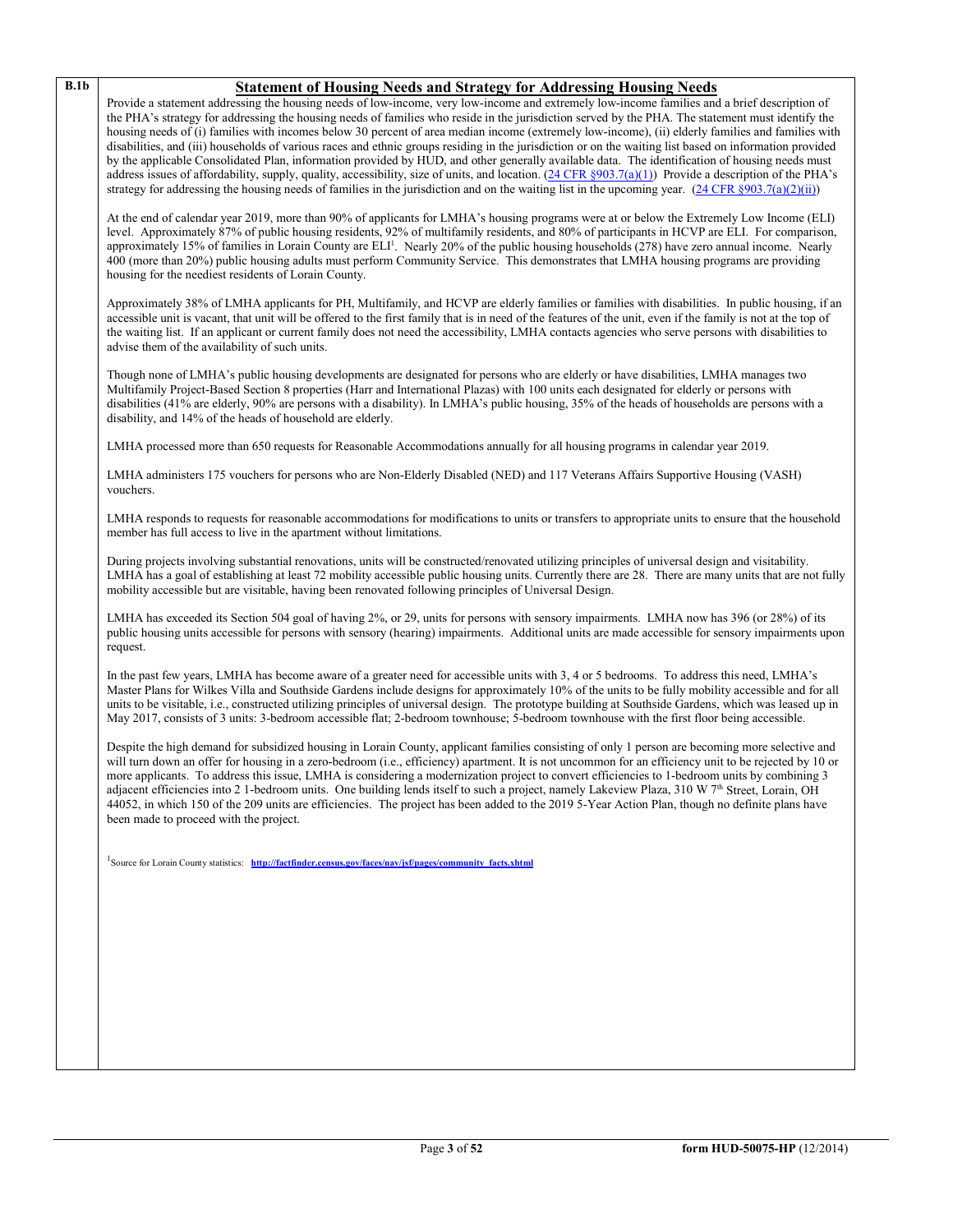#### **B.1b The City of Elyria's Consolidated Plan for 2015-2019 is available online a[t http://www.cityofelyria.org/wp-content/uploads/2016/03/2015-](http://www.cityofelyria.org/wp-content/uploads/2016/03/2015-2019-Consolidated-Plan.pdf) [2019-Consolidated-Plan.pdf.](http://www.cityofelyria.org/wp-content/uploads/2016/03/2015-2019-Consolidated-Plan.pdf)** (Refer specifically to pages 25-48 for housing need analyses.)

The Plan discusses the primary housing problems: Lacks complete kitchen facilities; lacks complete plumbing facilities; more than one person per room; cost burden greater than 30%. On page 31, the City discusses the most common housing problems:

The largest housing problem in the City of Elyria is housing affordability. According to the 2007-2011 ACS data, 39.47% of all renter households are cost overburdened by 30% or more, and 16.23% of all owner households are cost overburdened by 30% or more. In addition, 22.18% of all renter households are cost overburdened by 50% or more, and 7.61% of all owner households are cost overburdened by 50% or more.

In consultations, interviews and surveys, the lack of affordable accessible housing for the disabled is the largest unmet housing need and problem. Most of the affordable housing units are located in the central and southern portions of the City. It contains the oldest housing stock which is multi-stories in height and not easily modified for the needs of the disabled.

Another housing problem is the lack of permanent housing for the homeless. Once again this is an affordability issue.

The elderly and disabled populations are the most affected by the high cost of housing in the City of Elyria. The elderly and disabled are on fixed or limited incomes. The lack of affordable housing that is decent, safe, and sound, forces the elderly and disabled into housing that is below code standards.

The provision of affordable housing is LMHA's mission and specialty. Creation of quality, affordable accessible housing by LMHA has increased in the past 10 years. LMHA's long range plans for redevelopment include almost all units being visitable (i.e., constructed with universal design principles) and creation of additional accessible housing. LMHA's public housing properties are general population and not specifically designated for the elderly or disabled. Yet, universally designed properties are intended to meet the needs of the general population, the elderly, and persons with disabilities. See tables in subsequent pages listing the percentages of applicants and families housed in Public Housing, HCVP, or Multifamily that are considered elderly or are families with disabilities. In Lorain County, 14% of PH families and 17% of HCVP families housed in Lorain county are elderly; 36% of PH and 41% of HCVP households are families with disabilities. As LMHA redevelops or substantially renovates properties, more accessible and universally designed units will be available to serve the needs of low-income persons described in Elyria's Plan.

#### On page 42, Elyria's Plan discusses disproportionate needs by race and ethnicity:

According to the 2007-2011 American Community Survey, the racial composition of households in the City of Elyria was 84.10% White; 12.89% African American/Black; 0.15% Asian; 0.68% Other races; 1.71% two or more races. The Hispanic or Latino population was 3.43%.

There are three (3) disproportionately impacted groups in terms of having a housing problem, a severe housing problem, or a housing cost burden.

1. There is one disproportionately impacted group in terms of having a housing problem: the 0% - 30% AMI Black/African American Group

- 2. There is one disproportionately impacted group in terms of having a severe housing problem: the 0% 30% AMI Black/African American Group
- 3. There is one disproportionately impacted group in terms of having a housing cost burden: the greater than 50% Black/African American Group

In Lorain County, 43% of PH and 54% of HCVP applicant families are self-declared as Black/African American, demonstrating that LMHA's housing programs are meeting the needs of the disproportionately impacted groups described by the City of Elyria. For families housed in Lorain County, the rates are 42% of HCVP families and 36% of PH families. In other words, while 13% of Elyria's population is Black/African American, approximately 40% of LMHA's PH and HCVP families are Black/African American.

#### **The City of Lorain's Consolidated Plan 2015-2019 includes housing needs analyses on pages 24-58.**

On page 38, Lorain's Plan discusses the most common housing problems:

[T]he most common housing problem in the City of Lorain is cost burden, for both renter and owner households. Substandard (lacking complete plumbing or kitchen facilities) and overcrowded housing (1.01-1.5 people per room) are also housing problems; however, these problems affect more renters than owners. Severely overcrowded housing (more than 1.5 people per room) is also problem, but not as significant when compared to the prevalence of other housing problems.

Households earning less than 80% AMI are experiencing higher rates of cost burden than those households with higher incomes. More renters are experiencing cost burden than owners, especially those earning less than 30% AMI. Comparisons of cost burden by type of household show that while large related renter and owner households are less affected by cost burden, small related, elderly and other household types are more affected. Substandard and overcrowded housing is more common among renters and owners earning less than 50% AMI. Single family households are more affected by crowding than households with multiple, unrelated members or other non-family households.

On pages 55-57, the Plan lists housing needs not previously identified:

- Based on input and data received through an extensive citizen participation process, the greatest housing needs are:
- Housing demolition (e.g. removal of abandoned and blighted housing stock)
- New, quality affordable housing that is attainable to those with low income and located proximate to employment and essential amenities
- Housing rehabilitation (e.g. housing rehabilitation and maintenance assistance, energy efficiency and accessibility retrofits, etc.)
- Improved coordination with housing providers and the Lorain Metropolitan Housing Authority (LMHA) on projects and programs that benefit low income residents
- Self-sufficiency training and case management for all populations (e.g. pathways to homeownership, responsible homeowner/renter/landlord skills, etc.)

On page 57, Lorain's Plan summarizes:

The areas identified as having high concentrations of minority populations also have a high percentage of low and moderate income households. The data seem to indicate a correlation between concentrations of low income and minority race or ethnicity. As indicated in the previous sections, a person's race, income, and disability status are strong indicators for needing housing assistance through various public housing program types.

Although a disproportionate need is shown throughout for minority low income households, the data provided show that White, Black/African American, and Hispanic groups have a high demand for supportive housing of different types. Among these groups, tenant based housing is the most common type of assistance. Families identified as "Families with Disabilities" have a high need for tenant based housing, while at the same time being in need of improved accessibility within existing housing.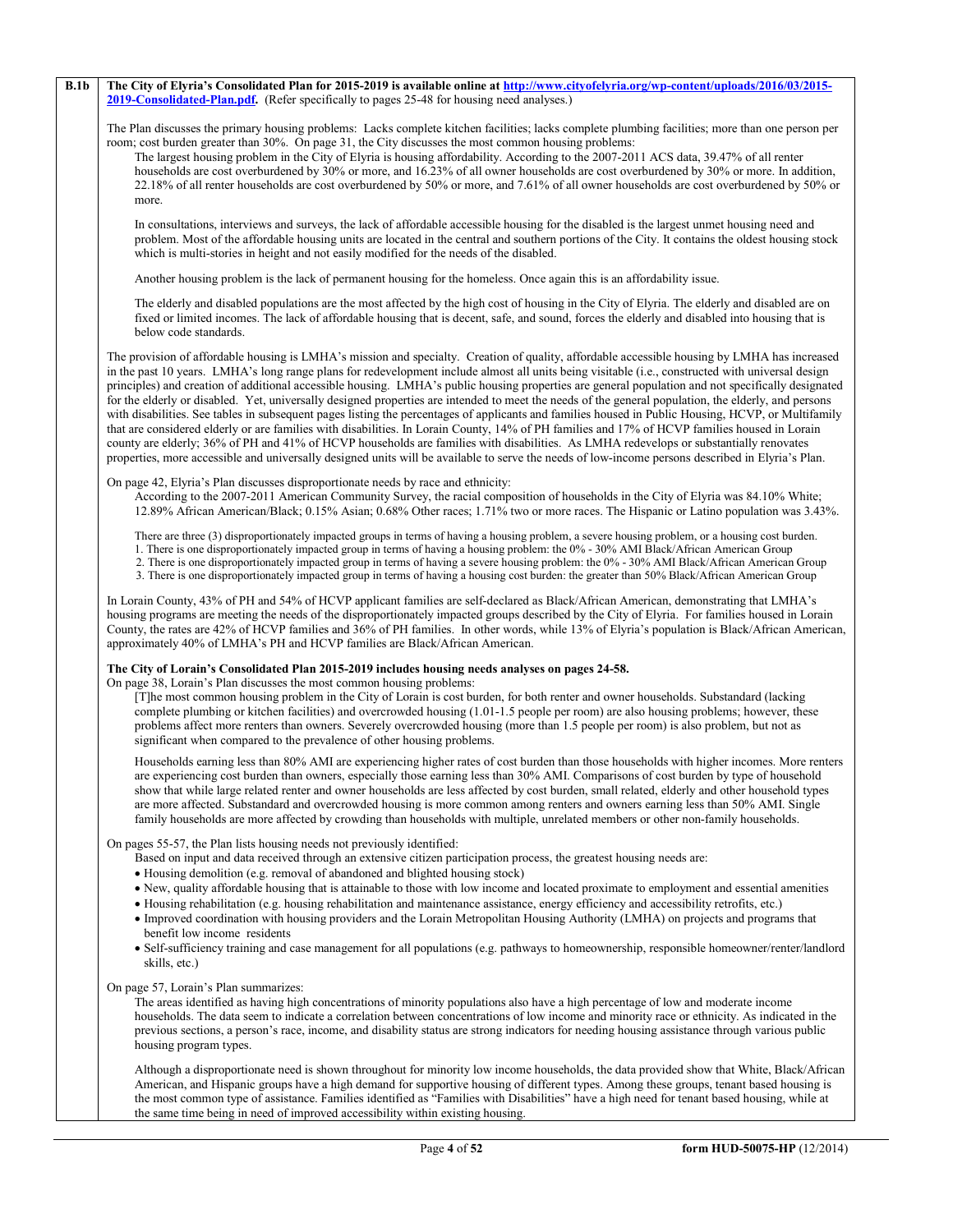**B.1b** LMHA's mission and specialty is the provision of safe, decent, affordable housing for persons of low-income in Lorain County. Lorain's primary housing problem is affordability, and LMHA's housing programs are tailored to that problem for general populations, elderly persons, and persons with disabilities. None of LMHA's owned-and-managed properties are substandard, as defined by HUD. LMHA is working towards implementing its Master Plans to redevelop Southside Gardens (Lorain) and Wilkes Villa (Elyria) which, upon completion, would replace functionally obsolete structures with new, quality affordable housing that is attainable to those with low income. LMHA has improved its coordination and has frequent communications with the City of Lorain in regards to proposed projects and LMHA policies. LMHA provides self-sufficiency programming for its public housing residents and HCVP participants.

The tables that follow provide a snapshot in time of the demographics of applicants on the waiting lists and families housed in LMHA's public housing, Housing Choice Voucher Program, and Multifamily housing programs.

| Housing Needs of Housing Choice Voucher Program (HCVP) APPLICANTS ACTIVE on Waiting List <sup>3</sup> |                  |                     |                                  |
|-------------------------------------------------------------------------------------------------------|------------------|---------------------|----------------------------------|
| NOTE: LMHA is currently accepting HCVP applications the                                               |                  |                     | Statistics for Lorain            |
| first and third Friday of every month.                                                                | # of Families    | % of Total Families | County Households <sup>1,2</sup> |
| Totals as of December 31, 2019                                                                        | 45               | 100%                | 118,594                          |
| Extremely low income $\approx$ =30% AMI)                                                              | 38               | 84.4%               | 10.2%                            |
| Very low income $(>30\%$ but $\leq 50\%$ AMI)                                                         |                  | 15.6%               | 9.7%                             |
| Low Income $(>50\%$ but $<80\%$ AMI)                                                                  | 0                | $0\%$               | 14.0%                            |
| Families with children <sup>4</sup>                                                                   | 35               | 77.8%               | 32.77%                           |
| Elderly families                                                                                      |                  | 2.2%                | 27.42%                           |
| <b>Families with Disabilities</b>                                                                     | 5                | 11.1%               | 15.3                             |
| Female HOH                                                                                            | 38               | 84.4%               |                                  |
| Hispanic                                                                                              | 22               | 48.9%               | 9.52%                            |
| White                                                                                                 | 23               | 51.1%               | 85.24%                           |
| Black/African American                                                                                | 19               | 42.2%               | 8.42%                            |
| American Indian/Alaska Native                                                                         | $\boldsymbol{0}$ | $0\%$               | 0.31%                            |
| Asian                                                                                                 | $\theta$         | $0\%$               | 1.01%                            |
| Native Hawaiian/other Pacific Islander                                                                | 0                | $0\%$               | 0.04%                            |
| Multi-racial                                                                                          | 2                | 4.4%                | 3.77%                            |
| Not reported                                                                                          | 0                | $0\%$               |                                  |

#### **Housing Needs of HOUSING CHOICE VOUCHER PROGRAM APPLICANTS not yet processed for eligibility5**

| Totals as of December 31, 2019         | 179            | 100%  |
|----------------------------------------|----------------|-------|
| Female HOH                             | 151            | 84.4  |
| Hispanic                               | 43             | 24.0% |
| White                                  | 61             | 34.1% |
| Black/African American                 | 96             | 53.6% |
| American Indian/Alaska Native          | $\overline{c}$ | 1.1%  |
| Asian                                  | $\theta$       | $0\%$ |
| Native Hawaiian/other Pacific Islander | 0              | $0\%$ |
| Multi-racial                           | 10             | 5.6%  |
| Not reported                           | 0              | $0\%$ |

<sup>1</sup>Source for Lorain County statistics: 2013-2017 American Community Survey 5-Year Estimates [http://factfinder.census.gov/faces/nav/jsf/pages/community\\_facts.xhtml](http://factfinder.census.gov/faces/nav/jsf/pages/community_facts.xhtml)

 $2$ Race and ethnicity percentages are based upon Lorain County population, not households

<sup>3</sup>Statistics reflect characteristics of persons who have applied for housing, have been interviewed, and are in process for the waiting list.<br><sup>4</sup>The number of LMHA families with children is actually households with 2 or m

5These persons have submitted an application only and have not been interviewed to determine eligibility.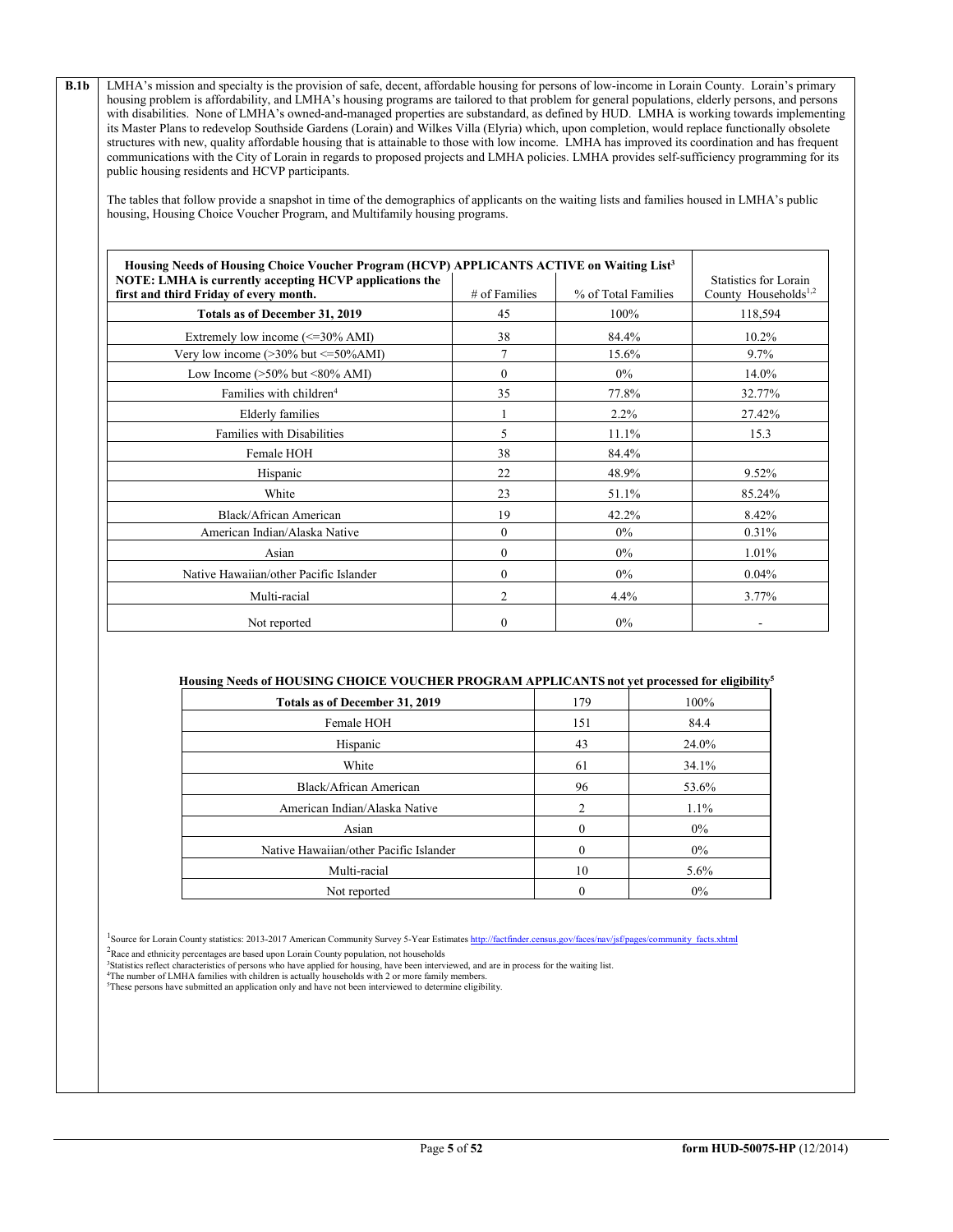| Housing Needs of PUBLIC HOUSING (PH) APPLICANTS ACTIVE on Waiting List <sup>3</sup> |                |                     |                                                           |
|-------------------------------------------------------------------------------------|----------------|---------------------|-----------------------------------------------------------|
| NOTE: LMHA is currently NOT accepting PH applications.                              | # of Families  | % of Total Families | Statistics for Lorain<br>County Households <sup>1,2</sup> |
| Totals as of December 31, 2019                                                      | 246            | 100%                | 118,594                                                   |
| Extremely low income $\approx$ =30% AMI)                                            | 218            | 88.6%               | 10.2%                                                     |
| Very low income $(>30\%$ but $\leq 50\%$ AMI)                                       | 25             | 10.2%               | 9.7%                                                      |
| Low Income $(>50\%$ but $<80\%$ AMI)                                                | 3              | $1.2\%$             | 14.0%                                                     |
| Families with children <sup>4</sup>                                                 | 99             | 40.2%               | 32.77%                                                    |
| <b>Elderly families</b>                                                             | 15             | 6.2                 | 27.42%                                                    |
| Families with Disabilities                                                          | 60             | 24.4%               | 15.3                                                      |
| Female HOH                                                                          | 169            | 68.7%               |                                                           |
| Hispanic                                                                            | 54             | 22.0%               | 9.52%                                                     |
| White                                                                               | 110            | 44.7%               | 85.24%                                                    |
| Black/African American                                                              | 106            | 43.1%               | 8.42%                                                     |
| American Indian/Alaska Native                                                       | 2              | $0.8\%$             | 0.31%                                                     |
| Asian                                                                               | $\theta$       | $0.0\%$             | 1.01%                                                     |
| Native Hawaiian/other Pacific Islander                                              | $\overline{2}$ | $0.8\%$             | 0.04%                                                     |
| Multi-racial                                                                        | 13             | 5.3%                | 3.77%                                                     |

# **Housing Needs of PUBLIC HOUSING (PH) APPLICANTS not yet processed for eligibility5**

| Totals as of December 31, 2019         | 3711 | 100%    |
|----------------------------------------|------|---------|
| Female HOH                             | 2896 | 78.1%   |
| Hispanic                               | 710  | 19.1%   |
| White                                  | 1125 | 30.3%   |
| Black/African American                 | 2064 | 55.6%   |
| American Indian/Alaska Native          | 27   | $0.7\%$ |
| Asian                                  | 7    | $0.2\%$ |
| Native Hawaiian/other Pacific Islander | 25   | $0.7\%$ |
| Multi-racial                           | 118  | $3.2\%$ |
| Not reported                           | 4    | $0.1\%$ |

<sup>1</sup>Source for Lorain County statistics: 2013-2017 American Community Survey 5-Year Estimates [http://factfinder.census.gov/faces/nav/jsf/pages/community\\_facts.xhtml](http://factfinder.census.gov/faces/nav/jsf/pages/community_facts.xhtml)

<sup>2</sup>Race and ethnicity percentages are based upon Lorain County population, not households<br><sup>3</sup>Statistics reflect characteristics of persons who have applied for housing, have been interviewed, and are in process for the wai

**B.1b**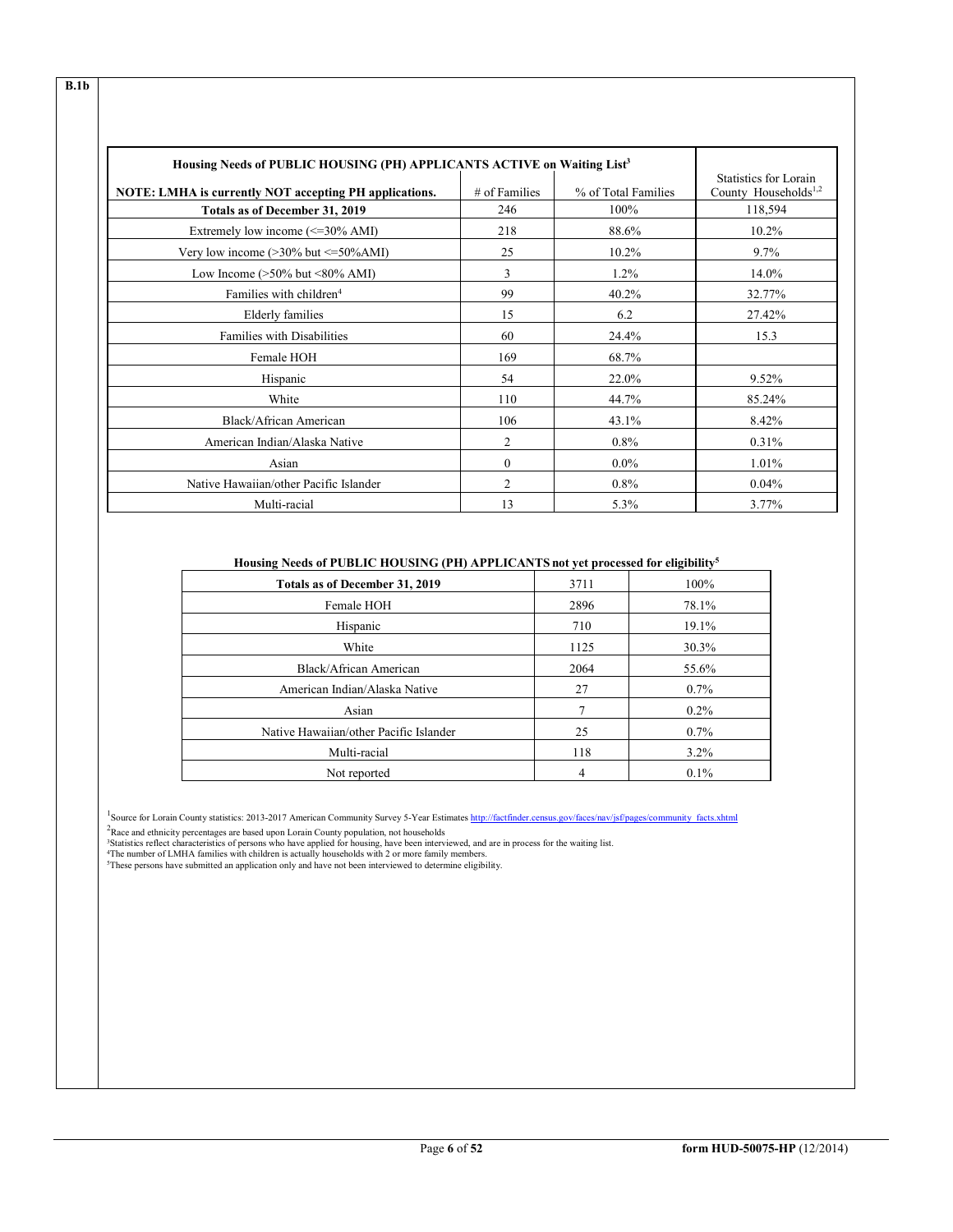| Housing Needs of MULTIFAMILY HOUSING (Harr/International Plazas) APPLICANTS ACTIVE on<br>Waiting List <sup>3</sup> |               |                     |                                                           |
|--------------------------------------------------------------------------------------------------------------------|---------------|---------------------|-----------------------------------------------------------|
| <b>NOTE:</b> LMHA is currently NOT accepting MF applications.                                                      | # of Families | % of Total Families | Statistics for Lorain<br>County Households <sup>1,2</sup> |
| Totals as of December 31, 2019                                                                                     | 101           | 100%                | 118,594                                                   |
| Extremely low income $\approx$ =30% AMI)                                                                           | 98            | 97.0%               | 10.2%                                                     |
| Very low income (>30% but <= 50% AMI)                                                                              | 3             | $3.0\%$             | 9.7%                                                      |
| Low Income $(>50\%$ but $\leq 80\%$ AMI)                                                                           | $\Omega$      | $0\%$               | 14.0%                                                     |
| Elderly/Near Elderly families                                                                                      | 15            | 14.9%               | 27.42%                                                    |
| <b>Families with Disabilities</b>                                                                                  | 51            | 50.5%               | 15.3                                                      |
| Female HOH                                                                                                         | 56            | 55.45%              |                                                           |
| Hispanic                                                                                                           | 22            | 21.8%               | 9.52%                                                     |
| White                                                                                                              | 60            | 59.4%               | 85.24%                                                    |
| Black/African American                                                                                             | 24            | 23.8%               | 8.42%                                                     |
| American Indian/Alaska Native                                                                                      | 2             | 2.0%                | 0.31%                                                     |
| Asian                                                                                                              | $\Omega$      | $0\%$               | 1.01%                                                     |
| Native Hawaiian/other Pacific Islander                                                                             | 4             | $4.0\%$             | 0.04%                                                     |
| Multi-racial                                                                                                       | 2             | 2.0%                | 3.77%                                                     |
| Not reported                                                                                                       | $\Omega$      | $0\%$               |                                                           |

# **Housing Needs of MULTIFAMILY HOUSING APPLICANTS not yet processed for eligibility4**

| Totals as of December 31, 2019         | 744          | 100%    |
|----------------------------------------|--------------|---------|
| Female HOH                             | 478          | 64.3%   |
| Hispanic                               | 134          | 18.0%   |
| White                                  | 278          | 37.4%   |
| Black/African American                 | 351          | 47.2%   |
| American Indian/Alaska Native          |              | $0.9\%$ |
| Asian                                  | 6            | $0.8\%$ |
| Native Hawaiian/other Pacific Islander | 5            | $0.7\%$ |
| Multi-racial                           | 22           | $3.0\%$ |
| Not reported                           | $\mathbf{R}$ | 0.4%    |
|                                        |              |         |

<sup>1</sup>Source for Lorain County statistics: 2013-2017 American Community Survey 5-Year Estimates [http://factfinder.census.gov/faces/nav/jsf/pages/community\\_facts.xhtml](http://factfinder.census.gov/faces/nav/jsf/pages/community_facts.xhtml)

<sup>2</sup>Race and ethnicity percentages are based upon Lorain County population, not households<br><sup>3</sup>Statistics reflect characteristics of persons who have applied for housing, have been interviewed, and are in process for the wai

**B.1b**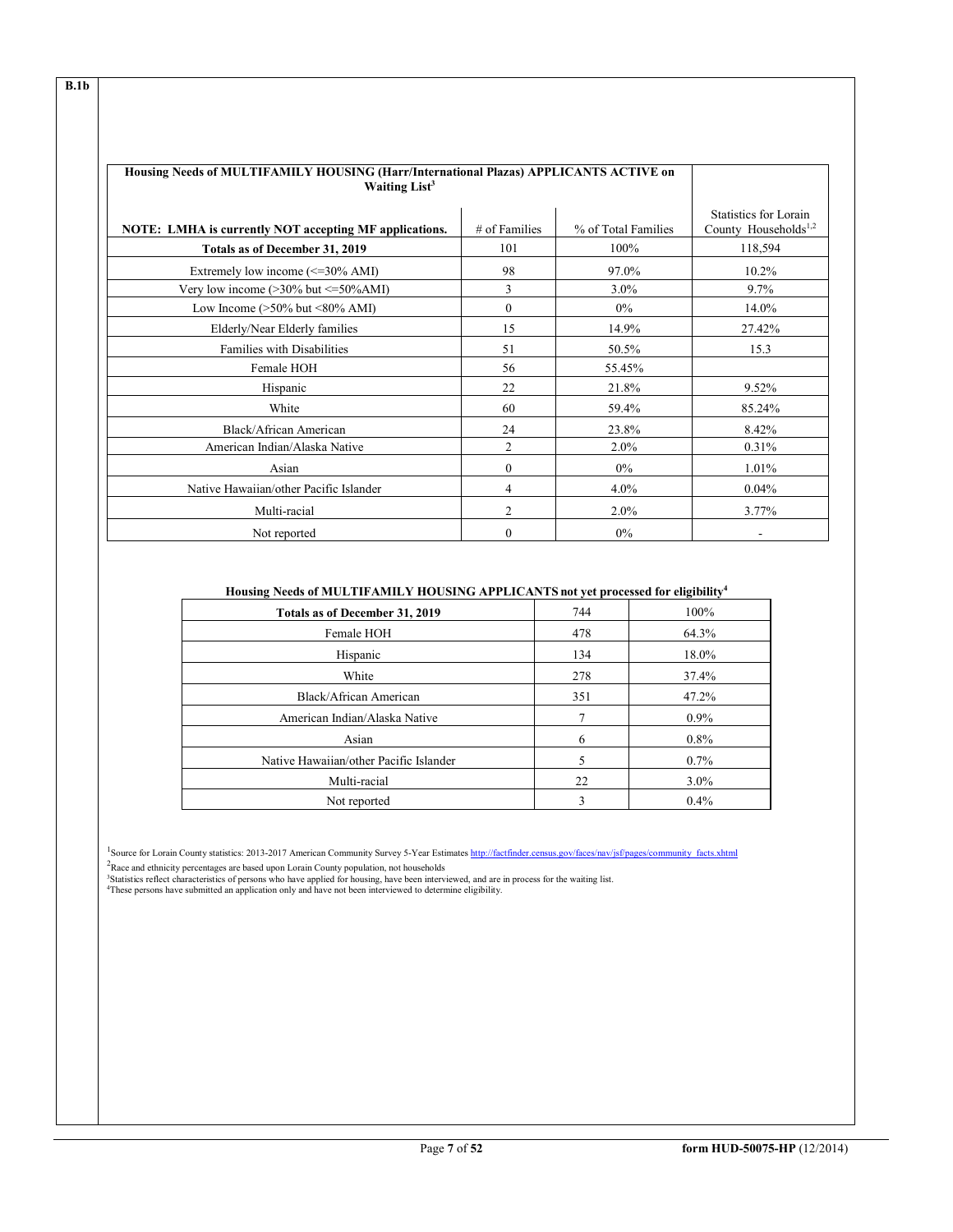| Total HCVP Families (12/31/2019)       | 2968           | 100.0% |
|----------------------------------------|----------------|--------|
| Disabled HOH                           | 1218           | 41.0%  |
| <b>Elderly HOH</b>                     | 504            | 17.0%  |
| Hispanic                               | 783            | 26.4%  |
| Non-Hispanic                           | 2185           | 73.6%  |
| Female HOH                             | 2496           | 84.1%  |
| Male HOH                               | 472            | 15.9%  |
| White                                  | 1623           | 54.7%  |
| Black/African American                 | 1247           | 42.0%  |
| American Indian/Alaska Native          | 23             | 1.0%   |
| Native Hawaiian/Other Pacific Islander | 27             | 1.0%   |
| Asian                                  | 1              | $0\%$  |
| Multi-Racial                           | 48             | 1.6%   |
| Extremely low income (ELI)             | 2365           | 79.7%  |
| Very low income (VLI)                  | 493            | 16.6%  |
| Low Income (LI)                        | 103            | 3.5%   |
| High Income                            | $\overline{7}$ | 0.2%   |
| Average Household Income               | \$13,201       |        |

# **Housing statistics of current LMHA families**

| <b>Total Public Housing Families (12/312019)</b> | 1411      | 100.0%  |
|--------------------------------------------------|-----------|---------|
| Disabled HOH                                     | 505       | 35.8%   |
| Elderly HOH                                      | 194       | 13.8%   |
| Hispanic                                         | 413       | 29.3%   |
| Non-Hispanic                                     | 998       | 70.7%   |
| Female HOH                                       | 1026      | 72.7%   |
| Male HOH                                         | 385       | 27.3%   |
| White                                            | 850       | 60.2%   |
| Black/African American                           | 504       | 35.7%   |
| American Indian/Alaska Native                    | 10        | 0.7%    |
| Native Hawaiian/Other Pacific Islander           | 14        | $1.0\%$ |
| Asian                                            | 1         | $0.1\%$ |
| Multi-Racial                                     | 32        | 2.3%    |
| Extremely low income (ELI)                       | 1226      | 86.9%   |
| Very low income (VLI)                            | 136       | $9.6\%$ |
| Low Income (LI)                                  | 41        | 2.9%    |
| High Income                                      | 8         | $0.6\%$ |
| Average Household Income                         | \$9894.71 |         |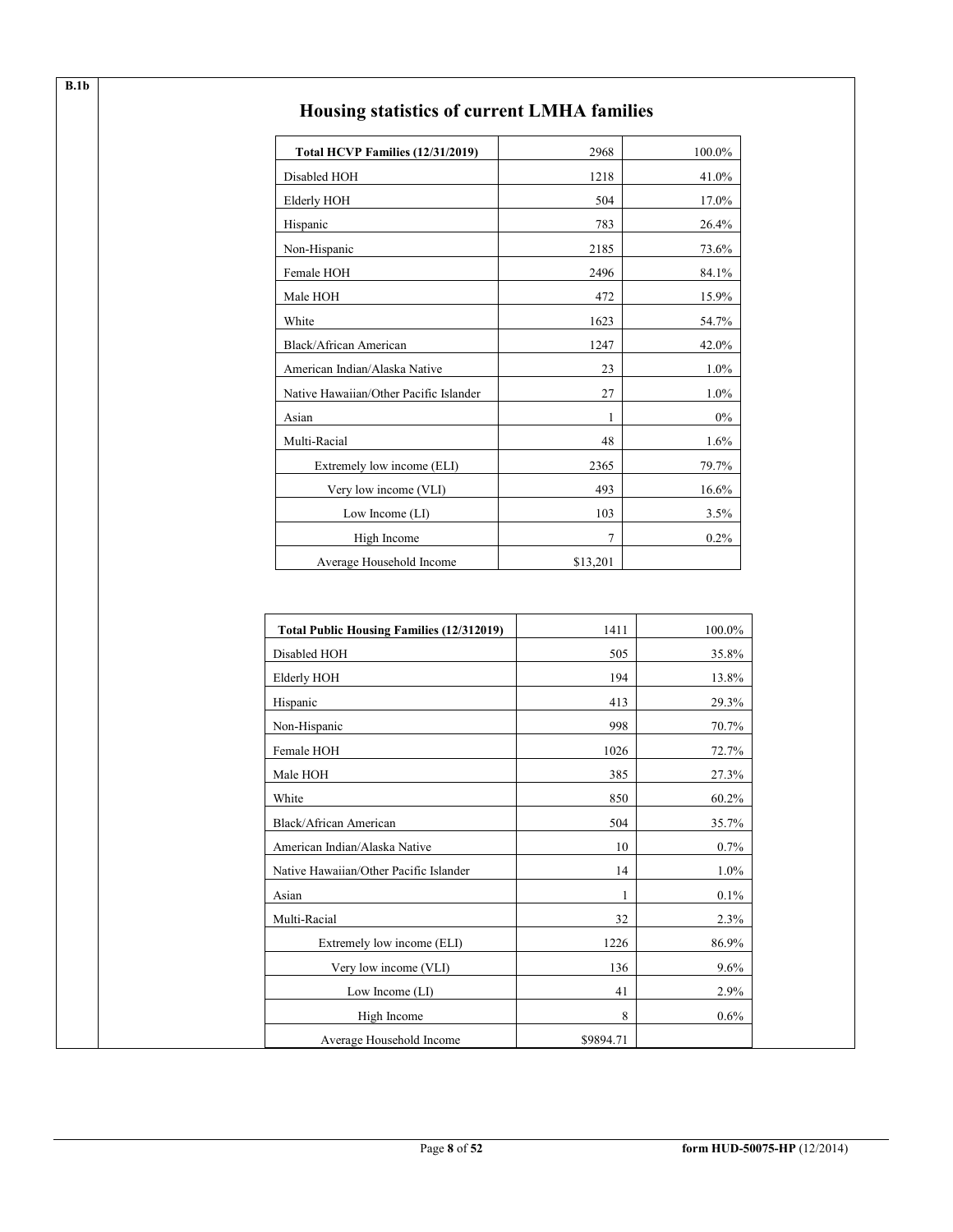| <b>Total Multifamily Housing Families</b><br>(Harr and International Plazas) (12/31/19) | 199            | 100.0% |
|-----------------------------------------------------------------------------------------|----------------|--------|
| Disabled HOH                                                                            | 179            | 90.0%  |
| Elderly HOH                                                                             | 81             | 40.7%  |
| Hispanic                                                                                | 45             | 22.6%  |
| Non-Hispanic                                                                            | 154            | 77.4%  |
| Female HOH                                                                              | 91             | 45.7%  |
| Male HOH                                                                                | 108            | 54.3%  |
| White                                                                                   | 140            | 70.4%  |
| Black/African American                                                                  | 53             | 26.6%  |
| American Indian/Alaska Native                                                           | 1              | 0.5%   |
| Native Hawaiian/Other Pacific Islander                                                  | $\overline{c}$ | 1.0%   |
| Asian                                                                                   | $\Omega$       | 0%     |
| Multi-Racial                                                                            | 3              | 1.5%   |
| Extremely low income (ELI)                                                              | 183            | 92.0%  |
| Very low income (VLI)                                                                   | 16             | 8.0%   |
| Low Income $(LI)$                                                                       | $\Omega$       | $0\%$  |
| High Income                                                                             | $\Omega$       | $0\%$  |
| Average Household Income                                                                | \$10,672       |        |

**B.1b**

# **Deconcentration and Other Policies that Govern Eligibility, Selection, and Admissions**

**Deconcentration and Other Policies that Govern Eligibility, Selection, and Admissions**. PHAs must submit a Deconcentration Policy for Field Office review. For additional guidance on what a PHA must do to deconcentrate poverty in its development and comply with fair housing requirements, see. [\(24 CFR §903.23\(b\)\)](http://ecfr.gpoaccess.gov/cgi/t/text/text-idx?c=ecfr&sid=13734845220744370804c20da2294a03&rgn=div5&view=text&node=24:4.0.3.1.3&idno=24#24:4.0.3.1.3.2.5.9) Describe the PHA's admissions policy for deconcentration of poverty and income mixing of lower-income families in public housing. The Deconcentration Policy must describe the PHA's policy for bringing higher income tenants into lower income developments and lower income tenants into higher income developments. The deconcentration requirements apply to general occupancy and family public housing developments. Refer to 24 CFR §903.2(b)(2) for developments not subject to deconcentration of poverty and income mixing requirements. [\(24 CFR §903.7\(b\)\)](http://ecfr.gpoaccess.gov/cgi/t/text/text-idx?c=ecfr&sid=b44bf19bef93dd31287608d2c687e271&rgn=div5&view=text&node=24:4.0.3.1.3&idno=24#24:4.0.3.1.3.2.5.5) Describe the PHA's procedures for maintain waiting lists for admission to public housing and address any site-based waiting lists. [\(24 CFR §903.7\(b\)\)](http://ecfr.gpoaccess.gov/cgi/t/text/text-idx?c=ecfr&sid=b44bf19bef93dd31287608d2c687e271&rgn=div5&view=text&node=24:4.0.3.1.3&idno=24#24:4.0.3.1.3.2.5.5). A statement of the PHA's policies that govern resident or tenant eligibility, selection and admission including admission preferences for both public housing and HCV. [\(24 CFR §903.7\(b\)\)](http://ecfr.gpoaccess.gov/cgi/t/text/text-idx?c=ecfr&sid=b44bf19bef93dd31287608d2c687e271&rgn=div5&view=text&node=24:4.0.3.1.3&idno=24#24:4.0.3.1.3.2.5.5) Describe the unit assignment policies for public housing. [\(24 CFR §903.7\(b\)\)](http://ecfr.gpoaccess.gov/cgi/t/text/text-idx?c=ecfr&sid=b44bf19bef93dd31287608d2c687e271&rgn=div5&view=text&node=24:4.0.3.1.3&idno=24#24:4.0.3.1.3.2.5.5)

LMHA's Deconcentration Policy, included in this document in Section B.1(c) will not change. To address deconcentration issues, LMHA has chosen a strategy of working with current households to raise their incomes rather than adjusting admissions policies or criteria. With 87% of the public housing households being Extremely Low Income (ELI), 19.7% having zero annual income, and none of the public housing properties being above the high end of the Established Income Range (EIR), there are no opportunities to transfer higher income residents to lower income properties. Note that 93% (1139) of the 1225 public housing families that are ELI have annual household incomes below ELI for a single person (i.e., family of one).

The LMHA conducts an annual deconcentration of poverty and income mixing analysis in accordance with 24 CFR Part 903Subpart A and records the information in B.1(c).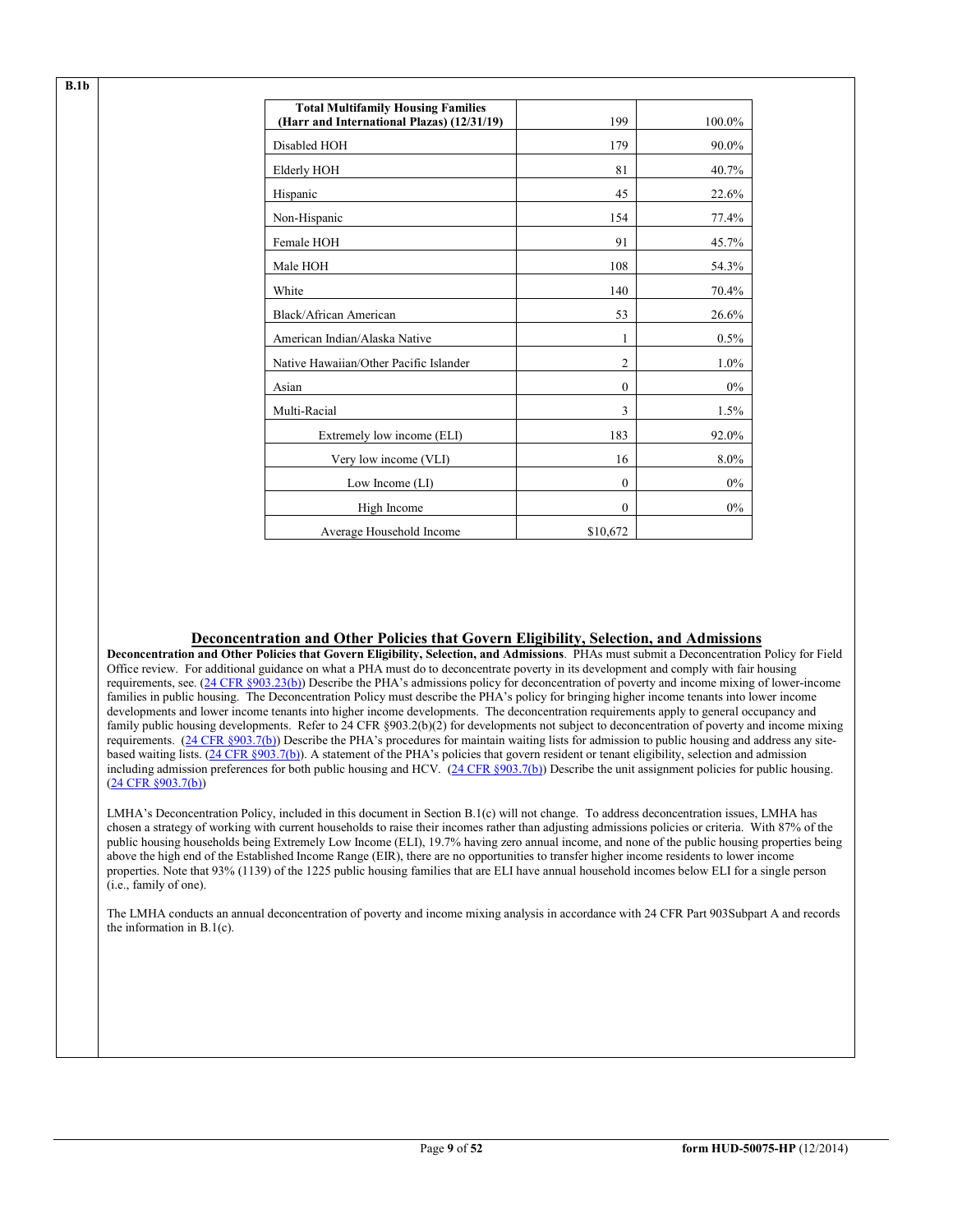# **B.1b Summary of policies governing eligibility, selection and admission**

Statement of Policies that govern resident or tenant eligibility, selection and admission, and procedures for maintaining the waiting list:

Applications for LMHA's housing programs are accepted at the LMHA Main Office 1600 Kansas Avenue in Lorain when the waiting lists are open. The Placement Department processes all applications following eligibility and tenant selection procedures defined in the respective program's policies: PH follows the Admissions and Continued Occupancy Policy (ACOP); HCVP follows the HCVP Administrative Plan; Section 8 New Construction follows the Tenant Selection Plan. These documents are posted online and are available at LMHA administrative offices. The Public Housing ACOP shall apply to households entering the LMHA Oberlin Homes Low Income Housing Tax Credit (LIHTC) units. However, the requirements of the LIHTC program must also be met.

For all housing programs, a two-step process is used for all applications. LMHA will first require families to provide the information needed to make an initial assessment of the family's eligibility. If the family meets the initial eligibility requirements, the family will be invited to attend the full application interview. Bedroom size will be determined by the family composition and other information provided by the applicant during a pre-screening meeting on the days and times applications are accepted. If applying for a waiting list that is open, the family will be invited to attend the full application interview. LMHA will advertise the date and time applications are accepted, as well as all documentation the family must provide to apply.

Bedroom size may also be based upon reasonable accommodations and LMHA occupancy standards. No preferences are used. Waiting lists for PH are based on bedroom size. LMHA does not maintain site based waiting lists.

Families are required to participate in a private eligibility interview to be placed on the waiting list. All adult members of the household must attend the interview together. The interview will be conducted only if all adult members provide appropriate documentation of legal identity and current, government issued photo id. If the family does not provide the required documentation, the applicant family may return on the next day applications are accepted.

The family must also complete required forms, provide required signatures, and submit required documentation. Applications cannot be submitted without the minimum required documents listed in the waiting list opening advertisement. Any additional documents or information requested by the PHA at the interview must be provided within 10 business days of the interview. If the required documents and information are not provided within the required timeframe (plus any extensions), the family will be sent a notice of denial.

An advocate, interpreter, or other assistant may assist the family with the application and the interview process. For limited English proficient (LEP) applicants, the PHA will provide translation services in accordance with the PHA's LEP plan.

All applicants must meet the eligibility criteria for the program they are applying for, including a background check to determine if the applicant's admittance would have a detrimental effect on other tenants or on the development environment.

Applicants are required to notify the Placement Department in writing within ten (10) business days of any change in address, telephone number, family composition, or income/assets. If the applicant is offered a unit and they report changes to their information at that time, the applicant will have three (3) business days to submit their information to the Placement Department for verification, or LMHA will offer the unit to the next applicant on wait list. Failure to provide the documentation is considered unit refusal.

During the application process, should an applicant fail to comply with the application process and/or fail to provide required documentation and/or fail to reply to correspondence, their application will be removed from the waiting list. Applicants are given a deadline of ten (10) business days to respond, however files are not removed from the waiting list until thirty (30) days have elapsed since the PHA's request. Once an application is removed from the waiting list, the applicant must reapply. Applications will not be reinstated to the waiting list unless they were removed in error by the HA or due to circumstances beyond the family's control.

#### **Unit Assignment Policies for PH and multifamily housing (Harr and International Plaza) units:**

Families will be selected from the waiting list on a first-come, first-served basis according to the date, time, and bedroom size their application is received by the PHA. Should two (2) or more eligible applicants have identical date and time of application, placement on waiting list shall be determined by any relevant state or federal regulation. The applicant must accept the vacancy offered within three (3) business days of the date the offer is communicated by phone, voicemail, or email, or text message, if technologically possible. If the applicant cannot be reached by phone or email contact information listed on the application within 24 hours, then LMHA will offer the unit to next applicant on waiting list. For applicants that could not be reached via telephone or email, they will receive a letter indicating LMHA was unable to reach them by the phone number or email address provided. This correspondence will inform the applicant to update telephone and/or email address information so they can be offered next available unit. If there is no response to the request for updated telephone information within ten (10) business days, the applicant will be removed from the waiting list. Consideration of additional time may be given in documented extenuating medical and/or other situations, as well as for reasonable accommodations.

Applicants may refuse to accept a unit offer for "good cause," for situations in which an applicant is willing to move but is unable to do so at the time of the unit offer, or the applicant demonstrates that acceptance of the offer would cause undue hardship. Examples of good cause for refusal of a unit offer include, but are not limited to, the following: accepting the unit offer will require an adult household member to quit a job, drop out of an educational institution or job training program, or take a child with a disability out of day care or an educational program for children with disabilities. If an applicant refuses a first unit offer and does not have an approved good cause, they are placed at the bottom of the waiting list. If an applicant refuses a second unit offer and does not have an approved good cause, they are removed from the waiting list. Applicants may reapply anytime the waiting list is open.

Once accepted, the applicant will have five (5) business days to lease with the management office once contacted to do so. At the time of leasing, the applicant must have utilities transferred into an adult household member's name (if applicable), pay the security deposit, and any pro-rated rent for the initial month. If an applicant does not lease with the management office within this time frame, it is considered unit refusal.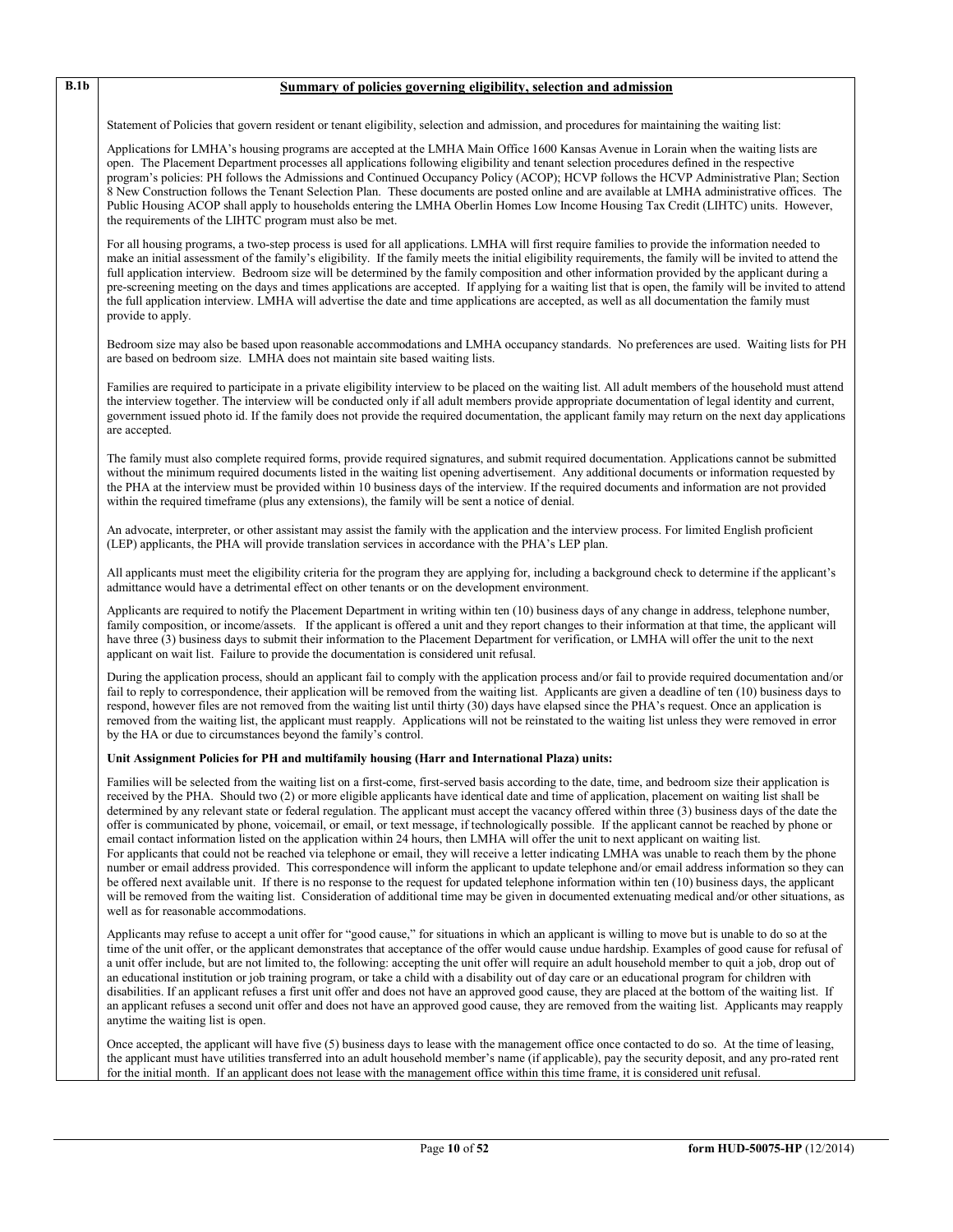The waiting list will be updated by bedroom size or program type as needed to ensure that all applicant information is current and timely. The PHA may elect to purge the entire waiting list or applicants that have been on the waiting list for a set time, for example any applications on the waiting list for six months or longer.

PHAs are authorized to obtain criminal conviction records to screen applicants for admission to the public housing program. This authority assists the PHA in complying with HUD requirements and PHA policies to deny assistance to applicants who are engaging in or have engaged in certain criminal activities. PHAs are required to perform criminal background checks necessary to determine whether any household member is subject to a lifetime registration requirement under a state sex offender program in the state where the housing is located, as well as in any other state where a household member is known to have resided.

If the PHA proposes to deny admission based on a criminal record or on lifetime sex offender registration information, the PHA must notify the household of the proposed action and must provide the subject of the record and the applicant a copy of the record and an opportunity to dispute the accuracy and relevance of the information prior to a denial of admission.

Criminal activity includes, but is not limited to any record of convictions, arrests, evictions, or release from detention/incarceration or probation/parole for suspected drug-related or violent criminal activity of household members within the past 3 years. The look-back period for felonies and misdemeanors which may reasonably impact community safety, such as domestic violence or concealed weapons offenses, is THREE (3) years. The look-back period for misdemeanors which may not reasonably impact community safety is ONE (1) year. The look-back periods apply from the date of conviction, release from detention/ incarceration, or completion of probation/parole, whichever is more recent, to the date of screening. Applicants with pending cases or outstanding arrest warrants may be denied housing depending upon the nature or seriousness of the case. LMHA will afford the applicant the opportunity to participate in a hearing to discuss the case. LMHA may determine to defer a decision pending adjudication of the case.

A conviction for such activity will be given more weight than an arrest or an eviction. An arrest of an applicant for a disqualifying offense shall not, in and of itself, be a conclusive determination that the applicant engaged in disqualifying criminal activity but may be considered as a factor in the consideration of the totality of the facts and circumstances of any given incident.

When the PHA denies admission, the letter will advise applicants of their right to request a hearing in writing within 14 business days. Should an applicant fail to request a hearing within 14 business days, fail to attend a scheduled hearing, or fail to call to reschedule prior to the hearing, the decision to deny will be upheld.

Refer to the Public Housing ACOP Chapter 3 Eligibility and the HCVP Administrative Policy Chapter 3, Part III, Denial of Assistance for the complete screening process and eligibility determination.

# **Financial Resources**

A statement of financial resources, including a listing by general categories, of the PHA's anticipated resources, such as PHA operating, capital and other anticipated Federal resources available to the PHA, as well as tenant rents and other income available to support public housing or tenantbased assistance. The statement also should include the non-Federal sources of funds supporting each Federal program, and state the planned use for the resources.  $(24 \text{ CFR } \S 903.7(c))$ 

|   | Financial Resources - Expended on eligible purposes FYE 6/30/2019 |                 |
|---|-------------------------------------------------------------------|-----------------|
| 1 | Federal Grants - Current                                          |                 |
|   | Public Housing Operating Fund                                     | \$7,116,186.00  |
|   | Public Housing Capital Fund                                       | \$3,149,706.00  |
|   | <b>HOPE VI Revitalization</b>                                     | \$0.00          |
|   | <b>HOPE VI Demolition</b>                                         | \$0.00          |
|   | Annual Contributions for Section 8 Tenant Based Assistance        | \$23,162,206.00 |
|   | Resident Opportunity and Self-Sufficiency Grants                  | \$218,175.00    |
|   | <b>Community Development Block Grant</b>                          | \$0.00          |
|   | <b>HOME</b>                                                       | \$0.00          |
|   | Other Federal Grants                                              | \$0.00          |
|   | <b>Shelter Plus Care</b>                                          | \$0.00          |
| 2 | Prior Year Federal Grants (unobligated funds only)                | \$715,489.00    |
| 3 | Public Housing Dwelling Rental Income                             | \$2,070,562.00  |
|   |                                                                   | \$37,423,029.00 |

**B.1b**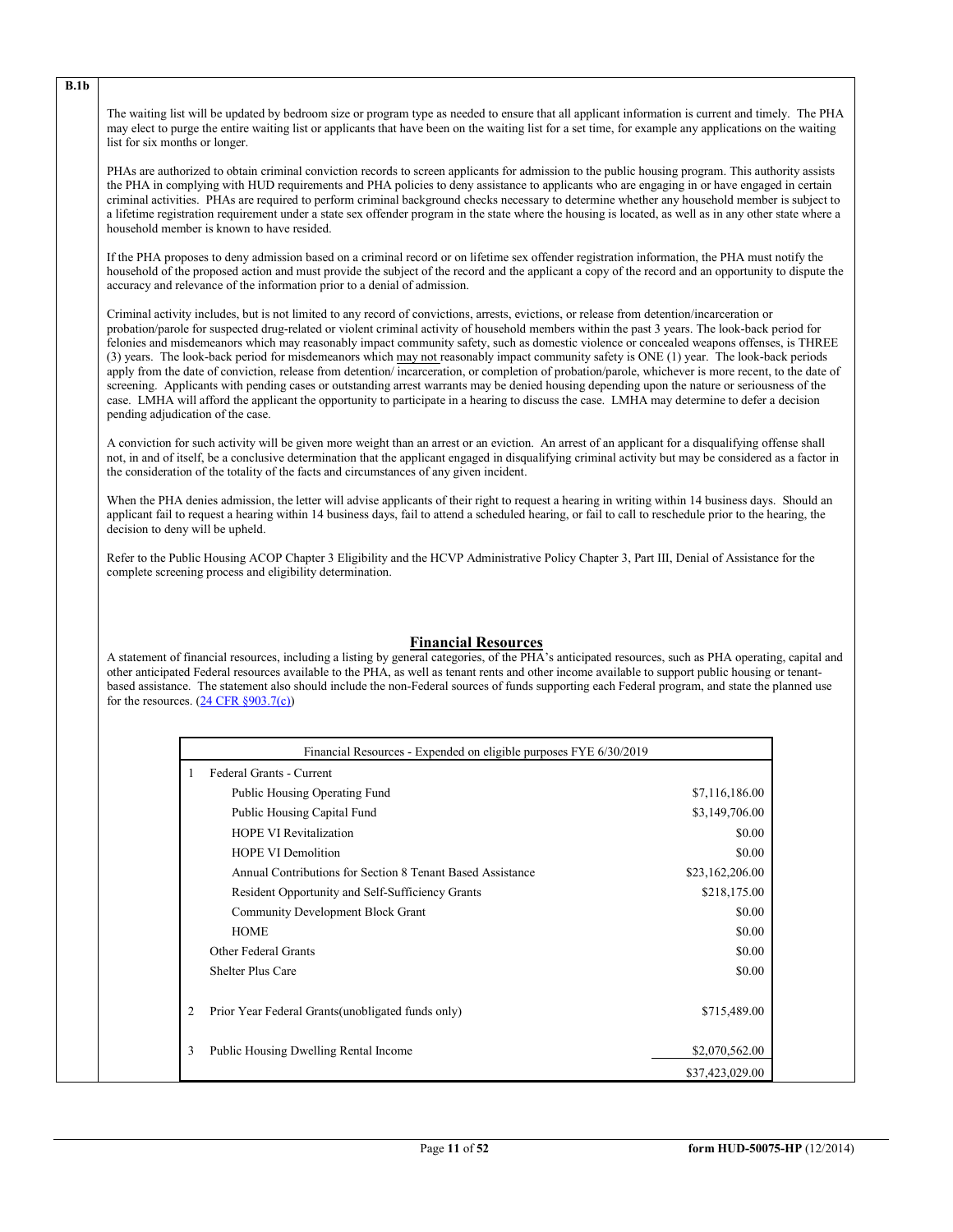# **B.1b Rent Determination**

A statement of the policies of the PHA governing rents charged for public housing and HCV dwelling units, including applicable public housing flat rents, minimum rents, voucher family rent contributions, and payment standard policies. [\(24 CFR §903.7\(d\)\)](http://ecfr.gpoaccess.gov/cgi/t/text/text-idx?c=ecfr&sid=b44bf19bef93dd31287608d2c687e271&rgn=div5&view=text&node=24:4.0.3.1.3&idno=24#24:4.0.3.1.3.2.5.5)

LMHA determines annual income and computes its PH, HCVP, and Multifamily Housing rents in accordance with respective HUD regulations defined in 24 CFR Part 5 Subpart F, 24 CFR Part 960, Public Housing Occupancy Guidebook, HUD notices, the LMHA Public Housing ACOP (Chapters 6 and 9), the LMHA HCVP Administrative Plan (Chapters 6 and 12), HUD Handbook 4350.3, and the LCEHC Tenant Selection Plan.

The amounts specifically excluded from income by any other Federal statute as mandated by 24 CFR 5.609(c)(17) are published in the Federal Register and are listed in Chapter 6 of the ACOP.

Families are required to report all increases in earned income, including new employment, within 10 business days of the date the change takes effect. The PHA will only conduct interim reexaminations for families that qualify for the earned income disallowance (EID), and only when the EID family's rent will change as a result of the increase, and families who are currently on a minimum rent hardship. Families are not required to report any other changes in income or expenses.

Families may report changes in income or expenses at any time. Families may request an interim reexamination any time the family has experienced a change in circumstances since the last determination. LMHA must process the request if the family reports a change that will result in a reduced family income. If a family reports a decrease in income from the loss of welfare benefits due to fraud or non-compliance with a welfare agency requirement to participate in an economic self-sufficiency program, the family's share of the rent will not be reduced. If a family reports a change that it was not required to report and that would result in an increase in the tenant rent, the PHA will note the information in the tenant file, but will not conduct an interim reexamination. If a family reports a change that it was not required to report and that would result in a decrease in the tenant rent, the PHA will conduct an interim reexamination.

A tenant living in Harr Plaza or International Plaza will only see their rent increase if the gross monthly income increases by two hundred dollars (\$200.00).

### **Minimum Rents**

LMHA's minimum rent for public housing units is fifty dollars (\$50.00). In order for a family to qualify for the minimum rent hardship exemption, the family's circumstances must fall under one of the following hardship criteria:

- o The family has lost eligibility or is awaiting eligibility determination for federal, state, or local assistance.<br>The family would be evicted as a result of the imposition of the minimum rent requirement.
- o The family would be evicted as a result of the imposition of the minimum rent requirement.<br>The income of the family has decreased because of changed circumstances, including loss of
- o The income of the family has decreased because of changed circumstances, including loss of employment, death in the family, or other circumstances as determined by LMHA or HUD

(More details on the Minimum Rent Hardship Exemption are in the ACOP.)

Housing Choice Voucher Program rents are determined in accordance with the provisions defined in the HCVP Administrative Plan. Minimum rent will be implemented, at the discretion of the LMHA, with a 60 day notice to HCVP participants.

Payment standards for bedrooms 0 through 3 are set at 94% of the FMR. Payment standards for bedrooms 4 through 8 are set at 95% of the FMR.

If it is determined by LMHA to implement a minimum rent in the HCV program, there will be a minimum TTP of \$50. LMHA will provide a 60 day notice to participants prior to implementation.

#### **Flat Rents**

Flat rents are intended as an incentive for residents to remain in public housing who are attempting to become economically self-sufficient or have attained a level of self-sufficiency. A flat rent is the amount the family pays to LMHA for a specific bedroom size. Changes in family income or composition will not affect the flat rent amount because it is outside the income-based formula.

LMHA's flat rent policies comply with Notice PIH 2017-23.

The FY 2015 Appropriations Act amended the public housing rent requirements for flat rents to require that flat rents must be set at no less than the lower of 80 percent of:

1. the applicable fair market rental established under section 8(c) of this Act; or

2. at the discretion of the Secretary, such other applicable fair market rental established by the Secretary that the Secretary determinesmore accurately reflects local market conditions and is based on an applicable market area that is geographically smaller than the applicable market area used for purposes of the applicable fair market rental under section 8(c);

A PHA may apply for an exception waiver allowing for a flat rental amount for a property that is lower than the amount outlined in the options above. The Secretary may grant such an exception if HUD determines that the fair market rent for the applicable market area does not reflect the market value of the property and the proposed lower flat rental amount is based on a market analysis of the applicable market. Requests for exception rents must be made in accordance with procedures described in PIH Notice 2017-23 or subsequent notices.

The FY 2015 Appropriations Act maintained the protection that any rent increase of more than 35 percent due to the flat rent changes must be phased in as necessary.

The LMHA will set the flat rental amount for each public housing unit that complies with the requirement that all flat rents be set at no less than 80% of the applicable Fair Market Rent (FMR) adjusted, if necessary, to account for reasonable utility costs.

Families who pay a flat rent and are responsible for making direct payments to the utility companies shall have their flat rent reduced by the appropriate utility allowance.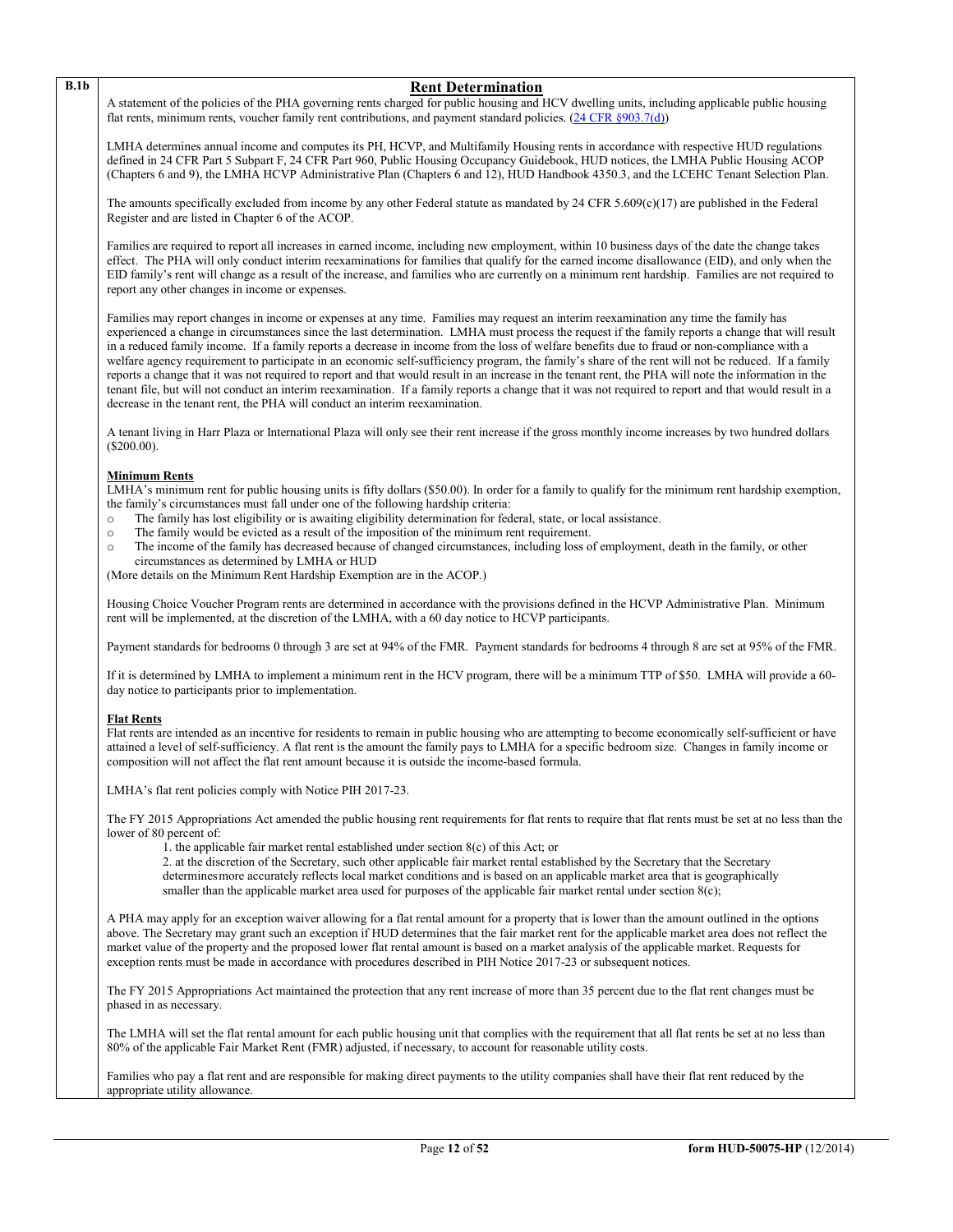#### **B.1b Flat Rent Policies – How to comply on an annual basis**

In order to comply with the flat rent requirements annually, no later than 90 days after the effective date of new FMRs or SAFMRs published by HUD, the PHA must:

1. Compare the current flat rent amount to the applicable FMR and SAFMR/unadjusted rent. If the PHA is in compliance with this the law, no further steps are necessary:

a) If the flat rent is at least equal to the lower of:

a. 80 percent of the FMR, or

b. 80 percent of the SAFMR (or if no SAFMR is available, 80 percent of unadjusted rent).

b) If the current flat rent is less than the lower of option a. or option b. above, the PHA must set flat rents at no less than 80 percent of the lower of the 80 percent FMR or 80 percent SAFMR/80 percent unadjusted rent, subject to the utilities adjustment in Section 6 of Notice PIH 2017-23, or the PHA may request an exception flat rent pursuant to the requirements of Section 5 of Notice PIH 2017-23;

2. Update the flat rent policies in the Admissions and Continued Occupancy Policies (ACOP) as necessary;

3. Permit the family to choose between the flat rent amount and the income-based rent for all new admissions; and

4. Offer the updated flat rent amount at the next annual rent option for families that are current Public Housing residents, and permit the family to choose between the flat rent amount and the income-based rent, subject to the phase-in requirements in Section 8 of this Notice PIH 2017-23.

Updating flat rents based on changes to the FMR by HUD does not constitute a significant amendment to the Annual Plan. Updated Flat Rent schedules are mailed to all residents, posted at all LMHA management offices, and are listed on LMHA's website at [www.lmha.org.](http://www.lmha.org/)

## **Conducting Annual Rent Options [24CFR 960.253(a),(e)]**

HUD regulations at 24 CFR 960.253(a) requires PHAs to annually give families the option to choose between paying the flat rent or the incomebased rent, and stipulates that PHAs may not give families the option more than once per year, except in the case that the family has chosen the flat rent and experiences a financial hardship. Further, 24 CFR 960.253(e) stipulates that PHAs provide sufficient information to allow a family to make an informed choice regarding rent options. PHAs must provide at least the following information:

- The PHA's policies on switching the type of rent due to financial hardship;
- The dollar amount of the flat rent and the income-based rent.

For families who choose to pay flat rents, PHAs are provided the flexibility not to conduct income re-examinations annually. HUD regulations at 24 CFR §960.253(e)(2) and §960.257(a)(2) provide that for families that chose to pay flat rents PHAs must conduct re-examinations of family income at least once every three years, not annually. In years when a PHA does not conduct a full re-examination of family income, PHAs are not released from the requirement to give the family the option of paying the flat rent or the income-based rent as calculated from the most recent examination of family income and composition.

In order for PHAs to comply with the requirements to conduct an annual rent option, and to provide families with sufficient information to make an informed choice, PHAs must do the following:

At initial occupancy, or in any year where a current program participating family is paying the income-based rent:

- 1) Conduct a full examination of family income and composition at the first annual rent option (Year 1);
- 2) Inform the family of the flat rent amount and the rent amount determined by the examination of family income and composition;
- 3) Inform the family of the PHA's policies on switching rent types due to financial hardship; and
- 4) Apply the family's rent decision at the next lease renewal.

At the second and third annual rent options for families that choose to pay the flat rent:

1) PHAs may, but are not required to conduct a full examination of family income and composition for the second and third annual rent options. If a PHA chooses not to conduct an examination of family income for these annual rent options, PHAs must use the income information from the examination of family income and composition from the first annual rent option;

2) PHAs must inform the family of the updated flat rent amount, and the rent amount determined by the most recent examination of family income and composition;

- 3) PHAs must inform the family of the PHA's policies on switching rent types due to financial hardship; and
- 4) PHAs must apply the family's rent decision at the next lease renewal.

For the purpose of conducting the rent option meeting for a family that has paid the flat rent for the previous three years, and for which the PHA has not conducted a reexamination of family income and composition in the last three years, the PHA must complete a full reexamination of family income and composition in order to update the income-based rent amount.

PHAs are reminded that the flat rent amount a family pays is not locked in for the three year period. Instead, the PHA must revise the flat rent amount from year to year based on changes to the FMR. Families currently paying the flat rent amount must be offered the choice between the updated flat rent amount, and the previously calculated income-based rent.

#### **Mixed Families**

LMHA shall use the flat rent applicable to the unit to calculate rent for mixed families, except in situations where the mixed family's total tenant payment (TTP) exceeds the flat rent. A mixed family whose TTP is higher than the Flat Rent can NOT elect Flat Rent but must use the TTP calculated tenant rent. The PHA shall subtract the utility allowance from the TTP to obtain the Tenant Rent.

#### **Switching from Flat Rent to Income-Based Rent Due to Hardship [24CFR 960.253(f)]**

The QHWRA requires a PHA to immediately switch a family from a flat rent to an income based rent if the PHA determines that the family has a financial hardship circumstance. When the family requests a change, LMHA will conduct an examination of the family's income in order to switch the family to an income-based rent amount. The rent will change to an income-based rent amount the first of the month following the month the family reported the hardship. Once the family switches to an income-based rent, the family may not return to the flat rent until the next scheduled annual recertification. LMHA will consider the following circumstances a hardship:

- loss or reduction of employment
- death in the family
- increase in the family's expenses for medical costs
- increase in child care costs, transportation or education costs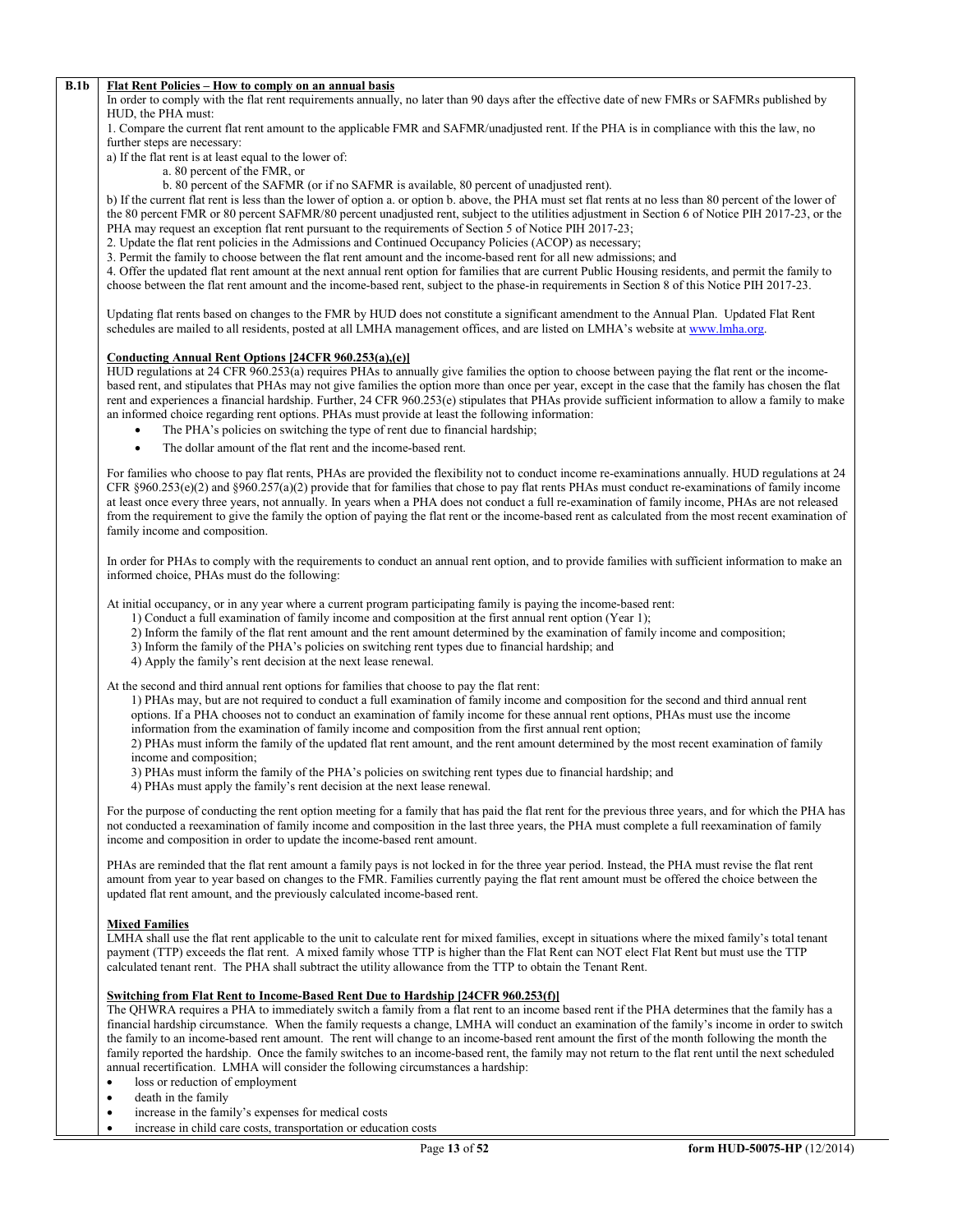| ۰.<br>I | ۰.<br>٧ |
|---------|---------|

### **B.1b Operations and Management**

A statement of the rules, standards, and policies of the PHA governing maintenance and management of housing owned, assisted, or operated by the public housing agency (which shall include measures necessary for the prevention or eradication of pest infestation, including cockroaches), and management of the PHA and programs of the PHA. [\(24 CFR §903.7\(e\)\)](http://ecfr.gpoaccess.gov/cgi/t/text/text-idx?c=ecfr&sid=b44bf19bef93dd31287608d2c687e271&rgn=div5&view=text&node=24:4.0.3.1.3&idno=24#24:4.0.3.1.3.2.5.5)

LMHA operates and manages public housing properties, a Low Income Housing Tax Credit property, multifamily housing/project-based properties (funded under the Section 8 New Construction program), and the Housing Choice Voucher Program.

LMHA is governed by a Board of Commissioners which contracts with three employees to lead the Housing Authority: Executive Director, Assistant Director, and Finance Director. The Authority is comprised of various departments administer its programs: executive management, accounting, contract administration/procurement, Human Resources, admissions, work orders, resident services, building receptionists, Housing Choice Voucher Program, and public/multifamily housing property management. Property management is comprised of 5 public housing AMPs and 5 management/maintenance teams, one of which is responsible for the multifamily properties.

LMHA's rules, standards, and policies for governing the management and maintenance of public housing and LIHTC properties are contained in LMHA's Public Housing Admissions and Continued Occupancy Policy (ACOP).

LMHA's rules, standards, and policies for governing the management and maintenance of multifamily housing properties are contained the Harr and International Plaza Tenant Selection Plan.

LMHA's rules, standards, and policies for governing the management of the Housing Choice Voucher Program are contained in LMHA's HCVP Administrative Plan.

These documents are posted at [www.lmha.org/about-lmha/lmha-policies/](http://www.lmha.org/about-lmha/lmha-policies/)

LMHA has incorporated the five (5) components of internal control and 17 related principles from Standards for Internal Control in the Federal Government, a.k.a. the "Green Book." These standards form the framework of LMHA's risk assessment process and internal control system and are integrated into the Authority's organizational structure and culture.

LMHA's Public Housing ACOP, HCVP Administrative Plan, and the Tenant Selection Plan incorporate a variety of rules, standards, policies, and procedures which govern the management, operation and maintenance of the Public Housing, Multifamily Housing, and the Housing Choice Voucher programs. Some policies may not apply to all programs. Some documents are stand alone and are not in the Policy or Plans. The list of rules, standards, policies, and procedures include, but are not limited to:

Air Conditioner Surcharge Policy

Applicant Screening Process

Appointment of Personal Designee Policy

Biohazard Cleanup Procedure

Canvassing Policy

Community Room Policy

Community Service Policy

Confidentiality Policy

Deconcentration Policy

Drug Free Safety Program

EIV Usage & Security Policy

Elevator Entrapment Procedure

Emergency Evacuation Procedures

Ethics/Conflict of Interest Policy

Eviction Policy

Excess Water Consumption Surcharge Policy

Fair Housing Plan

Flat Rent Policy

Flood Cleanup Procedure

Hazard Communication Program

House Inspection Policy

Housekeeping Policy

Housekeeping Referral Program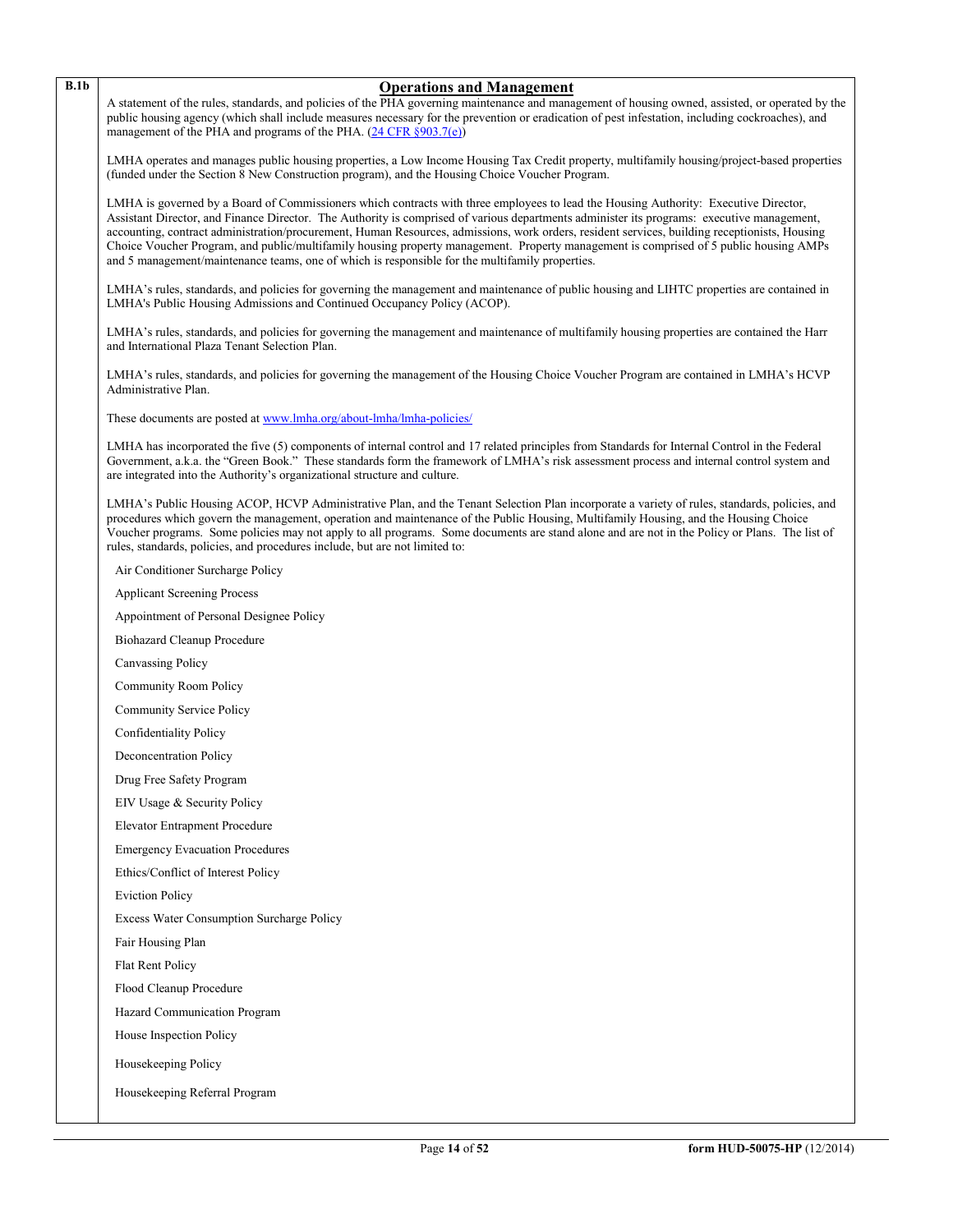ID Policy for entrance into High Rises

Integrated Pest Management Extermination & Bed Bug Policy

Key Usage Policy

Language Access Plan (Limited English Proficiency (LEP))

Minimum Rent Policy

One Strike Policy

Personal Information Policy

Pet Policy/Assistance Animal Policy

Procurement Policy

Public Records Request Policy

Reasonable Accommodations Procedure Manual

Records Retention Policy

Satellite Dish Installation Procedure

Scattered Site Eligibility Criteria

Self-Employment/Small Business Income Policy

Smoke Detector Policy

Smoke Free Policy

Social Media Policy

Take Possession Policy

Transfer Policy

Unreported Income Repayment Policy

Vacancy Management Safeguards

VAWA Policy/Emergency VAWA Transfer Policy

Work Order Procedures

# **Extermination Policies**

LMHA has implemented an Integrated Pest Management (IPM) program which requires a commitment from all LMHA employees, residents and extermination contractors to prevent and eradicate bed bugs, cockroaches, and other insects and vermin from all LMHA-owned/managed residential units. Cooperative efforts on the part of the LMHA as well as all residents and guests will increase the likelihood of successful eradication not only with respect to bed bugs, but also regarding future infestations which pose a severe threat of contamination and are adverse to the health, safety, and welfare of LMHA residents.

All tenants must immediately notify the LMHA of the presence of bed bugs or other insects or vermin in or around his or her unit and cooperate with the LMHA extermination services. After the resident makes the report, LMHA shall schedule an appointment for an inspection of the unit and personal property of the resident.

Upon inspection, if the exterminator confirms the presence of roaches, bed bugs, insects, rodents, or animals, the reporting resident's apartment will be scheduled for extermination services. The resident will be responsible for the preparation of his or her unit for these services. Before the extermination services are started, an appointment letter with a description of all preparation requirements will be provided to the resident.

During the course of routine maintenance, inspection, or other services, if it is found that a resident has a pest or insect infestation that has not been previously reported or that has remained unresolved, then the resident will be scheduled for extermination treatment. In this case, the LMHA will notify the resident of the preparation required for the extermination and the date of the treatment.

In cases of severe infestations of either bed bugs or other varmint that pose a similar threat of severe contamination, it may be necessary for the furnishings of the resident to be removed from the premises. This will only occur when the pest control contractor advises both the LMHA and the resident in writing that no level of extermination treatment could safely remove or eliminate the pests which are infesting the resident's furniture or belongings. Notably, such furnishings must be completely removed from LMHA property; containment or dumping in dumpsters or trash bins located on property owned or operated by the LMHA will not be permitted. In such cases, LMHA strongly advises the resident to destroy the furnishings and LMHA will assist with this process upon request at no charge to the resident.

Due to the persistent nature of some insect infestations, such as bed bugs and cockroaches, LMHA will continue to have the extermination contractor inspect and treat the unit on a recurring basis until the infestation has been eliminated.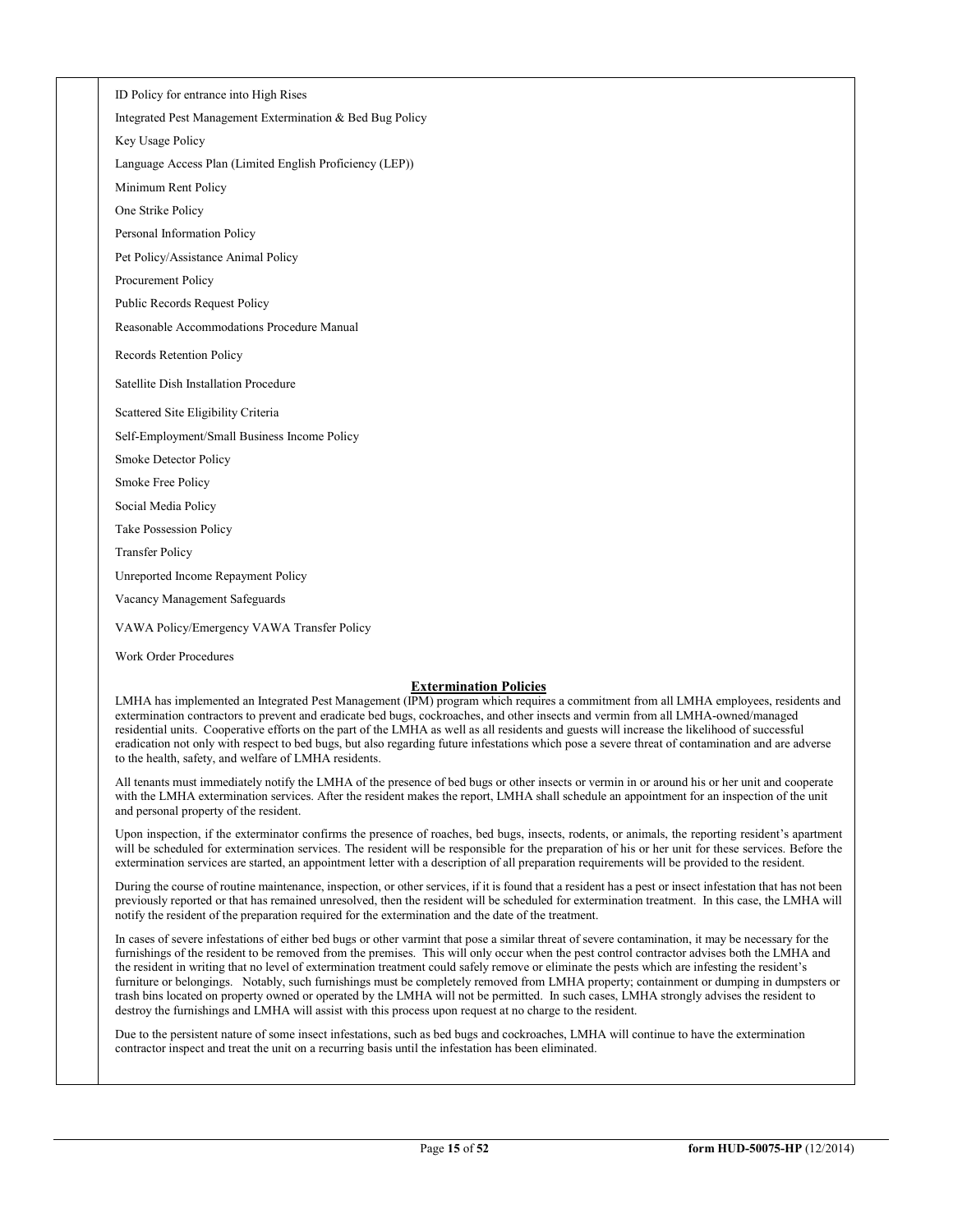# **B.1b ADMISSIONS AND CONTINUED OCCUPANCY POLICY (ACOP) Changes**

Following are the proposed changes to the LMHA Admissions and Continued Occupancy Policy to go into effect July 1, 2020. **Page 3-17 3-II.C. SOCIAL SECURITY NUMBERS**

#### **PHA Policy**

PIH Notice number updated from 2012-10 to *2018-24* in heading

#### **Page 4-3 4-I.B. APPLYING FOR ASSISTANCE**

# **CURRENT:**

A two-step process will be used for all applications. Under the two-step application process, the PHA initially will require families to provide only the information needed to make an initial assessment of the family's bedroom size. Bedroom size will be determined by the family composition and other information provided by the applicant when the online pre-application is submitted. The family will be invited to attend the full application interview according to pre-application date, time, and bedroom size at which time they will be required to provide all of the information necessary to establish family eligibility and the amount of rent the family will pay when selected from the waiting list. Families may complete an online preapplication at www.lmha.org. Applicants needing assistance may visit our office at 1600 Kansas Ave, Lorain during business hours and use a kiosk to complete the pre-application.

#### **PROPOSED:**

A two-step process will be used for all applications. Under the two-step application process, the PHA initially will require families to provide the information needed to make an initial assessment of the family's bedroom size all of the information necessary to establish family eligibility and the amount of rent the family will pay when selected from the waiting list. Bedroom size will be determined by the family composition and other information provided by the applicant during a pre-screening meeting on the days and times applications are accepted. If applying for a waiting list that is open, the family will be invited to attend the full application interview. The PHA will advertise the date and time applications are accepted, as well as all documentation the family must provide to apply.

# **Page 4-5 4-I.D. PLACEMENT ON THE WAITING LIST, Eligible for Placement on the Waiting List**

#### **CURRENT:**

Applicants will be placed on the waiting list according to PHA preference(s) if they are in effect and the date and time their pre-application is received by the PHA. Currently, LMHA does not have any active preferences.

# **PROPOSED:**

Applicants will be placed on the waiting list according to PHA preference(s) if they are in effect and the date and time their application is received by the PHA. Currently, LMHA does not have any active preferences.

#### **Page 4-9 4-II.C. Reopening the Waiting List**

#### **CURRENT:**

The PHA will give public notice by publishing the relevant information in suitable media outlets including, but not limited to **PROPOSED:**

The PHA will give public notice by publishing the relevant information in suitable media outlets *such as*, but not limited to

#### **Page 4-20 4-III.B. SELECTION METHOD, Order of Selection**

#### **CURRENT:**

Families will be selected from the waiting list on a first-come, first-served basis according to the date, time, and bedroom size their pre-application is received by the PHA.

#### **PROPOSED:**

Families will be selected from the waiting list on a first-come, first-served basis according to the date, time, and bedroom size their application is received by the PHA.

#### **Page 4-23 4-III.D. THE APPLICATION INTERVIEW**

PIH Notice number updated from 2012-10 to *2018-24* in heading

# **CURRENT:**

Families who complete a pre-application are required to participate in a private eligibility interview to be placed on the waiting list. All adult members of the household must attend the interview together.

The interview will be conducted only if all adult members provide appropriate documentation of legal identity (Chapter 7 provides a discussion of proper documentation of legal identity) and current, government issued photo id. If the family does not provide the required documentation, the appointment may be rescheduled when the proper documents have been obtained.

The family must provide the information necessary to establish the family's eligibility, including suitability, and to determine the appropriate amount of rent the family will pay. The family must also complete required forms, provide required signatures, and submit required documentation. If any materials are missing, the PHA will provide the family with a written list of items that must be submitted.

Any required documents or information that the family is unable to provide at the interview must be provided within 10 business days of the interview (Chapter 7 provides details about longer submission deadlines for particular items, including documentation of Social Security numbers and eligible noncitizen status). If the family is unable to obtain the information or materials within the required time frame, the family may request an extension. If the required documents and information are not provided within the required time frame (plus any extensions), the family will be sent a notice of denial (see Chapter 3).

An advocate, interpreter, or other assistant may assist the family with the application and the interview process. Interviews will be conducted in English. For limited English proficient (LEP) applicants, the PHA will provide translation services in accordance with the PHA's LEP plan. If the family is unable to attend a scheduled interview, the family should contact the PHA in advance of the interview to schedule a new appointment. In all circumstances, if a family does not attend a scheduled interview, the PHA will send another notification letter with a new interview appointment time. Applicants who fail to attend two scheduled interviews without PHA approval will have their applications made inactive based on the family's failure to supply information needed to determine eligibility. The second appointment letter will state that failure to appear for the appointment without a request to reschedule will be interpreted to mean that the family is no longer interested and their application will be made inactive. Such failure to act on the part of the applicant prevents the PHA from making an eligibility determination, therefore the PHA will not offer an informal hearing.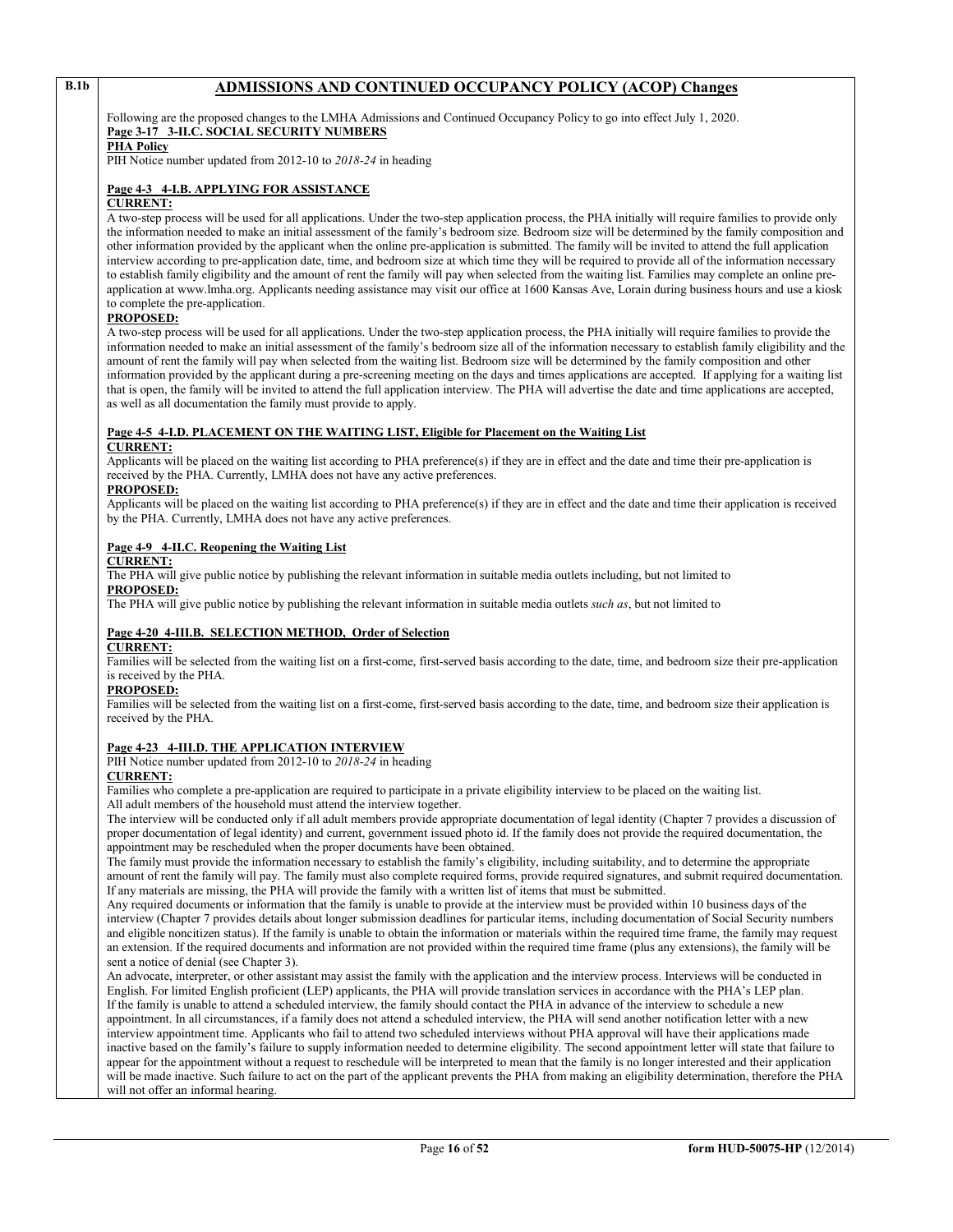# **B.1b ADMISSIONS AND CONTINUED OCCUPANCY POLICY (ACOP) Changes Continued**

#### **PROPOSED:**

Families are required to participate in a private eligibility interview to be placed on the waiting list.

All adult members of the household must attend the interview together.

The interview will be conducted only if all adult members provide appropriate documentation of legal identity (Chapter 7 provides a discussion of proper documentation of legal identity) and current, government issued photo id. If the family does not provide the required documentation, the applicant family may return on the next day applications are accepted.

The family must provide all the information necessary to establish the family's eligibility, including suitability, and to determine the appropriate amount of rent the family will pay. The family must also complete required forms, provide required signatures, and submit required documentation. Applications cannot be submitted without the minimum required documents listed in the waiting list opening advertisement.

Any additional documents or information requested by the PHA at the interview must be provided within 10 business days of the interview (Chapter 7 provides details about longer submission deadlines for particular items, including documentation of Social Security numbers and eligible noncitizen status). If the family is unable to obtain the information or materials within the required timeframe, the family may request an extension. If the required documents and information are not provided within the required timeframe (plus any extensions), the family will be sent a notice of denial (see Chapter 3).

An advocate, interpreter, or other assistant may assist the family with the application and the interview process. For limited English proficient (LEP) applicants, the PHA will provide translation services in accordance with the PHA's LEP plan.

### **Page 4-23 4-III.D. THE APPLICATION INTERVIEW**

PIH Notice number updated from 2012-10 to *2018-24* in heading

# **Page 6-23 6-I.G. ASSETS, Types of Assets,** *Checking and Savings Accounts*

# **CURRENT:**

In determining the value of a checking account, the PHA will use the average monthly balance for the last six months. **PROPOSED:**

In determining the value of a checking account, the PHA will use the current balance. For the LIHTC waiting list, the PHA will use the average balance for the last six months.

#### **Page 6-27 6-I.H. PERIODIC PAYMENTS**

PIH Notice number updated from 2012-10 to *2018-24* in heading

#### **Page 6-34 6-I.l. ADDITIONAL EXCLUSIONS FROM ANNUAL INCOME**

Final paragraph added: (aa) Distributions from an ABLE account, and actual or imputed interest on the ABLE account balance

#### **Page 7-1 VERIFICATION**

PIH Notice number updated from 2017-12 to 2018-18 in in chapter title, 2nd paragraph on p. 7-1, 1st subheading on p. 7-2, and in last paragraph on p. 7-3, 2nd paragraph on p. 7-5, subheading on p. 7-6, 2nd subheading on p 7-7, and 1st subheading on p. 7-8

#### **Page 7-4 7-I.C. EIV Income (***and IVT)* **Reports**

Reference to Income Validation Tool (IVT) reports added throughout

#### **Page 7-12 SOCIAL SECURITY NUMBERS**

PIH Notice number updated from 2012-10 to 2018-24

# **Page 8-2 8-I.A. OVERVIEW**

Fourth paragraph added: PHAs must include in the ACOP residential minimum heating standards policies [Notice PIH 2018-19].

# **Page 9-16 Required Reporting**

#### **CURRENT:**

4th Paragraph: The PHA will only conduct interim reexaminations for families that qualify for the earned income disallowance (EID) and families who are currently on a minimum rent hardship. In all other cases, the PHA will note the information in the tenant file, but will not conduct an interim reexamination.

#### **PROPOSED:**

The PHA will only conduct interim reexaminations for families:

- that qualify for the earned income disallowance (EID)
- who are currently on a minimum rent hardship.
- Who are participating in quarterly reporting
- Whose unemployment benefits end and the member has started a job
- Who are on layoff, temporary disability, summer vacation (ie school employee where income is not annualized) or medical leave return to the same employer
- With an FSS participant requesting in writing that an interim certification be completed

#### **Page 9-17 Method of Reporting**

#### **CURRENT:**

The PHA will accept required documentation by mail, by fax, or in person.

#### **PROPOSED:**

The PHA will accept required documentation by mail, by email, by fax, or in person.

# **Page 13-6 FAILURE TO DISCLOSE AND DOCUMENT SOCIAL SECURITY NUMBERS**

PIH Notice number updated from 2012-10 to 2018-24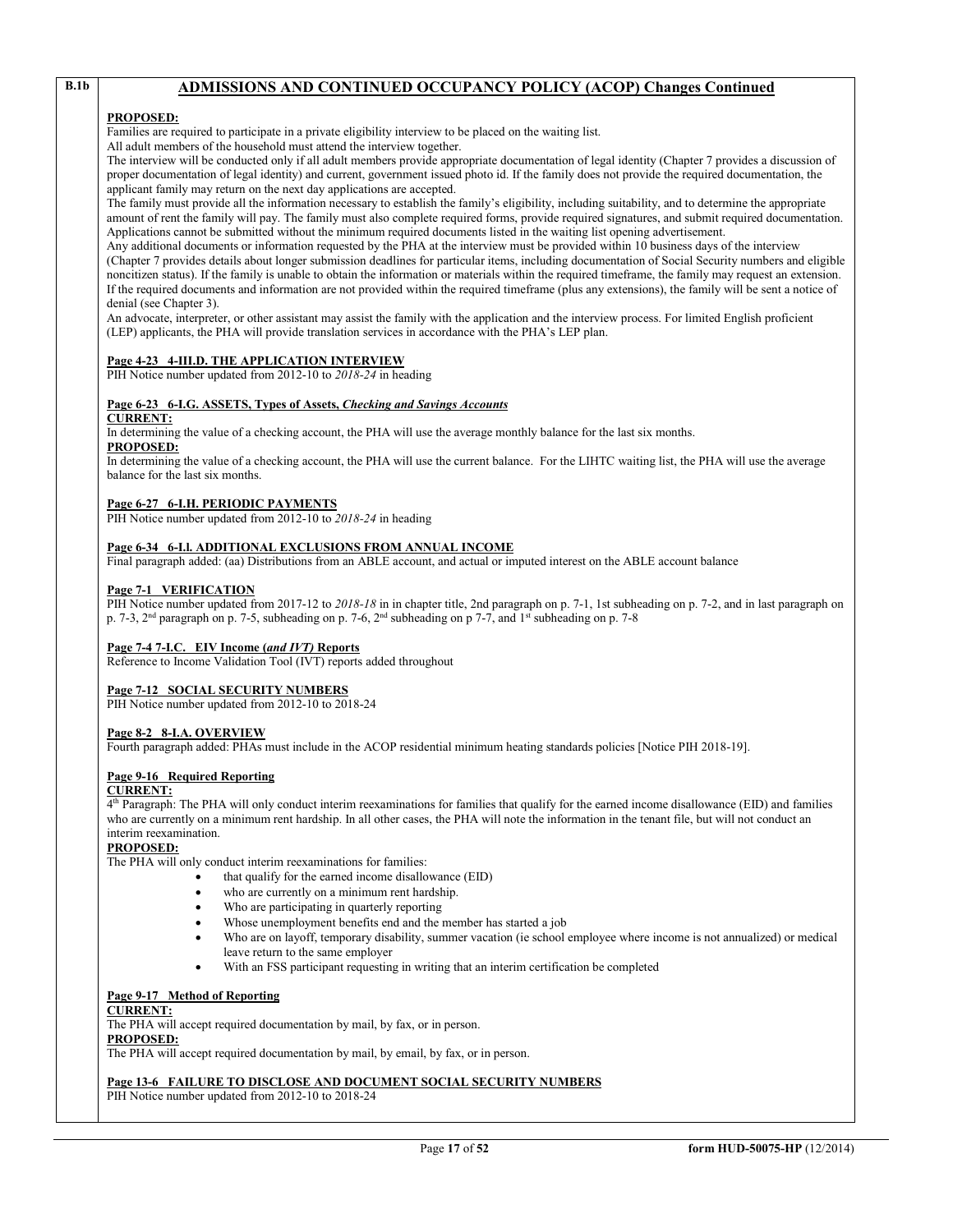# **B.1b ADMISSIONS AND CONTINUED OCCUPANCY POLICY (ACOP) Changes Continued Page 13-9 13-III.A.** Terminations - Overview

# **Page 13-9 13-III.A. Terminations - Overview**

# **CURRENT:**

The PHA, with some restrictions, also has the option to terminate the tenancies of families who are over income.

**PROPOSED:**

The PHA also has the option to terminate the tenancies of certain over-income families.

### **Page 13-18 Over Income Families**

## **CURRENT: Over-Income Families [24 CFR 960.261 and FR 11/26/04, p. 68786]**

Subject to certain restrictions, HUD authorizes PHAs to evict or terminate the tenancies of families because they are over income. Unless required to do so by local law, the PHA may not evict or terminate the tenancy of a family solely because the family is over income if: (1) the family has a valid contract of participation in the Family Self-Sufficiency (FSS) program, or (2) the family is currently receiving the earned income disallowance. This rule does not require PHAs to evict over-income residents, but rather gives PHAs the discretion to do so thereby making units available for applicants who are income-eligible.

## **PHA Policy**

The PHA will not evict or terminate the tenancies of families solely because they are over income.

#### **PROPOSED:**

#### **Over-Income Families [24 CFR 960.261; FR Notice 7/26/18; Notice PIH 2019-11]**

The Housing Opportunity Through Modernization Act (HOTMA) of 2016 placed an income limitation on public housing tenancies. The overincome requirement states that after a family's adjusted income has exceeded 120 percent of area median income (AMI) (or a different limitation established by the secretary) for two consecutive years, the PHA must either terminate the family's tenancy within six months of the determination, or charge the family a monthly rent that is the higher of the applicable fair market rent (FMR) or the amount of monthly subsidy for the unit, including amounts from the operating and capital funds, as determined by regulations.

Notice PIH 2019-11 also requires that PHAs publish over-income limits in their ACOP and update them no later than 60 days after HUD publishes new income limits each year. The over-income limit is calculated by multiplying the very low-income limit (VLI) by 2.4, as adjusted for family size.

PHAs also have discretion, under 24 CFR 960.261, to adopt policies allowing termination of tenancy for families whose income exceeds the limit for program eligibility. Such policies would exempt families participating in the Family Self-Sufficiency (FSS) program or currently receiving the earned income disallowance.

# **PHA Policy**

At annual or interim reexamination, if a family's adjusted income exceeds the applicable over-income limit, the PHA will document the family file and begin tracking the family's over-income status.

If one year after the applicable annual or interim reexamination the family's income continues to exceed the applicable over-income limit, the PHA will notify the family in writing that their income has exceeded the over-income limit for one year, and that if the family continues to be overincome for 12 consecutive months, the family will be subject to the PHA's over-income policies.

If two years after the applicable annual or interim reexamination the family's income continues to exceed the applicable over-income limit, the PHA will charge the family a rent that is the higher of the applicable fair market rent (FMR) or the amount of monthly subsidy for the unit. The PHA will notify the family in writing of their new rent amount. The new rent amount will be effective 30 days after the PHA's written notice to the family.

If, at any time, an over-income family experiences a decrease in income, the family may request an interim redetermination of rent in accordance with PHA policy. If, as a result, the previously over-income family is now below the over-income limit, the family is no longer subject to overincome provisions as of the effective date of the recertification. The PHA will notify the family in writing that over-income policies no longer apply to them. If the family's income later exceeds the over-income limit again, the family is entitled to a new two-year grace period.

The PHA will not evict or terminate the tenancies of families whose income exceeds the income limit for program eligibility as described at 24 CFR 960.261.

The PHA will rely on the HUD-published over-income limits. These numbers will be effective within 60 days of HUD publishing new income limits each year and will be effective for all annual and interim reexaminations.

# **Page 13-26 Terminating or Evicting a Perpetrator of Domestic Violence**

# **CURRENT:**

Last sentence, Second paragraph: The PHA must not initiate eviction procedures until 30 days after the lease bifurcation **PROPOSED:**

Last sentence, Second paragraph: However, perpetrators should be given no more than 30 days' notice of termination in most cases

#### **Page 14-4. 14. I.B. INFORMAL HEARING DECISION**

# **CURRENT:**

**PHA Policy**

The PHA will notify the applicant of the final decision, including a statement explaining the reason(s) for the decision. The notice will be mailed within 10 business days of the informal hearing, to the applicant and his or her representative, if any.

# **PROPOSED:**

**PHA Policy**

The PHA will notify the applicant of the final decision, including a statement explaining the reason(s) for the decision. The notice will be mailed within 14 business days of the informal hearing, to the applicant and his or her representative, if any.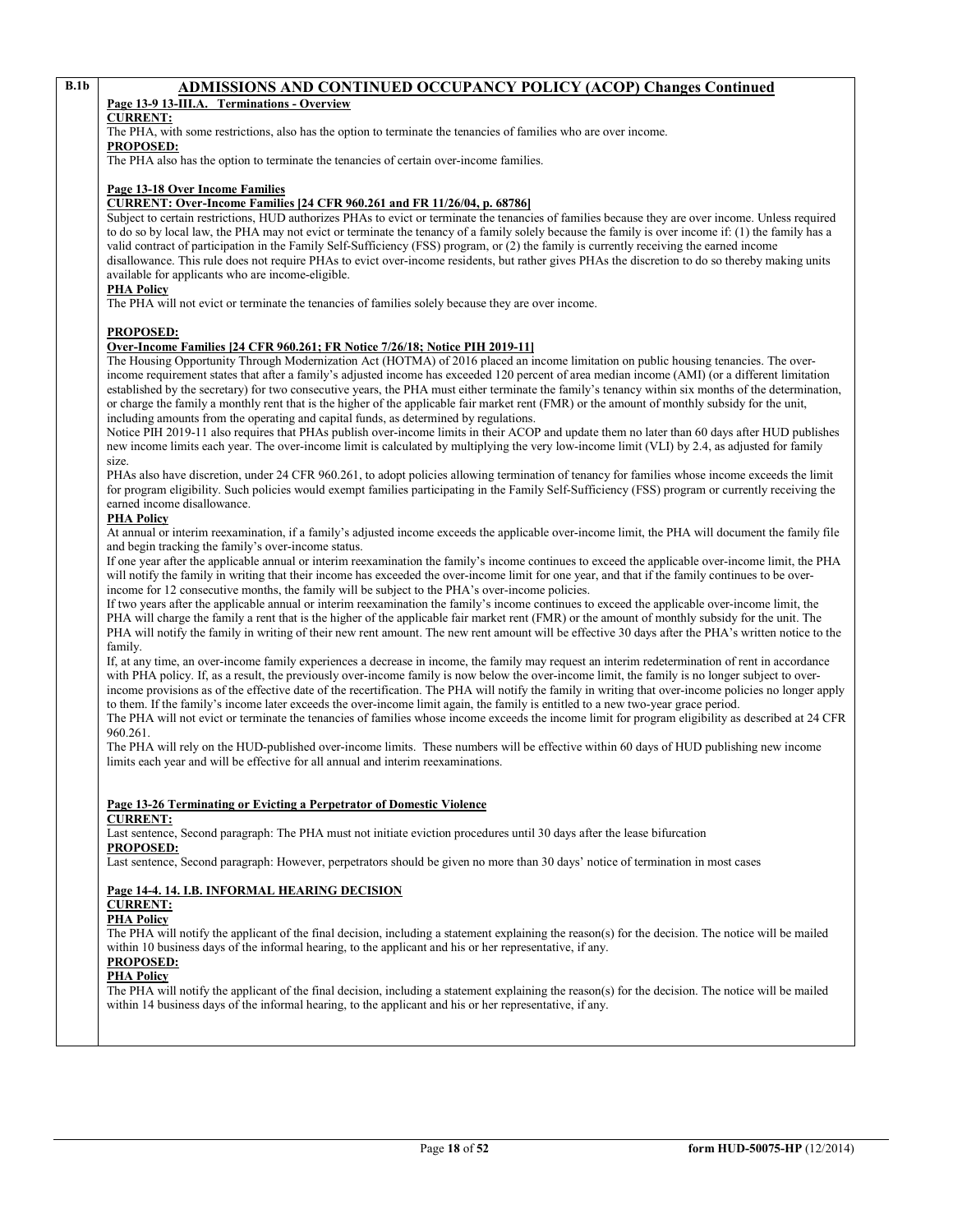# **B.1b ADMISSIONS AND CONTINUED OCCUPANCY POLICY (ACOP) Changes Continued**

### **Page 14-12. 14-III.D. INFORMAL SETTLEMENT OF GRIEVANCE**

# **CURRENT:**

# **PHA Policy**

The PHA will prepare a summary of the informal settlement within 10 business days; one copy to be given to the tenant and one copy to be retained in the PHA's tenant file.

#### **PROPOSED:**

#### **PHA Policy**

The PHA will prepare a summary of the informal settlement within 14 business days; one copy to be given to the tenant and one copy to be retained in the PHA's tenant file.

# **Page 14-14. 14-III.E. SCHEDULING OF HEARINGS**

# **CURRENT:**

# **PHA Policy**

Within 10 business days of receiving a written request for a hearing, the hearing officer will schedule and send written notice of the hearing to both the complainant and the PHA.

# **PROPOSED:**

# **PHA Policy**

Within 14 business days of receiving a written request for a hearing, the hearing officer will schedule and send written notice of the hearing to both the complainant and the PHA.

#### **Page 14-15 14-III.F. SELECTION OF HEARING OFFICER PROPOSED:**

# **PHA Policy**

Second and third paragraph added: The PHA will appoint a staff member who was not involved in the decision under appeal. If a designated staff member (such as the program manager) was involved in the decision, or is a subordinate of such person, an alternate hearing officer will be selected.

The PHA may select designated staff members who were not involved in the decision under appeal in certain circumstances, such as appeals involving discrimination claims or denials of requests for reasonable accommodations.

#### **Page 14-16. 14-III.G. PROCEDURES GOVERNING THE HEARING**

#### **CURRENT:**

•The right to be represented by counsel or other person chosen to represent the tenant, and to have such person make statements on the tenant's behalf.

#### **PHA Policy**

Hearings may be attended by the following applicable persons:

A PHA representative(s) and any witnesses for the PHA

- The tenant and any witnesses for the tenant
- The tenant's counsel or other representative

Any other person approved by the PHA as a reasonable accommodation for a person with a disability

#### **PROPOSED:**

•The right to be represented by counsel or other person chosen to represent the tenant, and to have such person make statements on the tenant's behalf.

#### **PHA Policy**

Hearings may be attended by the following applicable persons:

A PHA representative(s) and any witnesses for the PHA

The tenant and any witnesses for the tenant

The tenant's counsel or other legal representative

Any other person approved by the PHA as a reasonable accommodation for a person with a disability

#### **Page 14-20. 14-III.H. DECISION OF THE HEARING OFFICER CURRENT:**

# **PHA Policy**

The hearing officer will issue a written decision to the family and the PHA no later than 10 business days after the hearing. The report will contain the following information:

#### **PROPOSED:**

#### **PHA Policy**

The hearing officer will issue a written decision to the family and the PHA no later than 14 business days after the hearing. The report will contain the following information:

#### **Page 15-10 Prohibited Activities**

#### **PROPOSED:**

# Final three paragraphs added:

Committing sexual harassment or other harassment based on race, color, religion, national origin, familial status, disability, sexual orientation, or gender identity, either quid pro quo (supervisory harassment) or hostile environment

Allowing sexual harassment or other harassment based on race, color, religion, national origin, familial status, disability, sexual orientation, or gender identity, either quid pro quo (supervisory harassment) or hostile environment, where the PHA knew or should have known such harassment was occurring

Retaliating against any applicant, resident, or staff reporting sexual harassment or other harassment based on race, color, religion, national origin, familial status, disability, sexual orientation, or gender identity, either quid pro quo (supervisory harassment) or hostile environment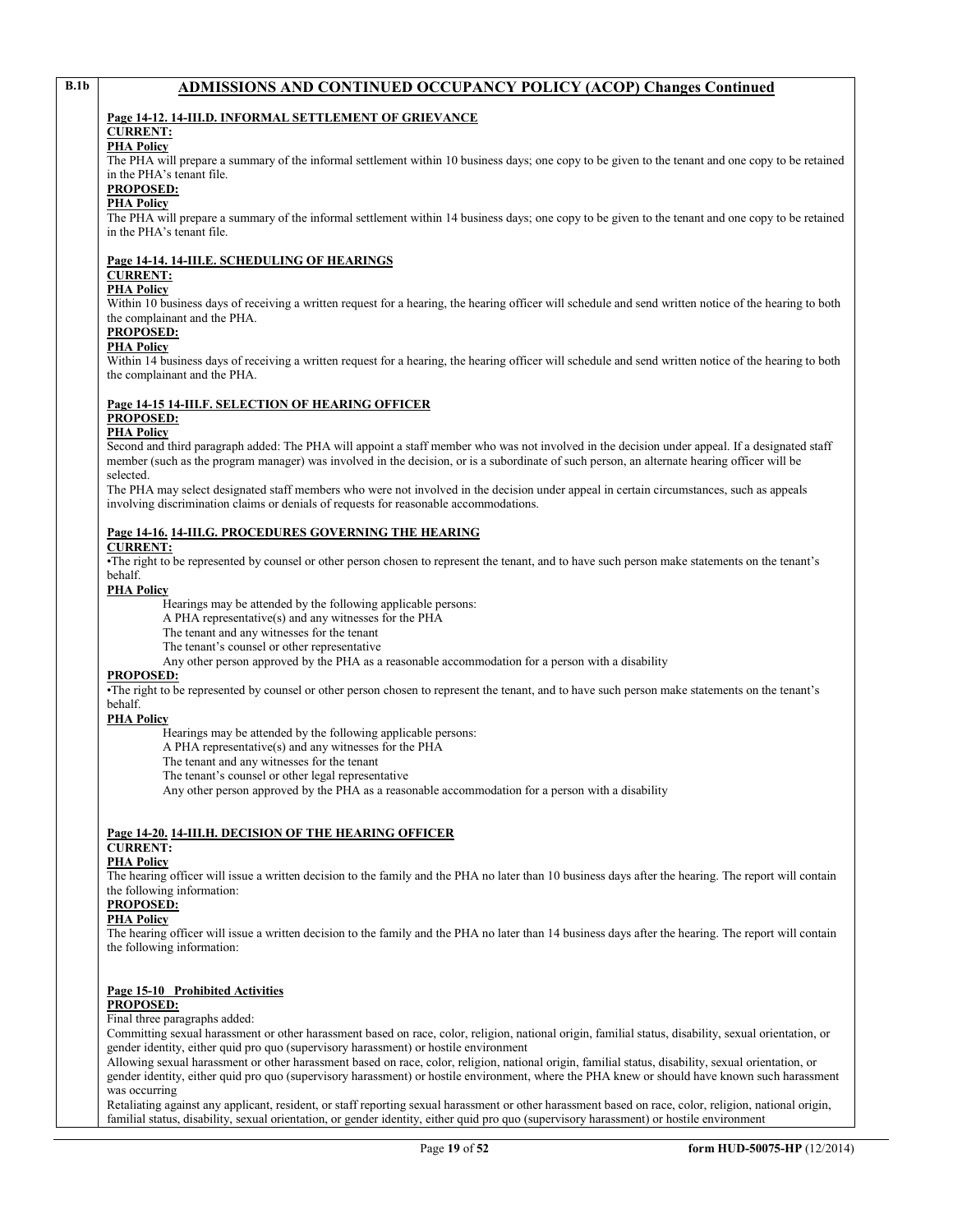# **B.1b ADMISSIONS AND CONTINUED OCCUPANCY POLICY (ACOP) Changes Continued**

#### **Page 16-3 16-I.B UTILITY ALLOWANCES Air conditioning Surcharges [24 CFR 965.505(e)]**

**CURRENT:**

Residents will be surcharged for the cost of electricity for each air conditioner installed in their unit. This annual surcharge will be on the July rent statement in addition to rent, maintenance charges, etc. Failure to pay the surcharge is grounds for termination of lease.

This fee will be prorated for persons moving in after June 1 but before September 15, and for residents who have paid the surcharge but move out before September 15.

Fees will be reviewed annually and may be modified based upon utility rates. Every three (3) years, the degree-day portion of the surcharge calculation will be reviewed and adjusted, if necessary, based upon historical temperatures.

### **PROPOSED:**

Residents will be surcharged for the cost of electricity for each air conditioner installed in their unit. This annual surcharge will be on the July rent statement in addition to rent, maintenance charges, etc. Failure to pay the surcharge is grounds for termination of lease.

This fee will be prorated for persons moving in after May 15 but before October 15, and for residents who have paid the surcharge but move out before October 15. If a tenant installs an air conditioner on their own in violation of LMHA policy, that tenant will be charged the full surcharge plus any relevant material and labor charge

Fees will be reviewed annually and may be modified based upon utility rates. Every three (3) years, the high-temperature portion of the surcharge calculation will be reviewed and adjusted, if necessary, based upon historical temperatures.

# **Page 16-9 16-II.B. FLAT RENTS [24 CFR 960.253(b) and Notice PIH 2017-23]**

#### **CURRENT:**

PHAs must receive written HUD approval before implementing exception flat rents. PHAs with a previously approved flat rent exception request may submit a written request to extend the approved flat rents for up to two additional years, provided local market conditions remain unchanged. Detailed information on how to request exception flat rents can be found in Notice PIH 2017-23.

PHAs are now required to apply a utility allowance to flat rents. Flat rents set at 80 percent of the FMR must be reduced by the amount of the unit's utility allowance, if any.

Review of Flat Rents

No later than 90 days after HUD publishes new annual FMRs/SAFMRs/unadjusted rent, PHAs must revise flat rents as necessary based changes to the FMR/SAFMR/unadjusted rent. The PHA must offer changes to the flat rent to all new admissions and to existing families at the next annual rent option.

# **PROPOSED:**

PHAs must receive written HUD approval before implementing exception flat rents. PHAs with a previously approved flat rent exception request may submit a written request to extend the approved flat rents for up to two additional years, provided local market conditions remain unchanged. Detailed information on how to request exception flat rents can be found in Notice PIH 2017-23.

PHAs are now required to apply a utility allowance to flat rents as necessary. Flat rents set at 80 percent of the FMR must be reduced by the amount of the unit's utility allowance, if any.

# Review of Flat Rents

No later than 90 days after the effective date of the new annual FMRs/SAFMRs/unadjusted rent, PHAs must implement new flat rents as necessary based changes to the FMR/SAFMR/unadjusted rent or request an exception

# **Page 16-21 16-VI.A. REPORTING REQUIREMENTS [24 CFR 35.1130(e); Notice PIH 2017-13]**

#### **CURRENT:**

The PHA will provide written notice of each known case of a child with an elevated blood level to the HUD field office within 5 business days of receiving the information.

#### **PROPOSED:**

The PHA will provide written notice of each known case of a child with an elevated blood level to the HUD field office, and to HUD's Office of Lead Hazard Control (OLHCHH), within 5 business days of receiving the information.

#### **PROPOSED: Page16-43, PART XI: Declarations of Emergency**

In the event that the local, state or federal government declares an emergency in our area, LMHA will follow the agency's contingency plan.

# **Page GL-7 B. Glossary of Public Housing Terms**

#### **Family.**

**Proposed:**

Sixth bullet point added:

• One or more individuals (who have not attained the age of 18 years) being domiciled with:

- o A parent or other person having or seeking such custody, with the written permission of such parent or other person<br>The designee of such parent or other person having or seeking such custody, with the written permission
	- The designee of such parent or other person having or seeking such custody, with the written permission of such parent or other person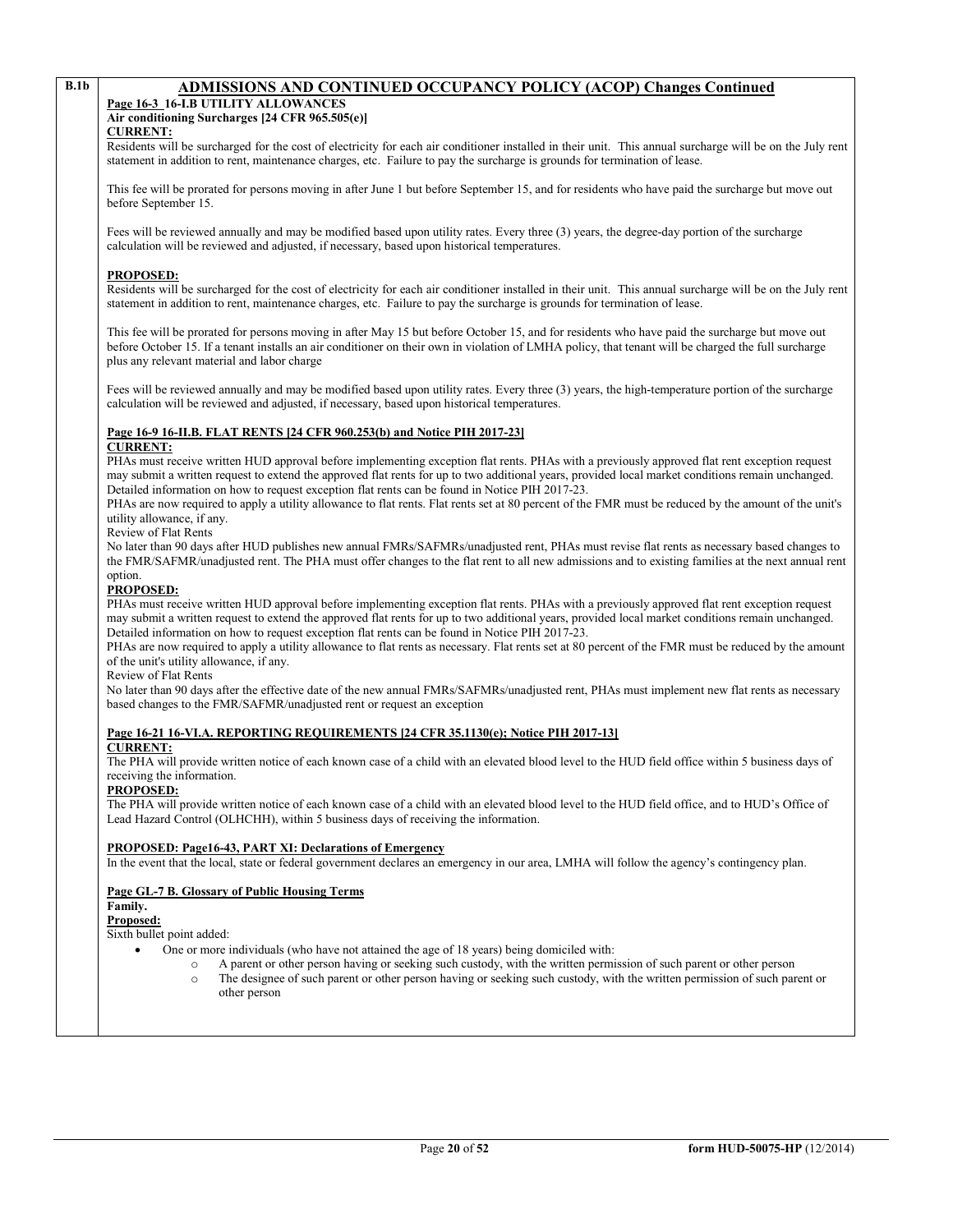# **B.1b Housing Choice Voucher Program Administrative Policy Changes**

Updated the Table of Contents

#### **Page Intro-iii**

Updated info on HUD-50058 Instruction Booklet and replaced PIH 2012-10 with **PIH 21018-24** info.

#### **Page Intro-iv**

Updated links in the last two paragraphs.

#### **Page 2-4**

Under 2-I.B Nondiscrimination: Added a new bullet to include "Subject anyone to sexual harassment".

#### **PROPOSED:**

#### **Page 2-5 Discrimination Complaints**

If an applicant or participant believes that any family member has been discriminated against by the PHA or an owner, the family should advise the PHA. The PHA should make every reasonable attempt to determine whether the applicant's or participant's assertions have merit and take any warranted corrective action.

#### **CURRENT:**

#### **Page 2-5 Discrimination Complaints**

If an applicant or participant believes that any family member has been discriminated against by the PHA or an owner, the family should advise the PHA. HUD requires the PHA to make every reasonable attempt to determine whether that applicant's or participant's assertions have merit and take any warranted corrective action.

#### **Page 3-17**

Updated PIH notice number reference in 3-II.C. from PIH Notice 2012-10 to 2018-24.

#### **CURRENT;**

#### **Page 3-26 3-III.B. MANDATORY DENIAL OF ASSISTANCE [24 CFR 982.553(A)]**

Updated the last sentence to read correctly.

## **PHA Policy**

The PHA will admit an otherwise-eligible family who was evicted from federally assisted housing within the past 3 years for drug-related criminal activity, if the PHA is able to verify that the household member who engaged in the criminal activity has completed a supervised drug rehabilitation program approved by the PHA, or the person who committed the crime, is no longer living in the household. The PHA determines that any household member is currently engaged in the use of illegal drugs.

#### **PROPOSED:**

The PHA will admit an otherwise-eligible family who was evicted from federally assisted housing within the past 3 years for drug-related criminal activity, if the PHA is able to verify that the household member who engaged in the criminal activity has completed a supervised drug rehabilitation program approved by the PHA, or the person who committed the crime, is no longer living in the household. The PHA will propose denial of admission if it determines that any household member is currently engaged in the use of illegal drugs.

#### **PROPOSED:**

# **Page 4-3 4-I.B. APPLYING FOR ASSISTANCE**

Change the wording in the PHA Policy to read:

A two-step process will be used for all applications. Under the two-step application process, the PHA initially will require families to provide the information needed to make an initial assessment of the family's eligibility. If the family meets the initial eligibility requirements, the family will be invited to attend the full application interview. The PHA will advertise the date and time applications are accepted, as well as all documentation the family must provide to apply.

#### **CURRENT:**

A two-step process will be used for all applications. Under the two-step application process, the PHA initially will require families to provide only the information needed to make an initial assessment of the family's eligibility. The family will be invited to attend the full application interview according to pre-application date and time at which time they will be required to provide all of the information necessary to establish family eligibility and level of assistance when the family is selected from the waiting list. Families may complete an online pre-application at www.lmha.org when the waiting list is open. Applicants needing assistance may visit our office at 1600 Kansas Ave, Lorain during business hours and use a kiosk to complete the pre-application.

#### **PROPOSED:**

**Page 4-5 4.I.D. PLACEMENT ON THE WAITING LIST, Eligible for Placement on the Waiting List** Modify PHA Policy to read:

The PHA will send written notification of the preliminary eligibility determination within 10 business days of verifying if all eligibility requirements have been met.

Applicants must continue to meet all eligibility criteria while on the waiting list. A final determination of eligibility will be made when the family is selected from the waiting list.

Applicants will be placed on the waiting list according to the date and time of application and any preference(s) for which they qualify when they are in effect. Currently, LMHA does not have any active preferences.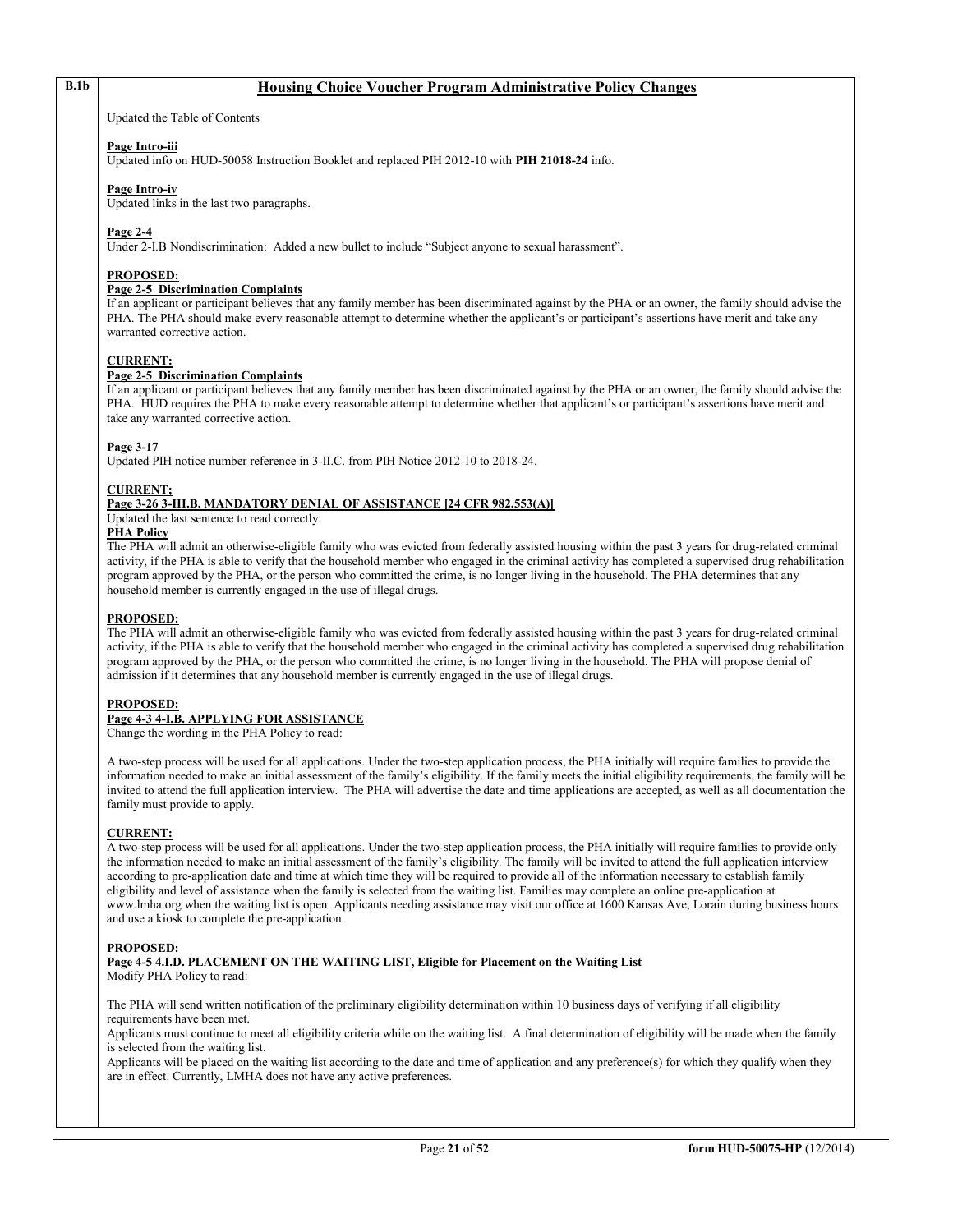# **B.1b Housing Choice Voucher Program Administrative Plan Changes (continued)**

#### **CURRENT:**

The PHA will send written notification of the preliminary eligibility determination within 10 business days of verifying all eligibility requirements have been met.

Placement on the waiting list does not indicate that the family will, in fact, remain eligible for assistance. A final determination of eligibility will be made when the family is selected from the waiting list.

Applicants will be placed on the waiting list according to any preference(s) for which they qualify when they are in effect, and the date and time their e pre-application is received by the PHA. Currently, LMHA does not have any active preferences.

#### **PROPOSED:**

### **Page 4-8 Reopening the Waiting List**

### **PHA Policy**

The PHA will give public notice by publishing the relevant information in suitable media outlets that my include, but not limited to: Chronicle-Telegram, Lorain Morning Journal, La Prensa, North Coast Latino, The Senior Years, Town Money Save, Lorain County Magazine, La Mega radio, WOBL, LMHA website, LMHA social media.

# **CURRENT:**

#### **Page 4-8 Reopening the Waiting List**

**PHA Policy**

The PHA will give public notice by publishing the relevant information in suitable media outlets including, but not limited to:

#### **PROPOSED:**

#### **Page 4-13 Special Admissions**

#### Adding the following PHA Policy:

The PHA will work with Lorain County Children Services (LCCS) to administer Tenant Protection Vouchers for Foster Youth to Independence (TPV/FYI). If awarded, these vouchers are for youth 18 years of age to 24 years of age, who are working with LCCC who have left foster care, or will leave foster care within 90 days or who are homeless or at risk of becoming homeless. As required by statute, a TPV/FYI voucher issued to a youth may only be used to provide housing assistance for a maximum of 36 months, unless authorized by HUD.

#### **Page 4-13 Targeted Funding**

Add Tenant Protection Vouchers, including those for Foster Youth to Independence

#### **PROPOSED:**

#### **Page 4-16 4-III.C. SELECTION METHOD, Order of Selection**

Change the word "pre-application" to "application" in the PHA Policy, first paragraph, last sentence.

#### **PROPOSED:**

#### **Page 4-17 4-III.E. THE APPLICATION INTERVIEW**

Change the PHA Policy to read:

Families are required to participate in a private eligibility interview to be placed on the waiting list.

All adult members of the household must attend the interview together.

The interview will be conducted only if all adult members provide appropriate documentation of legal identity (Chapter 7 provides a discussion of proper documentation of legal identity) and current, government issued photo id. If the family does not provide the required documentation, the applicant family may return on the next day applications are accepted.

The family must provide all the information necessary to establish the family's eligibility, including suitability, and to determine the appropriate amount of rent the family will pay. The family must also complete required forms, provide required signatures, and submit required documentation. Applications cannot be submitted without the minimum required documents listed in the waiting list opening advertisement.

Any additional documents or information requested by the PHA at the interview must be provided within 10 business days of the interview (Chapter 7 provides details about longer submission deadlines for particular items, including documentation of Social Security numbers and eligible noncitizen status). If the family is unable to obtain the information or materials within the required time frame, the family may request an extension. If the required documents and information are not provided within the required time frame (plus any extensions), the family will be sent a notice of denial (see Chapter 3).

An advocate, interpreter, or other assistant may assist the family with the application and the interview process. For limited English proficient (LEP) applicants, the PHA will provide translation services in accordance with the PHA's LEP plan.

#### **CURRENT:**

Families who complete a pre-application are required to participate in an eligibility interview to be placed on the waiting list.

All adult members of the household must attend the interview together. The head of household or spouse/cohead must provide acceptable documentation of legal identity. (Chapter 7 provides a discussion of proper documentation of legal identity.) If the family representative does not provide the required documentation at the time of the interview, he or she will be required to provide it within 10 business days.

The family must provide the information necessary to establish the family's eligibility and determine the appropriate level of assistance, as well as completing required forms, providing required signatures, and submitting required documentation. If any materials are missing, the PHA will provide the family with a written list of items that must be submitted.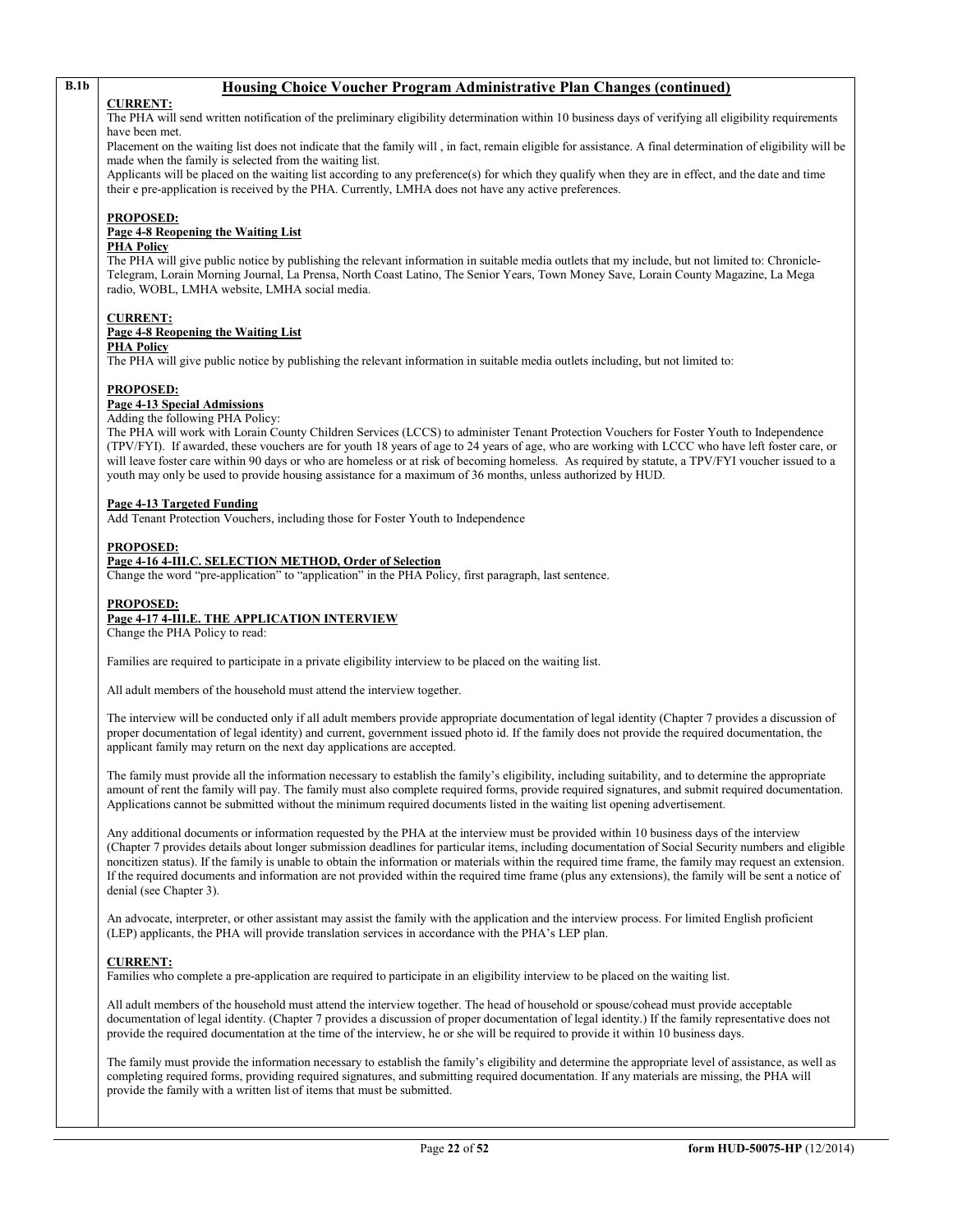# **Housing Choice Voucher Program Administrative Plan Changes (continued)**

Any required documents or information that the family is unable to provide at the interview must be provided within 10 business days of the interview (Chapter 7 provides details about longer submission deadlines for particular items, including documentation of eligible noncitizen status). If the family is unable to obtain the information or materials within the required time frame, the family may request an extension. If the required documents and information are not provided within the required time frame (plus any extensions), the family will be sent a notice that they are being removed from the waiting list. When a family is removed from the waiting list due to failure to respond, no informal hearing will be offered. Such failures to act on the part of the applicant prevent the PHA from making an eligibility determination; therefore, no informal hearing is required.

An advocate, interpreter, or other assistant may assist the family with the application and the interview process.

Interviews will be conducted in English. For limited English proficient (LEP) applicants, the PHA will provide translation services in accordance with the PHA's LEP plan.

If the family is unable to attend a scheduled interview, the family should contact the PHA in advance of the interview to schedule a new appointment. In all circumstances, if a family does not attend a scheduled interview, the PHA will send another notification letter with a new interview appointment time. Applicants who fail to attend two scheduled interviews without PHA approval will be sent a letter advising the family they have been removed from the waiting list. Such failures to act on the part of the applicant prevent the PHA from making an eligibility determination; therefore, no informal hearing is required.

#### **PROPOSED:**

#### **Page 5-12**

Add "Persons of different generations (defined as 7 years) and unrelated adults will not be required to share a bedroom, except: A newborn child of a resident may share a bedroom with the single parent resident up to age two."

Add "No additional bedrooms will be provided for the live-in aide's family".

Add "Children related to a household member by legal custody, adoption or court awarded custody will be considered when determining voucher size.

Children for which there is a shared parenting agreement at least 50% of the time or proof the head of household is seeking custody may, at LMHA's discretion, be considered when determining voucher size by occupancy standards. Such children not listed on the lease agreement or count toward eligible household deductions.

Foster children will be considered when determining unit size. The family may add foster children to the household as long as it does not overcrowd the unit based on the PHA's occupancy standards.

Children away at school, but for whom the unit is considered the primary residence, and children temporarily placed outside the home, will be considered when determining voucher size.

Add 6 Bedrooms - 8-12 persons in household.

#### **PROPOSED:**

**Page 6-21:** Correct "HVC" to "HCV"

# **PROPOSED:**

#### **Page 6-26**

Updated PIH notice number reference in last paragraph on page from 2012-10 to 2018-24.

#### **PROPOSED:**

#### **Page 6-35**

Add "(aa) Distributions from an ABLE account, and actual or imputed interest on the ABLE account balance" to "Additional Exclusions From Annual Income".

#### **PROPOSED:**

#### **Page 6-59**

Delete 24 CFR 982.517(d)(2) reference and add HCV GB, p.18-8 reference.

#### **PROPOSED:**

#### **Page 7-1**

Changed PIH notice in title of Chapter 7, in 2nd paragraph on p. 7-1, from PIH 2010-19 to 2018-18.

Updated PIH notice number reference in second paragraph on page from 2010-19 to 2018-18.

#### **Page 7-2**

Updated PIH notice number reference in "HUD's Verification…" from 2010-19 to 2018-18.

#### **Page 7-3**

Updated PIH notice number reference in 2010-19 to 2018-18 in second paragraph.

**B.1b**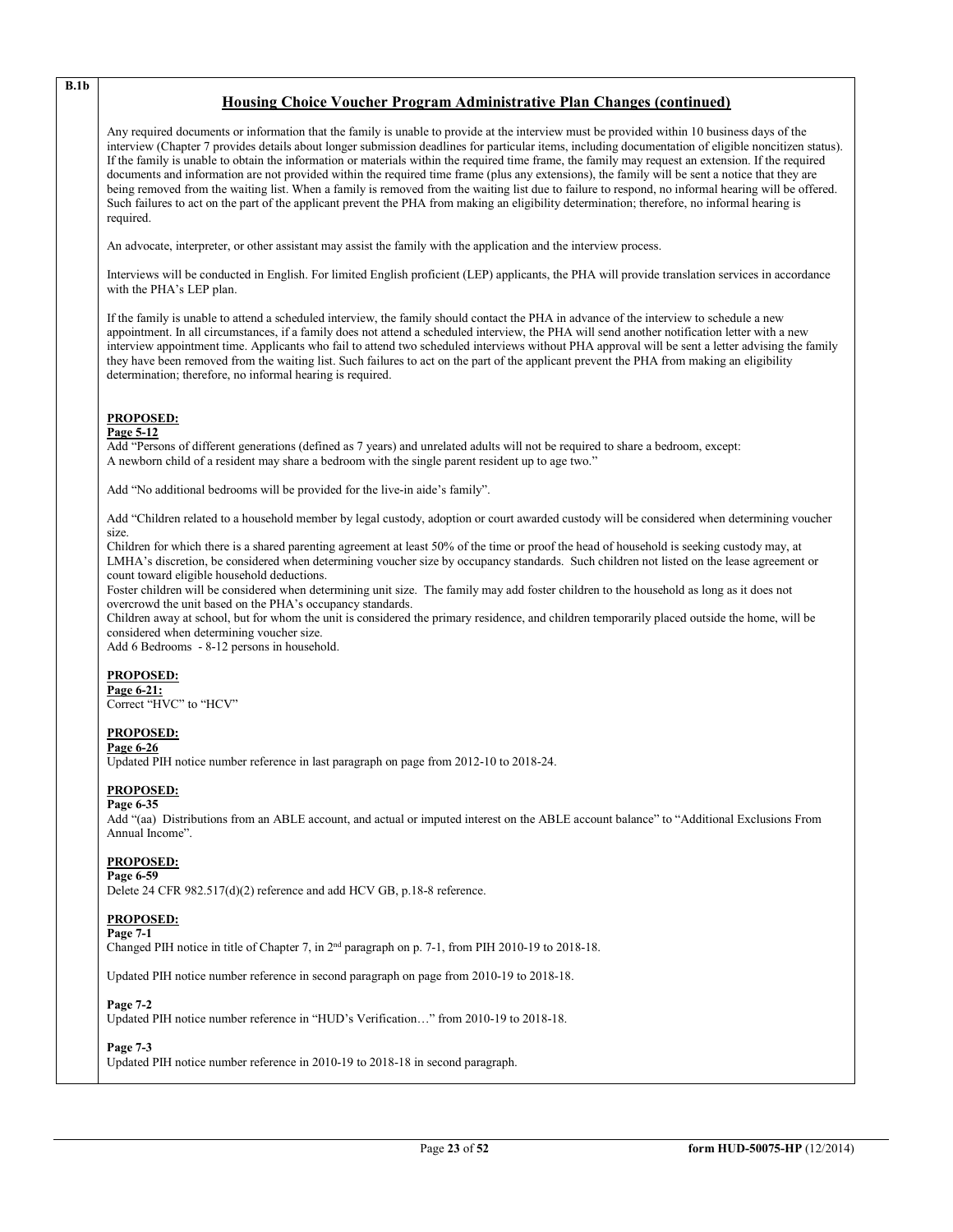# **B.1b Housing Choice Voucher Program Administrative Plan Changes (continued)**

### **Page 7-4**

Added or changed text regarding "IVT" reports in "EIV Income" in the subheading and throughout the PHA policy.

# **Page 7-5**

Updated PIH notice number reference in second paragraph from 2012-10 to 2018-18.

#### **Page 7-6**

Updated PIH notice number reference in subheading of "Written Third-Party Verification" from 2010-19 to 2018-18.

# **Page 7-7**

Updated PIH notice number reference in subheading of "Oral Third-Party Verification" from 2010-19 to 2018-18.

### **Page 7-8**

Updated PIH notice number reference in subheading of "When Third-Party Verification is Not Required" from 2010-19 to 2018-18.

#### **Page 7-12 7-IIB. SOCIAL SECURITY NUMBERS**

Updated PIH notice number reference in heading from 2012-10 to 2018-24.

# **PROPOSED**

#### **Page 8-19**

Added PIH notice references at end of 1<sup>st</sup> paragraph under "Units that Must Not Be Used as Comparables".

### **PROPOSED**

#### **Page 9-4 PHA Policy under 9-I.B. Requesting Tenancy Approval [Form HUD-52517]**

Add (including the proposed dwelling lease). To read "Completed RTA (including the proposed dwelling lease) must be submitted as hard copies, in-person, by mail, by email or by fax".

# **CURRENT:**

# **Page 9-4**

Completed RTA must be submitted as hard copies, in-person, by mail, by email or by fax.

#### **PROPOSED:**

### **Page 9-11 PHA Review of Lease**

# PHA Policy

Add "by email" to read "Missing and corrected lease information will only be accepted as hard copies, in-person, by email, by email or by fax".

#### **CURRENT**

#### **Page 9-11** PHA Policy

Missing and corrected lease information will only be accepted as hard copies, in-person, by mail, by email or by fax.

#### **PROPOSED**

# **Page 9-12 9-I.F. TENANCY APPROVAL**

PHA Policy

Add "by email" to read "Correction to the RTA will only be accepted as hard copies, in-person, by mail, over the phone, by email or by fax."

#### **CURRENT: Page 9-12 9-I.F. TENANCY APPROVAL**

# PHA Policy

Corrections to the RTA will only be accepted as hard copies, in-person, by mail, over the phone or by fax.

#### **PROPOSED:**

#### **Page 10-6 Housing Assistance Payments**

Add new "HAP Families Who Wish to Move" subsection, with new PHA Policy.

#### **Zero HAP Families Who Wish to Move [24 CFR 982.455]**

A participant who is not receiving any subsidy, but whose HAP contract is still in force, may request a voucher to move to a different unit. The PHA must issue a voucher to move unless it has grounds to deny assistance under the program regulations. However, if the PHA determines no subsidy would be paid at the new unit, the PHA may refuse to enter into a HAP contract on behalf of the family.

# PHA Policy

If a zero HAP family requests to move to a new unit, the family may request a voucher to move. However, if no subsidy will be paid at the unit to which the family requests to move, the PHA will not enter into a HAP contract on behalf of the family for the new unit.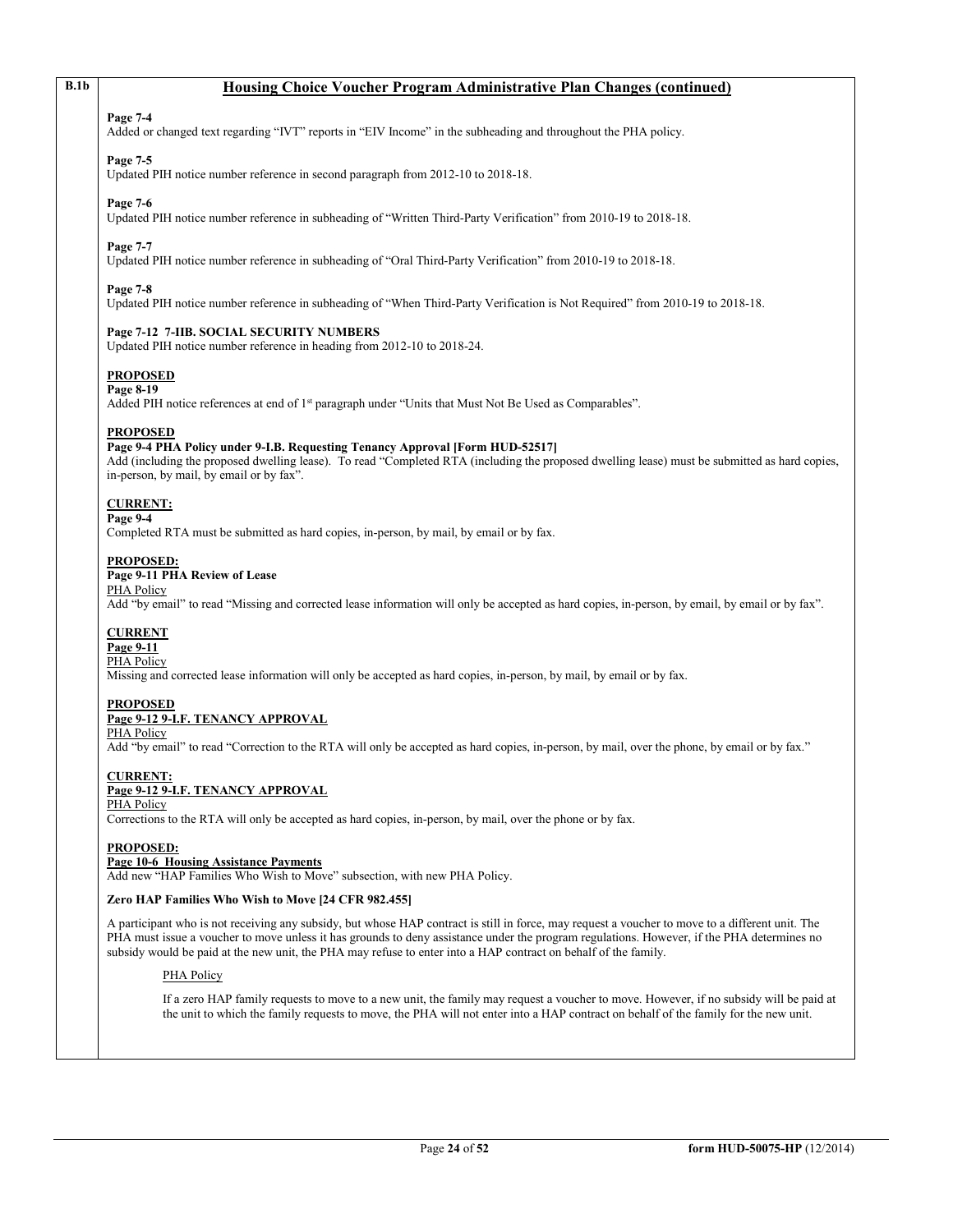# **B.1b Housing Choice Voucher Program Administrative Plan Changes (continued)**

**PROPOSED: Page 10-11 Preapproval Contact with the Receiving PHA**

Correct formatting of "email" text in paragraph and PHA Policy under "Preapproval Contact with the Receiving PHA" and in PHA Policy under "Initial Notification to the Receiving PHA".

#### **PROPOSED: Page 10-15**

Correct formatting of "email" text in PHA Policy under "Responding to Initial PHA's Request".

#### **PROPOSED: Page 10-19**

Correct formatting of "email" text in paragraph and PHA Policy under "Initial Billing Deadline".

#### **PROPOSED: Page 11-13 Required Reporting**

Add additional language for when the PHA will conduct an interim certification to read:

PHA Policy

Families are required to report all increases in earned income, including new employment, within 10 business days of the date the change takes effect.

The PHA will only conduct interim reexaminations for:

- Families that qualify for the earned income disallowance (EID), and only when the EID family's share of rent will change as a result of the increase. In all other cases, the PHA will note the information in the tenant file, but will not conduct an interim reexamination;
- o Families participating in quarterly reporting;
- Families whose unemployment benefits ends and the participant has started another job;
- o Families on layoff, temporary disability, summer vacation (ie. School employee where income is not annualized) or medical leave returns to the same employer or job;
- o A FSS participant requesting in writing that an interim certification be completed
- Changes in household composition, with or without additional income

### **CURRENT: Page 11-13 Required Reporting**

PHA Policy

Families are required to report all increases in earned income, including new employment, within 10 business days of the date the change takes effect.

The PHA will only conduct interim reexaminations for families that qualify for the earned income disallowance (EID), and only when the EID family's share of rent will change as a result of the increase. In all other cases, the PHA will note the information in the tenant file, but will not conduct an interim reexamination.

The PHA will conduct interim reexaminations for participants on quarterly reporting.

Families are not required to report any other changes in income or expenses.

# **PROPOSED: Page 12-3**

Updated PIH notice in 2nd subheading "Failure to Disclose and Document Social Security Numbers" from PIH 2012-10 to 2018-24.

# **PROPOSED: Page 12-10**

#### VASH Graduates

As a condition of HCV rental assistance, a HUD-VASH eligible family must receive the case management services from the VAMC. Therefore, a HUD-VASH participant family's HCV assistance must be terminated for failure to participate, without good cause, in case management as verified by the VAMC. However, a VAMC determination that the participant family no longer requires case management is not grounds for terminating assistance. In such case, LMHA will offer the family continued HCV assistance through one of the next available vouchers, to free up the HUD-VASH voucher for another eligible family referred by the VAMC.

#### **PROPOSED: Page 12-23**

Added text in 1<sup>st</sup> paragraph in PHA Policy under "EXHIBIT 12-1: STATEMENT OF FAMILY OBLIGATIONS" to read:

The PHA will determine if a family has committed serious or repeated violations of the lease based on available evidence, including but not limited to, a court-ordered eviction or an owner's notice to evict, police reports, and affidavits from the owner, neighbors, or other credible parties with direct knowledge.

#### **CURRENT: Page 12-23**

#### PHA Policy

The PHA will determine if a family has committed serious or repeated violations of the lease based on available evidence, including but not limited to, a court-ordered eviction or an owner's notice to evict.

#### **PROPOSED:**

**Page 13-5**

#### PHA Policy

Correct the language in the last paragraph under 13-I.B. BASIC HCV PROGRAM REQUIREMENT from "annually" to "biennially" to read "The PHA will inspect the owner's dwelling unit as least biennially to ensure that the unit continues to meet HQS requirements"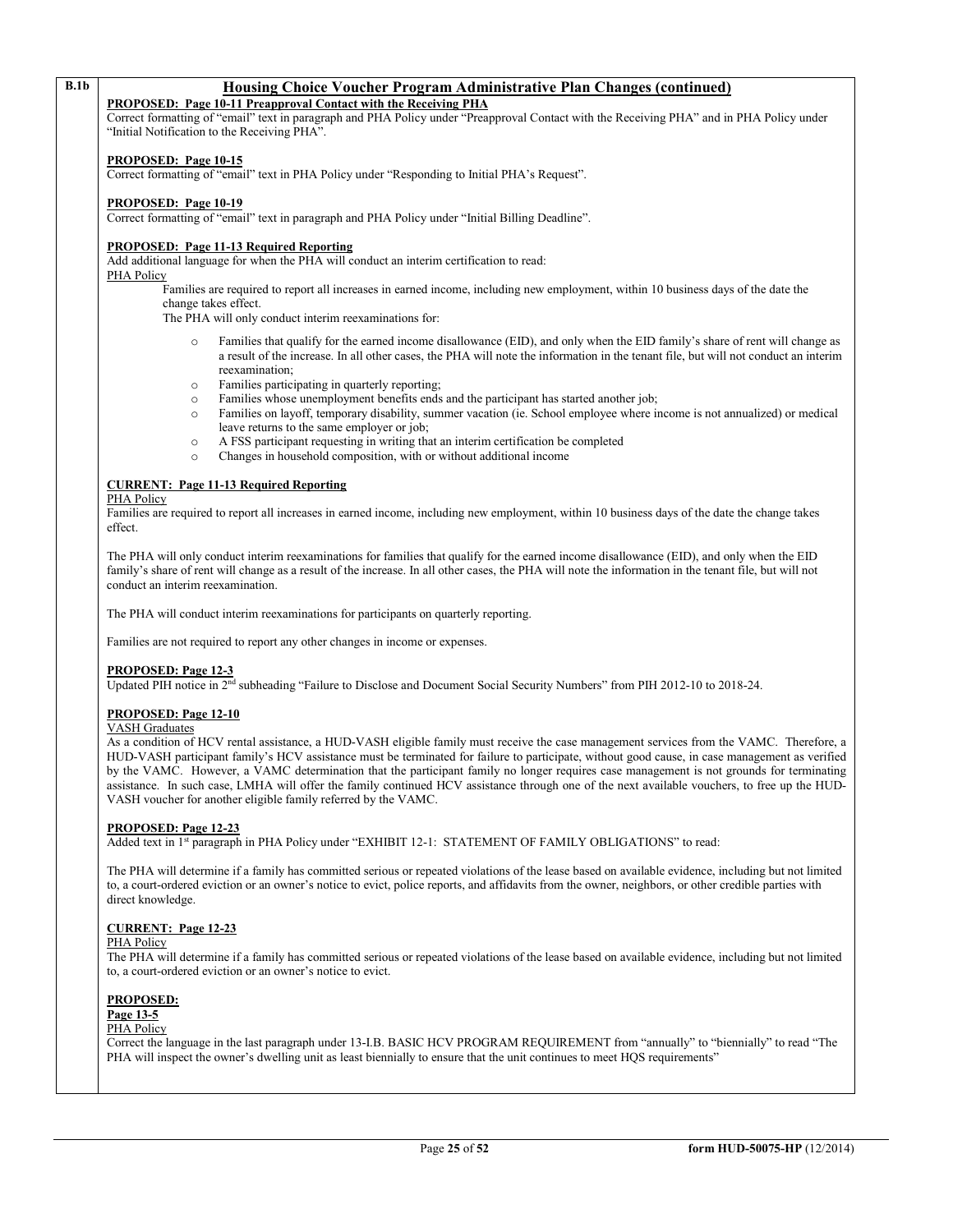# **Housing Choice Voucher Program Administrative Plan Changes (continued)**

#### **CURRENT: Page 13-5**

**B.1b**

The PHA will inspect the owner's dwelling unit at least biennially to ensure that the unit continues to meet HQS requirements.

#### **PROPOSED:**

#### **Page 13-16 Owner Certification of Compliance**

Remove "endorsing the monthly check" and add "accepting the monthly HAP" in the second paragraph to read "By accepting the monthly HAP from the PA, the owner certifies to compliance with the terms of the HAP contract."

# **CURRENT:**

#### **Page 13-16**

By endorsing the monthly check from the PHA, the owner certifies to compliance with the terms of the HAP contract.

#### **PROPOSED:**

# **Page 14-10 14-II.C. OWNER-CAUSED ERROR OR PROGRAM ABUSE**

Add two new paragraphs under PHA Policy under Prohibited Owner Actions. Committing sexual or other harassment, either quid pro quo or hostile environment, based on the protected classes defined in Chapter 2 Retaliating against any applicant or participant reporting/alleging sexual or other harassment, either quid pro quo or hostile environment, based on the protected classes defined in Chapter 2

### **PROPOSED:**

#### **Page 15-1**

Add "Families will be permitted to use the homeownership and manufactured homes options.

# **PROPOSED:**

#### **Page 16-7**

Added missing "24 CFR" text to reference in first heading to read "Exception Payment Standards [24 CFR.982.503(c)].

### **CURRENT**

**Page 16-7** Exception Payment Standards [982.503(c)]

### **PROPOSED**

#### **Page 16-7**

Add new language and subheading and PHA Policy under Exception Payment Standards to read:

Voluntary Use of Small Area FMRs [24 CFR 982.503, Notice PIH 2018-01]

PHAs that administer vouchers in a metropolitan area where the adoption of small area FMRs (SAFMRs) is not required may request approval from HUD to voluntarily adopt SAFMRs. SAFMRs may be voluntarily adopted for one or more zip code areas.

PHA Policy

The PHA will not voluntarily adopt the use of SAFMRs.

#### **PROPOSED**

#### **Page 16-14**

Change 10 to 14 business days for written decision of an informal review.

# **PROPOSED**

#### **Page 16-20**

Add "legal" to the third bullet point to read "The participant's counsel or other legal representative".

# **PROPOSED**

#### **Page 16-22**

Change 10 business days to 14 business days for written hearing decision.

#### **PROPOSED**

#### **Page 16-63**

Add "Lorain Metropolitan Housing Authority" as the covered housing provider.

# **PROPOSED**

# **Chapter 17 Project-Based Vouchers**

Adopt the Nan McKay Model Admin Plan Chapter for Project-Based Vouchers. Refer to the entire chapter in the Administrative Plan.

#### **PROPOSED: Declarations of Emergency**

In the event that the local, state or federal government declares an emergency in our area, LMHA will follow the agency's contingency plan.

#### **PROPOSED adding 2 more factors: page 17-39**

When determining whether or not to extend an expiring PBV contract, the LMHA will consider several factors including, but not limited to: The occupancy rate of the project and the owner's ability to fill vacancies;

A review of audits and other reviews to determine compliance with tax credit, other funding, or ongoing concern statements.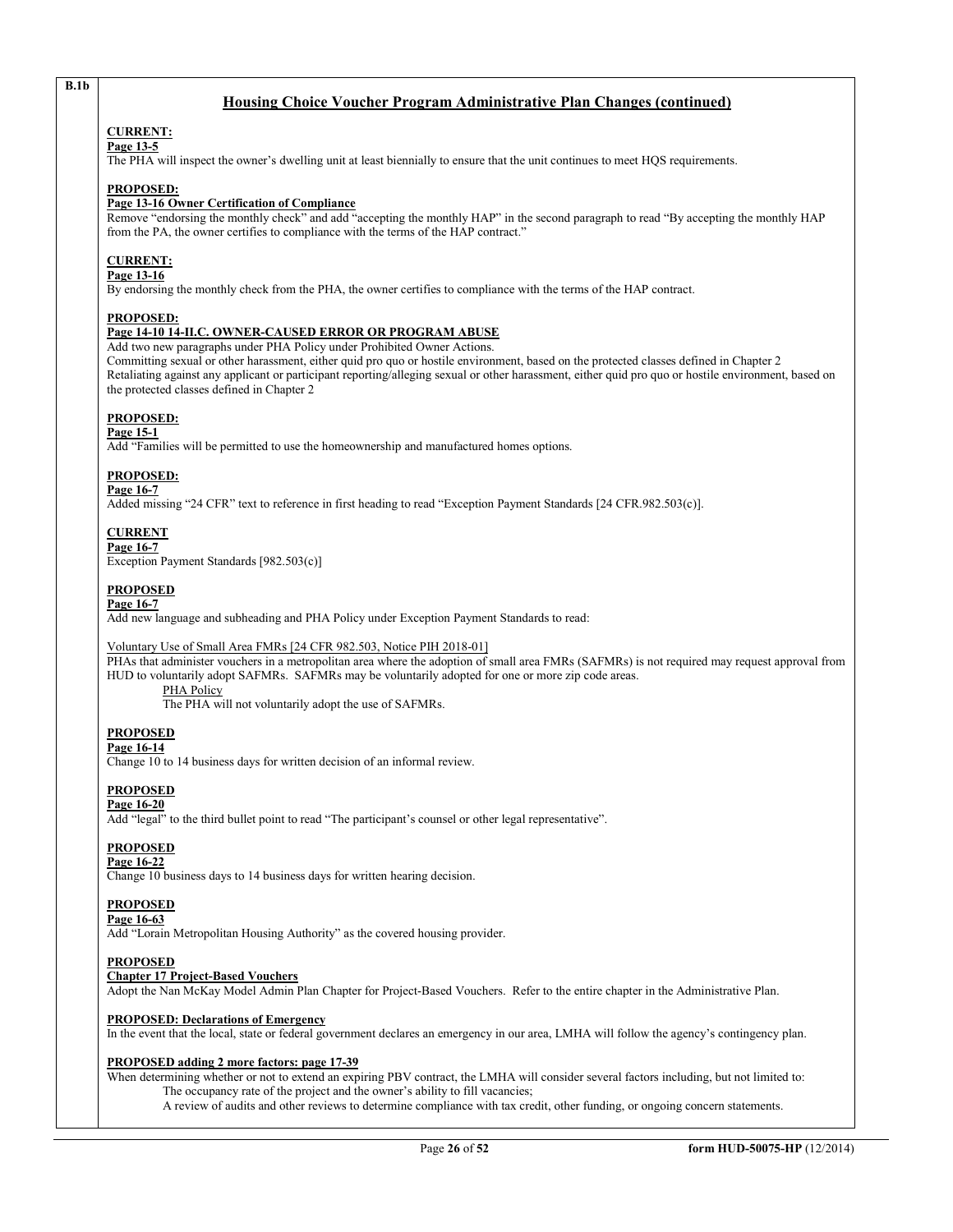#### **B.1b Grievance Procedures**

A description of the grievance and informal hearing and review procedures that the PHA makes available to its residents and applicants. (24 CFR [§903.7\(f\)\)](http://ecfr.gpoaccess.gov/cgi/t/text/text-idx?c=ecfr&sid=b44bf19bef93dd31287608d2c687e271&rgn=div5&view=text&node=24:4.0.3.1.3&idno=24#24:4.0.3.1.3.2.5.5)

LMHA's Grievance Procedures comply wit[h 24 CFR Subpart B, §966.50-57 and are contained in the Public Housing ACOP Chapter 14 and HCVP](http://ecfr.gpoaccess.gov/cgi/t/text/text-idx?c=ecfr&sid=b44bf19bef93dd31287608d2c687e271&rgn=div5&view=text&node=24:4.0.3.1.3&idno=24#24:4.0.3.1.3.2.5.5)  [Administrative Plan Chapter 18.](http://ecfr.gpoaccess.gov/cgi/t/text/text-idx?c=ecfr&sid=b44bf19bef93dd31287608d2c687e271&rgn=div5&view=text&node=24:4.0.3.1.3&idno=24#24:4.0.3.1.3.2.5.5)

Grievances must be presented within 10 business days after the occurrence of the event giving rise to the grievance. Management has 14 business days to hold or schedule an informal settlement conference, and 14 business days after the informal settlement conference to issue a written summary to the Complainant. If the Complainant is not satisfied with the results of the informal settlement conference, the Complainant must submit a written request for a formal hearing no later than 14 business days after the date Complainant receives the summary. The request must state the reasons for the grievance and the action sought. A formal hearing shall be scheduled by the hearing officer for a within 14 business days of Complainant's request. The hearing officer shall issue a written decision, together with the reasons for the decision within 14 business days after the completion of the hearing.

#### **Homeownership Programs**

A description of any Section 5h, Section 32, Section 8y, or HOPE I public housing or Housing Choice Voucher (HCV) homeownership programs (including project number and unit count) administered by the agency or for which the PHA has applied or will apply for approval. [\(24 CFR](http://ecfr.gpoaccess.gov/cgi/t/text/text-idx?c=ecfr&sid=b44bf19bef93dd31287608d2c687e271&rgn=div5&view=text&node=24:4.0.3.1.3&idno=24#24:4.0.3.1.3.2.5.5)   $\overline{\$903.7(k)}$ 

LMHA's Housing Choice Voucher Home Ownership Program has 85 active participants and has assisted 180 participants in purchasing homes since the program's inception. Nine (9) participants became new homeowners in 2019, exceeding the goal of seven (7). LMHA has a goal of seven (7) new homeowners in 2020.

HUD's Housing Counseling program provides counseling to FSS and Homeownership participants on seeking, financing, maintaining, and owning a home. The program also assists homeownership program homeowners in need of foreclosure assistance. Counseling is provided by HUDapproved housing counseling agencies. Counseling sessions include, but are not limited to, money management and budget development, credit counseling, and analysis of individual financial profiles aimed at bring clients closer to achieving their dream of homeownership.

In order to maintain our HUD approved status, LMHA must have 30 clients participating in housing counseling and education classes each year. In 2019, LMHA had 64 participants attend homebuyer education and 30 clients receiving one-on-one housing counseling. The households served by purpose are as follow; pre-purchase / home buying – 19, non-delinquency post-purchase - 8, resolving or preventing mortgage delinquency – 3.

# **Community Service and Self Sufficiency Programs**

Describe how the PHA will comply with the requirements of community service and treatment of income changes resulting from welfare program requirements. [\(24 CFR §903.7\(l\)\)](http://ecfr.gpoaccess.gov/cgi/t/text/text-idx?c=ecfr&sid=13734845220744370804c20da2294a03&rgn=div5&view=text&node=24:4.0.3.1.3&idno=24#24:4.0.3.1.3.2.5.5) A description of: **1)** Any programs relating to services and amenities provided or offered to assisted families; and **2)** Any policies or programs of the PHA for the enhancement of the economic and social self-sufficiency of assisted families, including programs under Section 3 and FSS. [\(24 CFR §903.7\(l\)\)](http://ecfr.gpoaccess.gov/cgi/t/text/text-idx?c=ecfr&sid=b44bf19bef93dd31287608d2c687e271&rgn=div5&view=text&node=24:4.0.3.1.3&idno=24#24:4.0.3.1.3.2.5.5) 

#### **Community Service**

LMHA follows HUD guidance in its implementation of the Community Service and Self Sufficiency Requirements (CSSR). LMHA's CSSR policy is Chapter 11 in the ACOP. LMHA complies with the CSSR by notifying each family of the compliance requirements, tracking each adult resident, determining exempt status, and tracking compliance of those who are not exempt.

LMHA provides each family with a copy of the Community Service Policy at lease-up, when a new adult is added to the household, when a family member turns 18, and at any time upon the family's request.

On an annual basis, at the time of lease renewal, the PHA will notify the family in writing of the family members who are subject to the community service requirement.

At least 60 days prior to lease renewal, LMHA will review and verify the exemption status of all adult family members. This verification will only be done on an annual basis unless the family reports a change or LMHA has reason to believe that an individual's exemption status has changed. For individuals who are exempt because they are 62 years of age and older, verification of exemption status will be done only at the initial examination or upon the resident reaching 62 years of age. Upon completion of the verification process, LMHA will notify the family of its determination.

Approximately 90 days prior to the end of the lease term, LMHA will provide written notice requiring the family to submit documentation that all subject family members have complied with the service requirement. The family will have 10 business days to submit the LMHA-required documentation form(s).

If the family fails to submit the required documentation within the required timeframe, or LMHA-approved extension, the subject family members will be considered noncompliant with community service requirements, and notices of noncompliance will be issued.

LMHA changed the CSSR policy July 1, 2018 by increasing the number of hours per week as the minimum number of hours needed to qualify for a work activity exemption from 10 to 20.

As of December 31, 2019, more than 20% (368) of public housing adults between the ages of 18 and 65 are required to perform community service.

#### **Family Self Sufficiency**

LMHA offers the Family Self-Sufficiency Program, a voluntary program which provides one-on-one case management to participants wishing to increase their earned income. Participants have the opportunity to earn an interest-building escrow account, just by working and paying their rent. Any increases in rent due to an increase in earned income during participation in the program result in a credit to the escrow account. Successful graduates are eligible to be awarded the total amount of their escrow balances.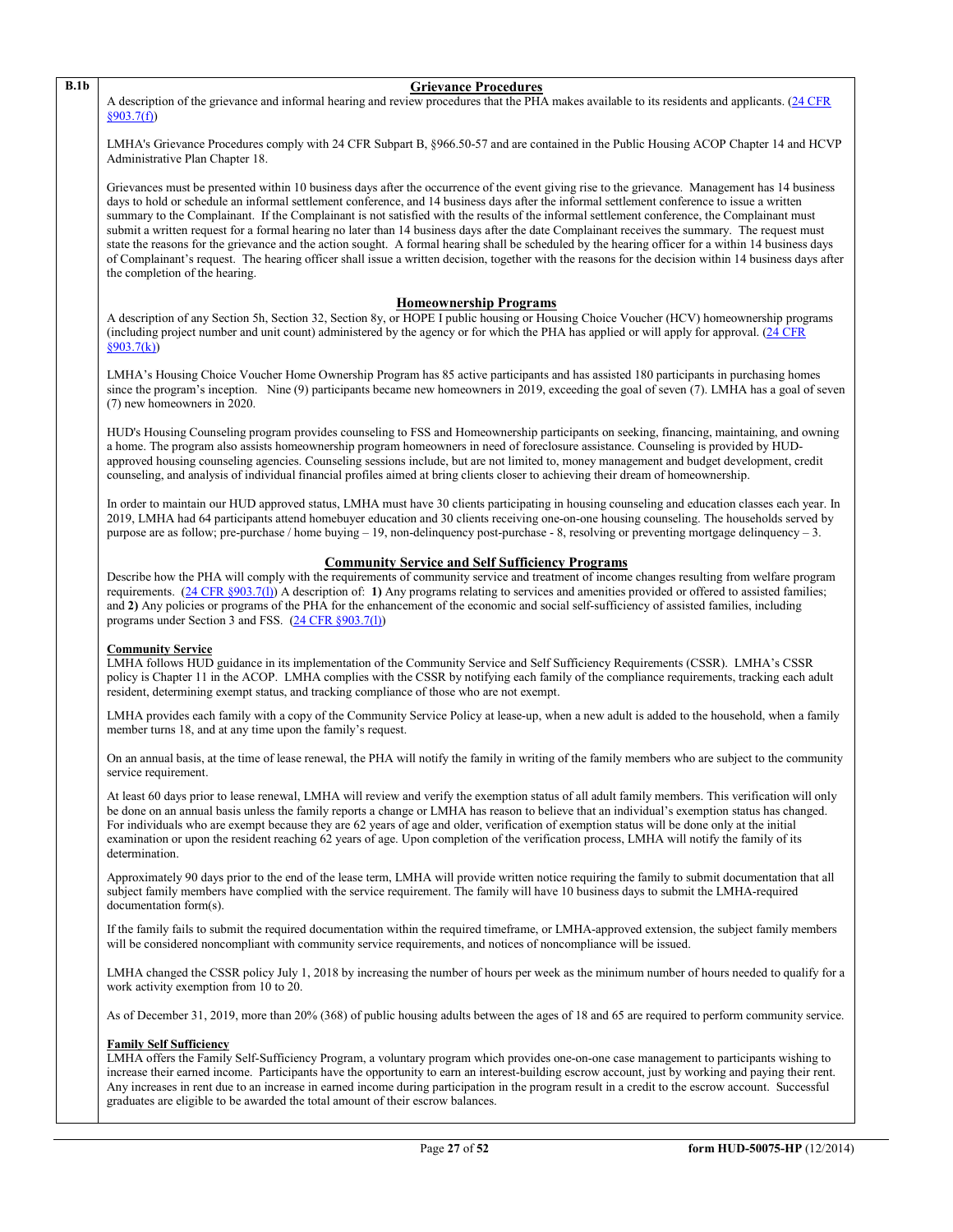# **B1.b Community Service and Self Sufficiency Programs, continued**

The LMHA FSS Program will strive to promote and encourage the coordination of public and private resources to enable families to achieve independence and self-sufficiency, the incentive behind this promotion being the establishment of an FSS escrow account.

FSS Participants are referred to various sites in the community if they should have need for Adult Basic Education or GED preparation. The Lorain County Joint Vocational School (JVS) offers job placement and counseling services, plus many vocational studies to help students to pursue nontraditional careers, remedial training, and concentrated training in a variety of office positions. JVS provides financial assistance through Pell grants, OIG assistance, and Single Parent Financial Assistance Program. Lorain County Community College (LCCC) offers a continuing education program through the Partnership Program, on-site childcare, financial aid, and groups designated to assist students in specific fields educationally and culturally.

#### **LMHA's Public Housing FSS program statistics for January 1, 2018 thru December 31, 2018:**

- 72 current PH FSS Participants
- 51 are currently employed at least part time
- 33 new participants were added
- 9 graduated from the program with final disbursements totaling: \$44,416.67
- 33 have positive escrow accounts totaling \$78,182.94
- 13 started new escrow accounts
- 17 restarted or had an increase in their monthly escrow deposit amounts
- 18 started new jobs
- 15 received a promotion/increase wages
- 42 took part in job prep activities
- 22 have a degree and or professional certificates
- 12 are pursuing their Associate's degrees or Bachelor's degree
- 69% of PH FSS of participants were employed on average in 2018
- Highest Disbursement check total \$11,690.67
- 102 PH FSS Participants received case management in 2018

#### **LMHA's Public Housing FSS program statistics for January 1, 2019 thru December 31, 2019:**

- 74 current PH FSS Participants
- 58 are currently employed at least part time
- 25 new participants were added
- 13 graduated from the program with final disbursements totaling: \$ 73,110.70
- 41 have positive escrow accounts totaling \$ 66,837.91
- 27 started new escrow accounts
- 8 restarted or had an increase in their monthly escrow deposit amounts
- 18 started new jobs
- 9 received a promotion/increase wages
- 34 took part in job prep activities
- 26 have a degree and or professional certificates
- 11 are pursuing their Associate's degrees or Bachelor's degree
- 75% of PH FSS of participants were employed on average in 2019
- Highest Disbursement check total \$ 10,879.16
- 97 PH FSS Participants received case management in 2019

#### **LMHA's Housing Choice Voucher FSS program statistics for January 1, 2018 thru December 31, 2018:**

- 46 current HCVFSS participants
- 20 new participants added
- 11 graduated with final escrow disbursements totaling \$48,213.93
- 5 have gone totally off assistance
- 24 have positive escrow accounts totaling \$65,166.91
- 5 new accounts established this year
- 10 increased their escrow deposits due to higher earned income
- 31 are employed
- 16 have been employed more than a year
- 0 participants receive Temporary Assistance to Needy Families (TANF) Cash Assistance
- 4 continues to work on her General Education Diploma (GED)
- 9 are enrolled in college
- 6 have Associate's Degrees
- 1 has a Master's Degree
- Highest Disbursement check total \$15,533.49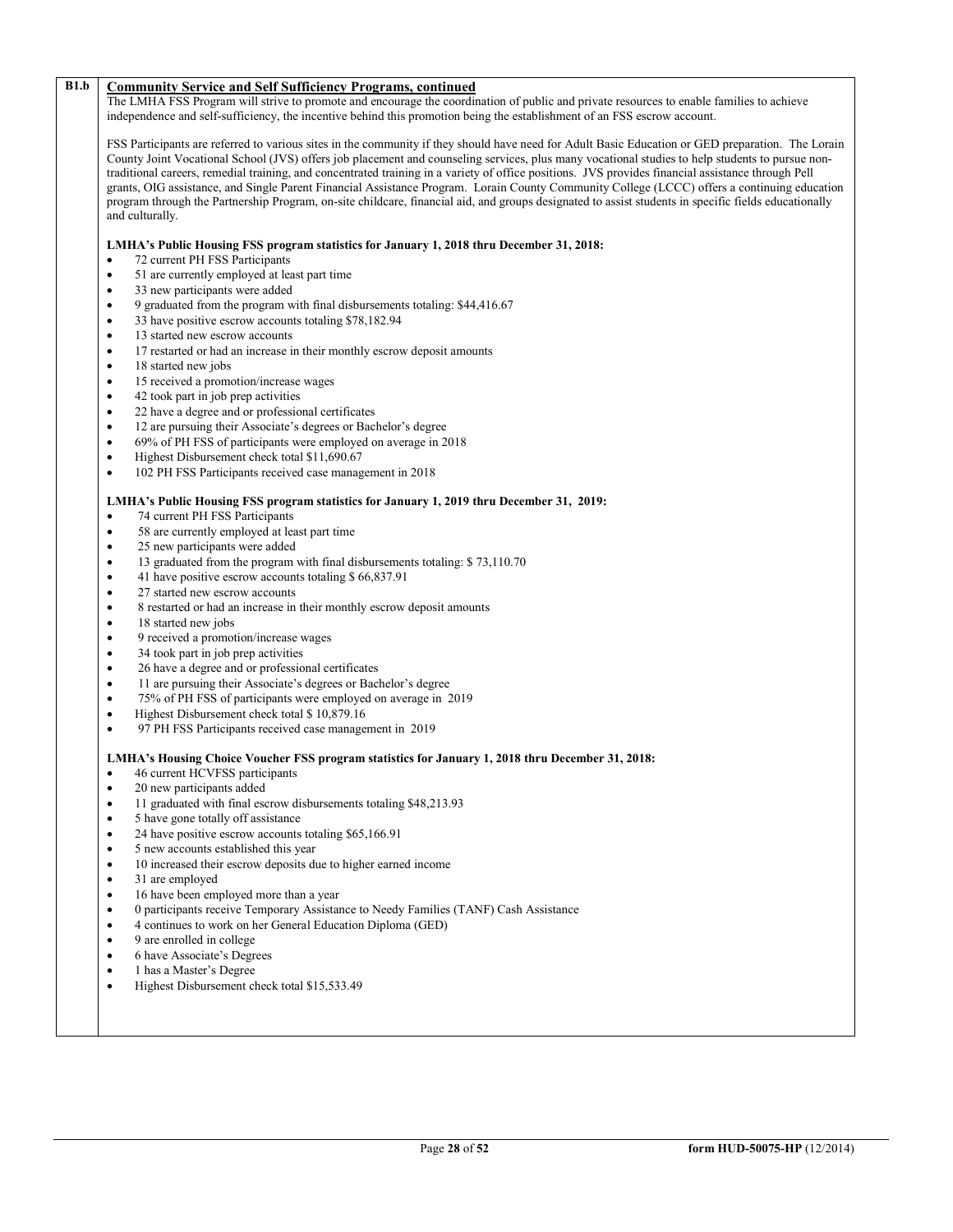# **B1.b Community Service and Self Sufficiency Programs, continued**

#### **LMHA's Housing Choice Voucher FSS program statistics for January 1, 2019 thru December 31, 2019:**

- 62 current HCV FSS participants
- 29 new participants added
- 8 graduated with final escrow disbursements totaling \$22,871.63
- 4 have gone over-income and are not receiving any HAP
- 32 have positive escrow accounts totaling \$69,121.49
- 20 new accounts established this year
- 5 increased their escrow deposits due to higher earned income
- 48 are employed
- 30 have been employed more than a year
- 0 participants receive Temporary Assistance to Needy Families (TANF) Cash Assistance
- 6 continues to work on her General Education Diploma (GED)
- 17 are enrolled in college
- 11 have Associate's Degrees (2 earned in 2019)
- 1 have a Bachelor's Degree (earned in 2019)
- 1 has a Master's Degree
- Highest Disbursement check total \$8,727.66.

#### **Resident Services Coordination**

Through a grant from HUD, LMHA is able to provide enhanced direct one-on-one services utilizing the service coordination grant. Ohio Department of Jobs and Family Services assists TANF recipients in pursuing higher education, provide grant and loan information, career counseling and GED classes. LMHA has partnered with Ohio Means Jobs Lorain County to provide a one-stop location for self-help seminars, training programs, a computer lab and information about employment opportunities.

The FSS Program Coordinating Committee is composed of representatives from Lorain County whose mission is to assist in the proper implementation of the program. Persons and agencies involved are Ohio Means Jobs Lorain County, El Centro, Lorain County Community College, Department of Veteran Affairs, The Child Care Resource Center, Lorain County JVS, Goodwill, and an LMHA Resident.

LMHA complies with the Section 3 requirements by encouraging new families to express interest in being on the list for Section 3 employment opportunities. These lists are provided to contracted service providers.

Following are descriptions of services and amenities offered to assisted families by LMHA:

- Family Self Sufficiency (FSS) programming for LMHA public housing and HCVP residents
- HCVP Home Ownership Option Program
- Resident Service Coordinator on staff to connect the residents with social service agencies to address their needs
- Public Housing residents were assisted by the Service Coordinator via referrals, surveys, and hardship rent exemptions.
- Nearly 63% of the Service Coordinator's open rent exemption cases that were closed in 2019 were closed due to an increase in resident's income
- Resident Service Coordinator assists in mediation between Project Managers and residents to address matters of rent payment delinquency, community service, housekeeping, lease violations & minimum rent exemption applications
- Resident Services Department helps to establish and maintain Resident Councils in LMHA public housing properties and Resident Advisory Board consisting of public housing residents and HCVP participants
- Green Thumb flower and garden program has inspired residents to take an interest in the beautification of their homes and gardens, and encourage planting of annual and perennial flowers plus urban vegetable gardens. More than 32 individuals participated in 2019 agency wide. Families also cared for community gardens located at Westview, Wilkes, and Southside.
- Computer labs are available at several LMHA public housing high rises giving residents computer and internet access to look for employment, complete online applications, send/receive emails, etc. Computer kiosks are also available in the LMHA main office lobby.
- Resident Assistance Watch (RAW) programs to engage public housing residents in monitoring their properties. Residents can earn community service hours while participating. RAW membership is active at various LMHA high rises.
- Presentations provided by various speakers to discuss Medicare, Medicaid, the Affordable Care Act, Smoking Cessation, housekeeping, budgeting, home health care, medical equipment and supplies, home delivered meal programs, home delivered medication services, etc.
- LMHA is a Certified Credit Counseling agency
- LMHA conducts Homebuyer's Education Classes which fulfills HUD Approved Pre-Purchase Housing Counseling
- Food pantry is established at Westview Terrace the last Friday of every month in collaboration with Vine of Hope
- Boys and Girls Club: On site at Westview Terrace provides childcare for 37 children, 37 of whom reside with the Housing Authority
- Boys and Girls Club: On-site at Southside Gardens provides childcare for 60 children, 35 of whom reside with the Housing Authority
- Domestic Violence Awareness task force in collaboration with the Genesis House
- LMHA served as a Mary Lee Tucker application center to provide clothing for families
- Lorain County Health and Dentistry operates a medical and dental center in Wilkes Villa for residents and the general public
- Horizon Day Care facility in Wilkes Villa provides day care to residents and employment opportunities. As of December 31, 2019 there were 64 children who reside at Wilkes Villa served by/enrolled at Horizon.
- In partnership with Horizon Education Center and the Boys and Girls Club of Lorain County, the USDA Summer Food Program provides children with breakfast and lunch at Wilkes Villa, Leavitt Homes, Westview Terrace and Southside Gardens
- Offer Financial Assistance for Education to assist residents to improve work skills and achieve individual and educational goals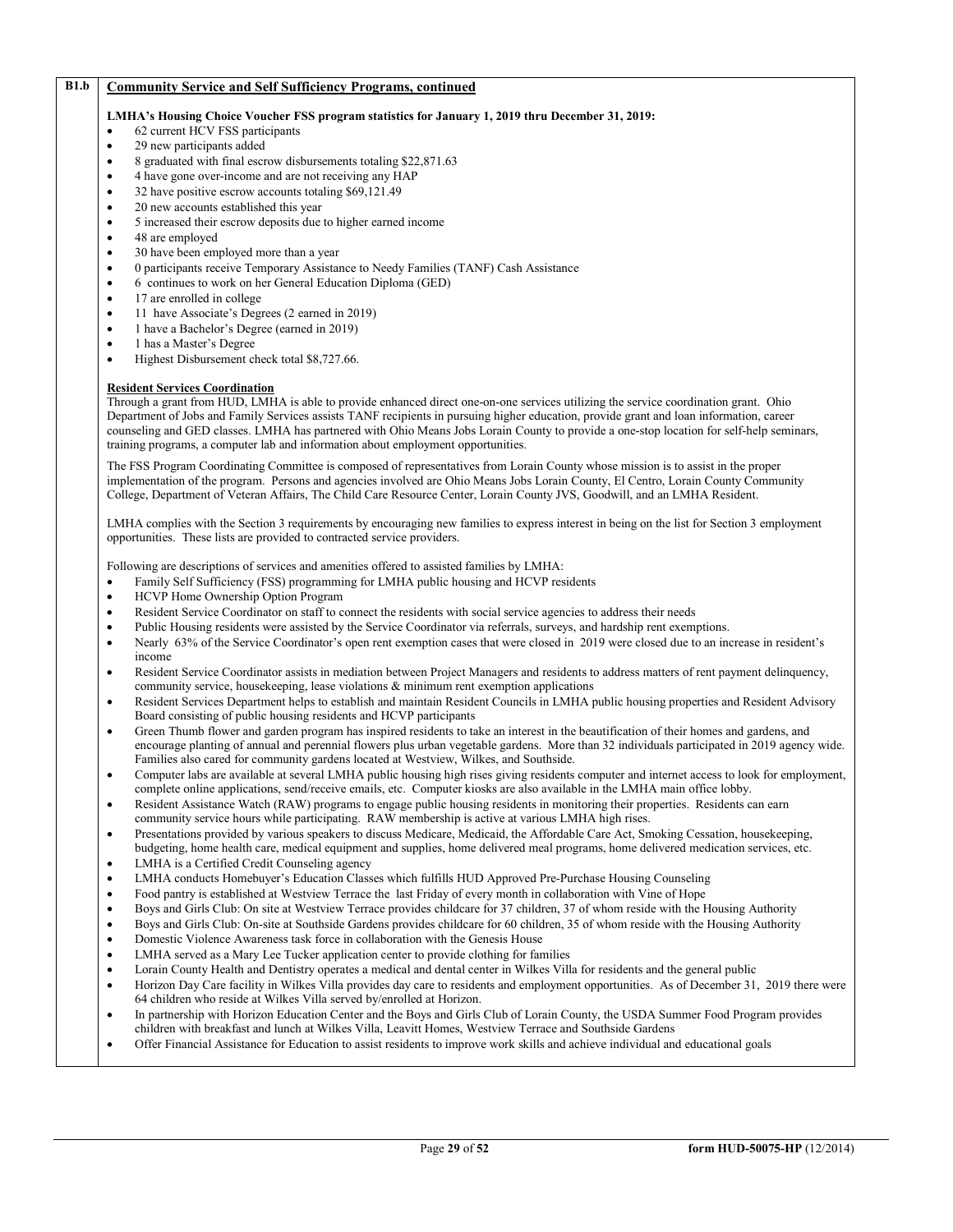| B1.b | <b>Community Service and Self Sufficiency Programs, continued</b>                                                                                                                                                                                                                                                                                                                                                                                                                                                                                                                                                                                                                                                                                                                                 |
|------|---------------------------------------------------------------------------------------------------------------------------------------------------------------------------------------------------------------------------------------------------------------------------------------------------------------------------------------------------------------------------------------------------------------------------------------------------------------------------------------------------------------------------------------------------------------------------------------------------------------------------------------------------------------------------------------------------------------------------------------------------------------------------------------------------|
|      | <b>Resident Services Coordination, continued</b>                                                                                                                                                                                                                                                                                                                                                                                                                                                                                                                                                                                                                                                                                                                                                  |
|      |                                                                                                                                                                                                                                                                                                                                                                                                                                                                                                                                                                                                                                                                                                                                                                                                   |
|      | LMHA hosts the annual HUD Strong Families initiative public housing properties, which focuses on both the parents and the guardians<br>٠<br>to connect families to resources that will aid in improving the families' outcomes and unify the family and providing parents and<br>guardians available resource information from different community organizations who also attend the event. In 2017 the event was held<br>at Southside Garden, in 2018 at Wilkes Villa, in 2019 it was at Leavitt Homes/Westview Terrace, and in 2020 it is anticipated to be held<br>at Southside Gardens. In 2019, 263 residents attended the event at Leavitt/Westview.<br>Publishes a bi-monthly newspaper to keep public housing residents informed on available housing and community programs<br>$\bullet$ |
|      | Binders with community resource information are accessible to public housing residents through each development's Management<br>$\bullet$<br>office                                                                                                                                                                                                                                                                                                                                                                                                                                                                                                                                                                                                                                               |
|      | Through collaboration with the Lorain County Bridges Out of Poverty, and a transportation shuttle provided by Horizon Day Care,<br>٠<br>LMHA was able to provide available community resources information such as HEAP, Safe Summer Youth Program, and literacy<br>initiatives for the children and families from Wilkes Villa, Leavitt Homes, Westview Terrance, and throughout the community<br>Residents at various LMHA properties are offered twice-monthly shuttle services to local supportive service agencies and shopping<br>$\bullet$                                                                                                                                                                                                                                                 |
|      | locations                                                                                                                                                                                                                                                                                                                                                                                                                                                                                                                                                                                                                                                                                                                                                                                         |
|      | In collaboration with local supportive and faith-based organizations, holiday meals were provided to residents throughout LMHA<br>$\bullet$<br>properties                                                                                                                                                                                                                                                                                                                                                                                                                                                                                                                                                                                                                                         |
|      | LMHA participated in an eviction prevention program in collaboration with United Way and their UCAN Collaborative to assist Public<br>٠<br>Housing residents who were recently unemployed or under-employed<br>LMHA participated in the Tenant Based Rental Assistance (TBRA) program for HCVP participants to assist with security deposits &<br>$\bullet$                                                                                                                                                                                                                                                                                                                                                                                                                                       |
|      | utilities                                                                                                                                                                                                                                                                                                                                                                                                                                                                                                                                                                                                                                                                                                                                                                                         |
|      | LMHA has partnered up with the Child Care Resource Center to promote and give information about Parent Café's that are held all<br>٠<br>through Lorain County Parent Cafés are proven to reduce child abuse and give awareness and education to parents about child<br>development, parent resiliency, concrete supports in times of need, social and emotional competence of children, and social connections.<br>Lorain County General Health District collaborative: Smoking cessation<br>$\bullet$                                                                                                                                                                                                                                                                                            |
|      | Lorain County Homeless Task Force<br>$\bullet$                                                                                                                                                                                                                                                                                                                                                                                                                                                                                                                                                                                                                                                                                                                                                    |
|      | Lorain County Goodwill: Job Club<br>$\bullet$                                                                                                                                                                                                                                                                                                                                                                                                                                                                                                                                                                                                                                                                                                                                                     |
|      | Ohio Means Jobs: Employment Opportunities<br>$\bullet$                                                                                                                                                                                                                                                                                                                                                                                                                                                                                                                                                                                                                                                                                                                                            |
|      | Catholic Charities: Resources<br>$\bullet$                                                                                                                                                                                                                                                                                                                                                                                                                                                                                                                                                                                                                                                                                                                                                        |
|      | Lorain County Harvest for Hunger: Non-perishable food collection<br>$\bullet$                                                                                                                                                                                                                                                                                                                                                                                                                                                                                                                                                                                                                                                                                                                     |
|      | Lorain County Health and Dentistry is on-site at Wilkes Villa and also located close to Lakeview Plaza, Kennedy Plaza, and John<br>$\bullet$<br>Frederick Oberlin Homes                                                                                                                                                                                                                                                                                                                                                                                                                                                                                                                                                                                                                           |
|      | Over 130 individuals, including 39 veterans, were served at the Lorain County Homeless Stand Down, where LMHA representatives<br>$\bullet$<br>were on site equipped with computers to assisted approximately 20 homeless individuals with applying for housing<br>High rise residents were served holiday food boxes through a partnership with Salvation Army at Riverview and Harr Plaza<br>$\bullet$                                                                                                                                                                                                                                                                                                                                                                                           |
|      | As part of the Little Free Library Initiative, 4 LMHA Public Housing properties have Little Free Libraries on site stocked with books to<br>$\bullet$<br>promote literacy and the love of reading                                                                                                                                                                                                                                                                                                                                                                                                                                                                                                                                                                                                 |
|      | Second Harvest provided Housing Authority 87 individuals at Riverview, Kennedy, International, and Harr Plazas with monthly Senior<br>٠<br>Food Boxes                                                                                                                                                                                                                                                                                                                                                                                                                                                                                                                                                                                                                                             |
|      | Invest Elyria assisted with providing 557 Housing Authority residents, including 224 children, were served in 2018 by the Mobile<br>$\bullet$<br>Market Food Pantries at Wilkes Villa, Riverview, and Harr Plaza                                                                                                                                                                                                                                                                                                                                                                                                                                                                                                                                                                                  |
|      | In 2019 Invest Elyria assisted a total of 346 families which included 30 senior citizens, 457 adults, and 620 children with the food pantry<br>$\bullet$<br>that is located at Wilkes Villa. Also, the Invest Elyria Mobile Market Food Pantry assisted a total of 50 households at Harr and<br>Riverview with cleaning supplies or hygiene products                                                                                                                                                                                                                                                                                                                                                                                                                                              |
|      | 40 turkeys were provided to the residents at Wilkes Villa by Buckeye Healthcare<br>٠                                                                                                                                                                                                                                                                                                                                                                                                                                                                                                                                                                                                                                                                                                              |
|      |                                                                                                                                                                                                                                                                                                                                                                                                                                                                                                                                                                                                                                                                                                                                                                                                   |
|      |                                                                                                                                                                                                                                                                                                                                                                                                                                                                                                                                                                                                                                                                                                                                                                                                   |
|      |                                                                                                                                                                                                                                                                                                                                                                                                                                                                                                                                                                                                                                                                                                                                                                                                   |
|      |                                                                                                                                                                                                                                                                                                                                                                                                                                                                                                                                                                                                                                                                                                                                                                                                   |
|      |                                                                                                                                                                                                                                                                                                                                                                                                                                                                                                                                                                                                                                                                                                                                                                                                   |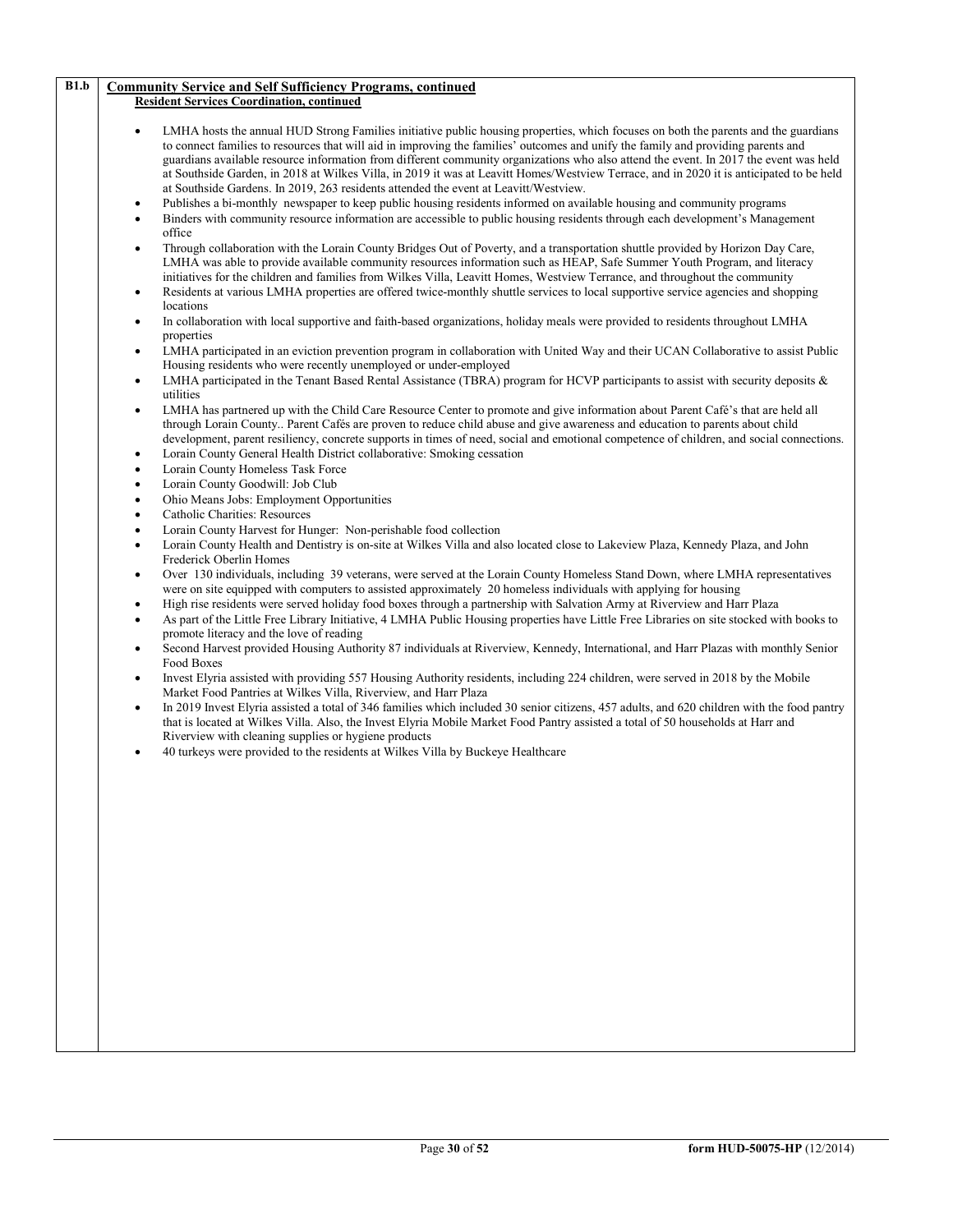activities conducted or to be conducted by the PHA; and (iii) A description of the coordination between the PHA and the appropriate police precincts for carrying out crime prevention measures and activities. i. Due to the incidence of drug-related and criminal activity in the areas surrounding, adjacent to, or within some of LMHA's properties, LMHA sees a need for measures to ensure the safety of its residents. Though crime rates are lower in LMHA properties when compared to any comparable geographical size or population in which they are located, residents might be fearful for the safety of their families. Additionally, some people on the waiting list are reluctant to move into one or more developments due to perceived and/or actual levels of minor and/or drug-related crime. Statistics from the Lorain Police Department show that of all the police reports and criminal violations in the city of Lorain, 452, or 6.8%, of the 6626 cases occurred among the 948 housing units in Lorain. (In 2018, these numbers were 356, or 5%, of 7023 reports. In 2017, these numbers were 729, or 10%, of 7287 reports.) Statistics from the Elyria Police Department show that of all the police calls for service in the city of Elyria, 988, or 2.7%, of the 36409 calls for service occurred among the 452 housing units in Elyria. (In 2018, the counts were 160, or 3%, of the 5421 reports. In 2017, these numbers were 126, or 2.25%, of 5594 reports. In both 2017 and 2018, these statistics did not include all calls for service as accounted for in 2019, but only police reports and criminal violations were counted.) ii. LMHA contracts with off-duty police officers to provide above-baseline services by patrolling various properties. The Lorain Police Department (LPD) and LMHA have implemented a Community Policing Team at Leavitt Homes, Westview Terrace and Southside Gardens. LPD believes that they best serve when they understand the needs and expectations of the people, develop effective partnerships, and ultimately provide comprehensive service by building ties and working closely with the community. A CPT substation was established at 2139 West 24th Street to improve accessibility to residents of the Lorain public housing family developments. LMHA resident volunteers are trained to participate in the Resident Assistance Watch (RAW) program where they provide an internal neighborhood watch program within the high rise properties. LMHA's Criminal Investigator works with law enforcement agencies and the city-wide neighborhood watch programs. LMHA has contracted a police officer with a K-9 Drug Dog to perform random patrols at LMHA owned and managed properties. This patrol is performed upon request or as needed based upon reported drug activity. Residents are provided Hot Spot cards to facilitate anonymous reporting of suspicious and criminal activity. In calendar year 2019, LMHA received 21 Hot Spot cards and dozens of reports issued by personal letters, emails, voice mail messages, and the "Fraud Complaint" hotline on the LMHA website. Eighteen (18) households were evicted from public housing in calendar year 2019 due to criminal or drug related activities. In 2018, there were 32 Hot Spot cards and 11 evictions. LMHA hired part-time receptionists to work from 9:00 p.m. to 3:00 a.m. on weekends at Lakeview Plaza and Riverview Plaza in an effort to control access to the buildings. Though this helped to some extent, it was difficult to retain employees for these late night shifts. LMHA then contracted with the Lorain Police Auxiliary to patrol Lakeview Plaza 7 nights per week from 8:00 p.m. to 4:00 a.m. The Auxiliary Officers monitor the entrances to the building, and make periodic patrols of the floors, stairwells, and exterior. These patrols have had a positive impact on reducing problems. LMHA's Criminal Investigator began holding office hours at each property (2 – 4 hours per month) to increase visibility, engage with residents and employees one-on-one, and develop a rapport to encourage open communications and sharing of information. LMHA was awarded a \$250,000 Emergency Safety and Security Grant (ESSG) for improvements for safety and security measures at Lakeview Plaza. The project includes installation of: • more than 70 interior and exterior cameras to view and record activities where the criminal or illicit behaviors occur most frequently: parking lots, stairwells, laundry rooms, hallways, common areas, entrances; • Digital Video Recording systems are capable of 30-days of storage with the ability to easily download for evidence; • Interior and exterior lighting to improve camera viewing and recording ability, to enhance safety, and to deter loitering at night; intercom entry systems in the south foyer to connect with each apartment and the management office; replacement exterior doors and locks. In calendar year 2019, LMHA applied for the ESSG for Riverview Plaza. Although the application was deemed complete and acceptable, it was not selected in the lottery. Because the need persists, LMHA moved forward with the project utilizing 2018 Capital Funds. In calendar year 2020, LMHA will apply for the ESSG for Kennedy Plaza, Leavitt Homes, Westview Terrace, and Westgate Apartments. If LMHA is not successful, it will move forward with these projects using 2019 Capital Funds. iii. LMHA's Criminal Investigator meets with the local police departments and the county sheriff's department at least once per week to discuss

**B1.b Safety and Crime Prevention**

Describe the PHA's plan for safety and crime prevention to ensure the safety of the public housing residents. The statement must provide development-by-development or jurisdiction wide-basis: (i) A description of the need for measures to ensure the safety of public housing residents; (ii) A description of any crime prevention activities conducted or to be conducted by the PHA; and (iii) A description of the coordination between

Following is a description of LMHA's plan for safety and crime prevention to ensure the safety of the public housing residents. The statement must include: (i) A description of the need for measures to ensure the safety of public housing residents; (ii) A description of any crime prevention

the PHA and the appropriate police precincts for carrying out crime prevention measures and activities. [\(24 CFR §903.7\(m\)\)](http://ecfr.gpoaccess.gov/cgi/t/text/text-idx?c=ecfr&sid=13734845220744370804c20da2294a03&rgn=div5&view=text&node=24:4.0.3.1.3&idno=24#24:4.0.3.1.3.2.5.5)

results of patrols in LMHA properties. Lorain Police Department automatically notifies the Criminal Investigator when any report is generated at any LMHA address in the City of Lorain. Elyria Police Department also notifies the Investigator of any criminal activity occurring on LMHA properties in Elyria. Monthly police activity /patrol sheets are submitted to Investigator where patrols and incidents for the 30 day period are documented. The Investigator also coordinates activities with the Marshall Service, local narcotic bureaus, and detective bureaus. The Investigator and Executive Director meet at least annually with the Chiefs of Police and Patrol Liaison Officers to discuss crime trends, ongoing resident problems, and target areas for drugs and criminal activity.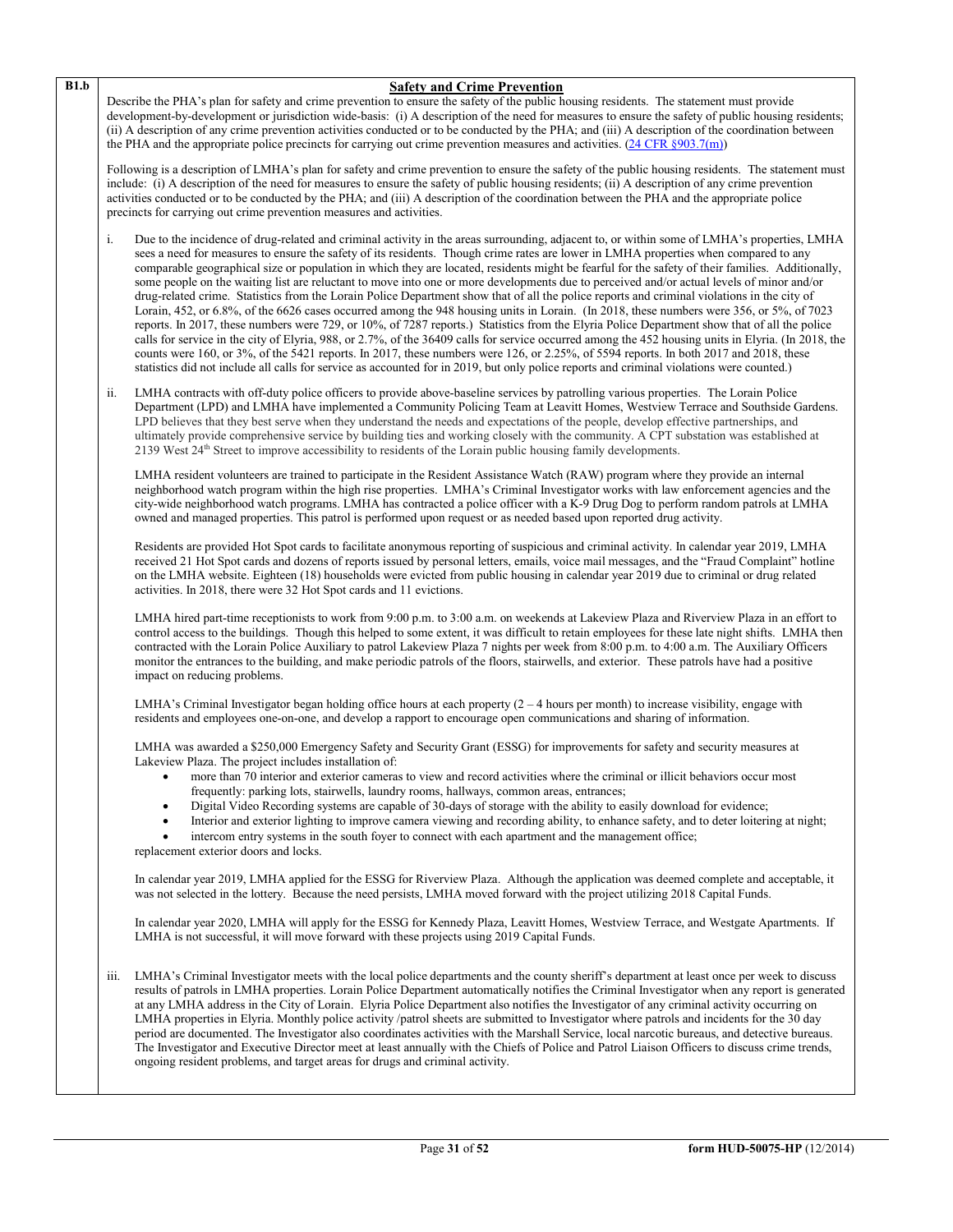**B1.b** A description of: 1) Any activities, services, or programs provided or offered by an agency, either directly or in partnership with other service providers, to child or adult victims of domestic violence, dating violence, sexual assault, or stalking; **2)** Any activities, services, or programs provided or offered by a PHA that helps child and adult victims of domestic violence, dating violence, sexual assault, or stalking, to obtain or maintain housing; and **3)** Any activities, services, or programs provided or offered by a public housing agency to prevent domestic violence, dating violence, sexual assault, and stalking, or to enhance victim safety in assisted families.  $(24 \text{ CFR } \text{\textless} 903.7 \text{(m)(5)})$ 

LMHA has adopted an Emergency VAWA Transfer Plan. LMHA is a member of the Domestic Violence Awareness Task Force. LMHA collaborates with local community agencies providing services and programs related to domestic violence, dating violence, sexual assault, or stalking to ensure that current information and all informational community programs are available to applicants, residents and staff. The following local organizations offer assistance to victims:

1173 North Ridge Road, East 6140 South Broadway Avenue<br>
Lorain, OH 44055 Lorain, OH 44053

El Centro de Servicios Sociales Inc. Genesis House (Lorain County Safe Harbor) Pathways Counseling & Growth Center<br>
PO Box 718 312 Third Street 2800 Pearl Avenue PO Box 718 312 Third Street<br>
Lorain. Ohio 44055 12 Third Street<br>
Lorain. OH 44052 2 Lorain, Ohio 44055 Lorain, OH 44052 Elyria, OH 44052 Elyria, OH 440<br>
24-hour Hotline: 440 244 1853: 440 323 3400 440 323 5707 440.277.8235 24-hour Hotline: 440.244.1853; 440.323.3400 440.323.5707

Lorain County Board of Mental Health Nord Center Far West Center/Amherst 1173 North Ridge Road, East 6140 South Broadway Avenue 554 N. Leavitt Road Lorain, OH 44055 Lorain, OH 44053 Amherst, OH 44001<br>440.233.2020 24/7 Emergency/Crisis Hotline: 800.888.6161 440.988.4900 24/7 Emergency/Crisis Hotline: 800.888.6161 24/7 Emergency/Crisis Hotline: 800.888.6161 Sexual Assault Services Hotline: 440.204.4359

Far West Center/Westlake 29133 Health Campus Drive Westlake, OH 44145 440.835.6212

Tenants who are or have been victims of domestic violence are encouraged to contact the National Domestic Violence Hotline at 1-800-799-7233, or a local domestic violence shelter, for assistance in creating a safety plan. For persons with hearing impairments, that hotline can be accessed by calling 1-800-787-3224 (TTY).

Tenants who have been victims of sexual assault may call the Rape, Abuse & Incest National Network's National Sexual Assault Hotline at 800- 656-HOPE, or visit the online hotline a[t https://ohl.rainn.org/online/.](https://ohl.rainn.org/online/)

Tenants who are or have been victims of stalking seeking help may visit the National Center for Victims of Crime's Stalking Resource Center at [https://www.victimsofcrime.org/our-programs/stalking-resource-center.](https://www.victimsofcrime.org/our-programs/stalking-resource-center)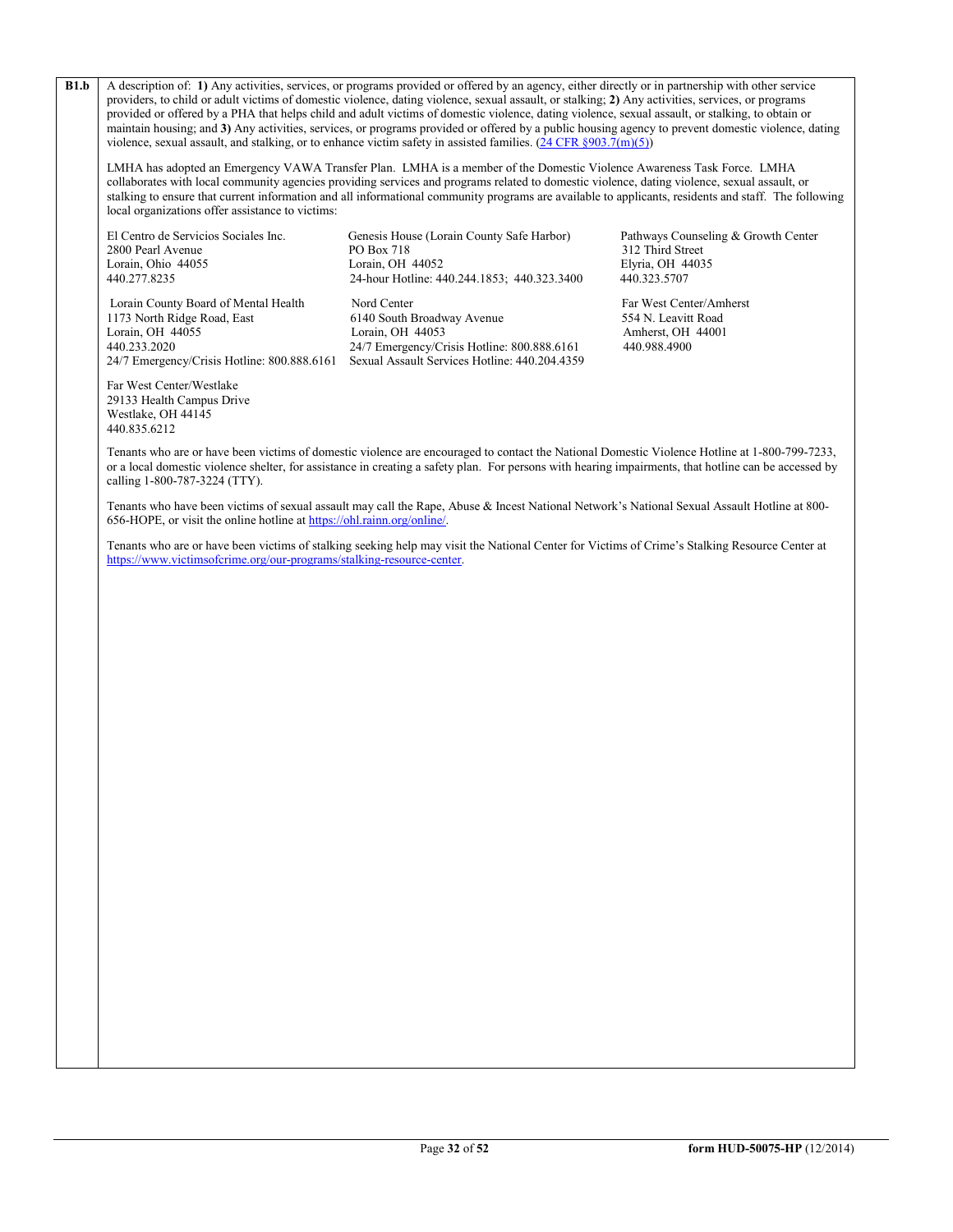### **B1.b Pet Policy**

Describe the PHA's policies and requirements pertaining to the ownership of pets in public housing. [\(24 CFR §903.7\(n\)\)](http://ecfr.gpoaccess.gov/cgi/t/text/text-idx?c=ecfr&sid=13734845220744370804c20da2294a03&rgn=div5&view=text&node=24:4.0.3.1.3&idno=24#24:4.0.3.1.3.2.5.5) The LMHA Pet Policy is Chapter 10 in the ACOP. LMHA is not proposing any changes to the pet policy.

#### **Asset Management**

State how the agency will carry out its asset management functions with respect to the public housing inventory of the agency, including how the agency will plan for the long-term operating, capital investment, rehabilitation, modernization, disposition, and other needs for such inventory. [\(24](http://ecfr.gpoaccess.gov/cgi/t/text/text-idx?c=ecfr&sid=13734845220744370804c20da2294a03&rgn=div5&view=text&node=24:4.0.3.1.3&idno=24#24:4.0.3.1.3.2.5.5)  [CFR §903.7\(q\)\)](http://ecfr.gpoaccess.gov/cgi/t/text/text-idx?c=ecfr&sid=13734845220744370804c20da2294a03&rgn=div5&view=text&node=24:4.0.3.1.3&idno=24#24:4.0.3.1.3.2.5.5)

In 2014, LMHA conducted a Green Physical Needs Assessment (GPNA) and Energy Audit. LMHA uses the GPNA tool to assistance in prioritization of capital projects and cost estimating. All short-term needs identified in the GPNA were added to the CFP 5-Year Action Plan if not already included. Strategic, long-range plans, including substantial renovation, demolition, deconcentration and redevelopment, were developed for properties identified as functionally obsolete.

A market study was conducted in 2013 to determine the affordable housing needs of the residents of Lorain County, in particular the needs of the elderly and disabled. Several public forums were held in the cities of Lorain and Elyria to discuss the results of the study. Master Plans for redevelopment of public housing family developments, Southside Gardens in Lorain and Wilkes Villa in Elyria, were created with input from the public, residents of the properties, city officials, and LMHA employees.

Due to the lack of sufficient capital funding to complete all high-priority capital improvement projects at all properties, the priorities must be refined even further. This ensures that projects which impact health and safety issues, integrity of critical building systems, and long-term viability of structures are performed first. These decisions are based not only on the GPNA but also upon results of UPCS inspections and input from COCC administrators, site management, site staff, and resident surveys or meetings.

LMHA is intent upon implementing its Master Plans for Redevelopment of Southside Gardens and Wilkes Villa. It is likely to take years to overcome the challenge of financing multi-million dollar projects. It is necessary to maintain the properties to ensure they remain safe, sanitary and decent. In calendar years 2015 and 2016, LMHA invested over \$1 million in interior improvements, basement repairs, and water infiltration control at Southside Gardens. This work will sustain the viability of the property for a number of years as financing is sought and the project is approved for construction.

The Housing Authority has also determined to address the accessible needs of the community by implementing visitability and universal design concepts in its projects. LMHA has prudently and assertively worked towards attaining its Section 504 goals.

LMHA will continually review its AMP structures to best serve the Housing Authority's development activities and efficiencies of operations.

The current plans for modernization activities are included in the agency's Annual Statement and Five-Year Action Plan.

# **Substantial Deviation**

PHA must provide its criteria for determining a "substantial deviation" to its 5-Year Plan.  $(24 \text{ CFR } \text{S}903.7(\text{r})(2)(i))$ 

Lorain Metropolitan Housing Authority (OH012) has defined a significant amendment/modification to the CFP Five Year Action Plan as follows: o a proposed demolition, disposition, homeownership, Capital Fund Financing, development or mixed finance proposal are considered

- significant amendments to the CFP 5-Year Action Plan o additions of non-emergency work items (work items not included in the current Annual Statement or 5-Year Action Plan) are significant
- amendments/modifications to the CFP 5-Year Action Plan
- o change in the use of replacement reserve funds under the Capital Fund Program are significant amendments/modifications to the CFP 5-Year Action Plan

An exception to these definitions will be made for any of the above that are adopted to reflect changes in HUD regulatory requirements; such changes will not be considered significant amendments by HUD.

# **Significant Amendment/Modification**

PHA must provide its criteria for determining a "Significant Amendment or Modification" to its 5-Year and Annual Plan. Should the PHA fail to define 'significant amendment/modification', HUD will consider the following to be 'significant amendments or modifications': a) changes to rent or admissions policies or organization of the waiting list; b) additions of non-emergency CFP work items (items not included in the current CFP Annual Statement or CFP 5-Year Action Plan) or change in use of replacement reserve funds under the Capital Fund; or c) any change with regard to demolition or disposition, designation, homeownership programs or conversion activities. See guidance on HUD's website at[: Notice PIH 1999-](http://portal.hud.gov/hudportal/HUD?src=/program_offices/administration/hudclips/notices/pih) [51.](http://portal.hud.gov/hudportal/HUD?src=/program_offices/administration/hudclips/notices/pih) [\(24 CFR §903.7\(r\)\(2\)\(ii\)\)](http://ecfr.gpoaccess.gov/cgi/t/text/text-idx?c=ecfr&sid=13734845220744370804c20da2294a03&rgn=div5&view=text&node=24:4.0.3.1.3&idno=24#24:4.0.3.1.3.2.5.5)

The definition of "significant amendment/modification" to the PHA 5-Year and Annual Plan adopted by Lorain Metropolitan Housing Authority is:

- $\circ$  any changes to the rent or admissions policies which require a Board resolution to implement  $\circ$
- organization of the waiting list
- o additions of non-emergency public housing CFP work items (items not included in the current CFP Annual Statement or CFP 5-Year Action Plan)
- o any change with regard to demolition or disposition, designation, homeownership programs or conversion activities

An exception to these definitions will be made for any of the above that are adopted to reflect changes in HUD regulatory requirements; such changes will not be considered significant amendments by HUD.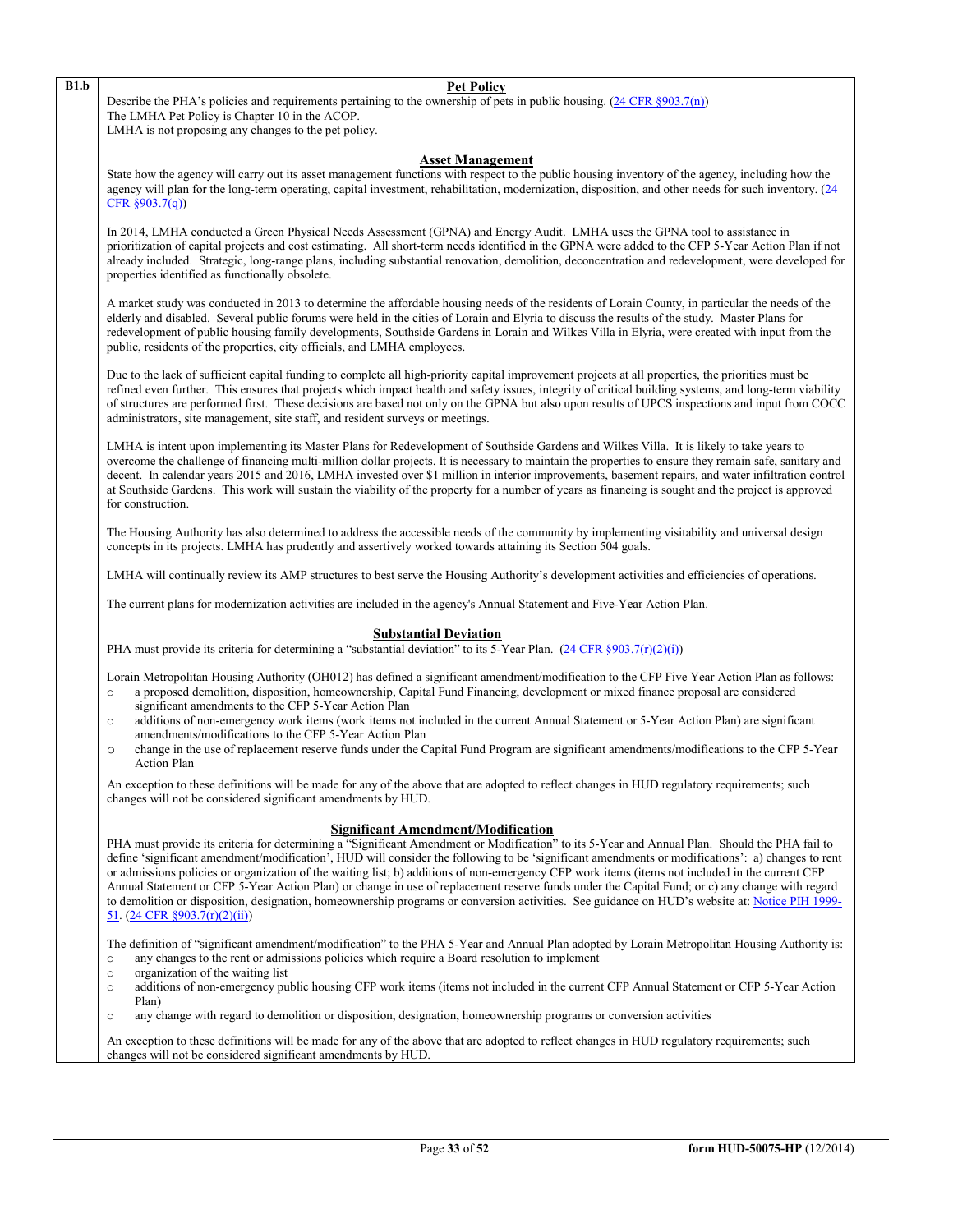**B1.c**

(c) The PHA must submit its Deconcentration Policy for Field Office review.

#### **Deconcentration Policy of Lorain Metropolitan Housing Authority**

The Quality Housing and Work Responsibility Act of 1998 (QHWRA) permits the PHA to consider a number of approaches to achieve the goals of deconcentration and income mixing, such as skipping over certain families on the waiting lists based on income; the establishment of certain preferences, such as working preferences; additional applicant consultation and information; and rent incentives authorized by QHWRA.

LMHA discontinued the use of all local preferences effective April 1, 2016.

As an incentive to employed individuals, LMHA will grant a permissive deduction to working families for medical insurance premiums withheld from the employed applicant's/resident's gross pay.

LMHA has established flat rent amounts for units based on bedroom size. By offering a Public Housing applicant the choice of paying thirty percent (30%) of adjusted income or a flat rate based upon the size unit needed, LMHA hopes to attract the working families in need of affordable housing.

LMHA conducts an annual deconcentration of poverty and income mixing analysis in accordance with 24 CFR Part 903Subpart A. This evaluation compares the average annual unadjusted household income of each individual development to the average annual unadjusted income of all LMHA households. In determining average income for each development, LMHA has the option of adjusting its income analysis for unit size in accordance with procedures prescribed by HUD.

LMHA will determine whether each of its developments falls above, below or within the Established Income Range (EIR) [as defined in 24 CFR 903.2(c)(1)(iii)]. The EIR is from 85% to 115% (inclusive) of the overall LMHA-wide average family income.

If a PHA property has an average family income outside the high or low ranges of the EIR, LMHA may provide an explanation to justify the income profile for these developments [refer to 24 CFR 903.2(c)(1)(iv)]. If the income profile is not justified, the LMHA shall include in its policies its procedures to provide for deconcentration of poverty and income mixing. LMHA's deconcentration policy is to undertake, in conjunction with other efforts, attempts to increase self-sufficiency of current residents to raise their incomes rather than adjusting admissions policies or criteria.

LMHA may also target investment and capital improvements toward developments with an average income below the EIR to encourage applicant families whose income is above the Established Income Range to accept units in those developments.

For properties with average incomes below EIR, LMHA has chosen a strategy of working with current households to raise their incomes rather than adjusting admissions policies or criteria. LMHA will target the properties with high percentages of zero-income households and which have an average household income below 85% of the PHA average. Revised July 2015; April 1, 2016; July 2016 Board resolution 8402-99; 6-16-99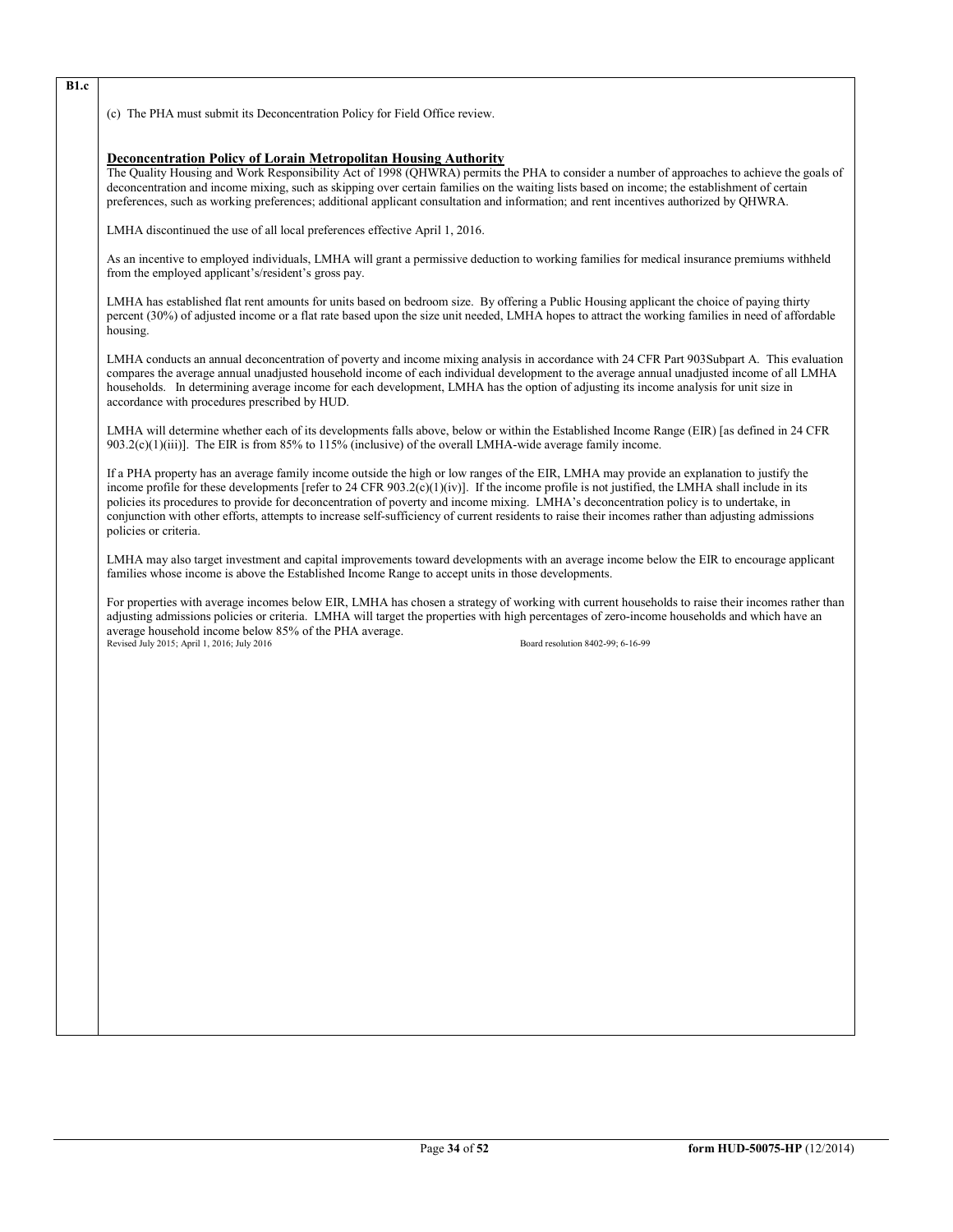#### **Deconcentration Statistics**

In calendar year 2013, there were three (3) properties below the EIR, namely Wilkes Villa (\$1331 below EIR), Westview Terrace (\$19 below EIR) and Westgate Apartments (\$2324 below EIR).

In calendar year 2014, LMHA had 2 properties with average household incomes below the EIR: Wilkes Villa (\$566 below EIR) and Lakeview Plaza (\$208 below EIR). At Wilkes Villa, more than 28% of the households have zero income. At Lakeview Plaza (a high rise consisting of 0- and 1-bedroom units), more than 23% of the households have zero income. No properties were above EIR.

In calendar year 2015, the EIR range was \$7453 to \$10,084, with the average family income PHA-wide of \$8769. There were three (3) properties with average family incomes below the EIR: Westview Terrace (\$31 below, 22% had zero income), Westgate Apartments (\$4607 below, 33% with zero income), and Lakeview Plaza (\$188 below, 26% with zero income). No properties were above EIR.

In calendar year 2016, the EIR range was \$7962 to \$10,772 with the average annual family income PHA-wide of \$9367. There were 2 properties with average annual family incomes below EIR: Leavitt Homes: (\$1104 below EIR), with 56 households (29%) having zero income and 81 adults with Community Service requirements. Westgate Apartments (\$3894 below EIR), with 4 of 11 households having zero income, 7 have an average income of \$4068, & 5 adults have Community Service requirements. No properties were above EIR.

In calendar year 2017, the EIR range was \$8013 to \$11,134, with average annual family income PHA-wide of \$9246. One property was below EIR: Wilkes Villa, average annual family income of \$8004, was \$9 below the PHA-wide EIR. No properties were above EIR.

In calendar year 2018, the EIR range was \$8285 to \$11,209 with the average annual family income PHA-wide of \$9747. There were 4 properties with average annual family incomes below EIR: Leavitt Homes (\$37 below EIR), with 43 households (22%) having zero income; Kennedy Plaza (\$204 below EIR), with 34 households (20%) having zero income; Westview Terrace (\$908 below EIR), with 38 households (27%) having zero income; Westgate Apartments (\$189 below EIR), with 1 of 12 households having zero income; 6 have an average income of \$1450. With only 12 units at Westgate Apartments, the averages are easily skewed by only a few families. No properties were above EIR.

In calendar year 2019, the EIR range was \$8,414 to \$11,384 with the average annual family income PHA-wide of \$9,899. There were 3 properties with average annual family incomes below EIR: Riverview Plaza (\$84 below EIR), with 34 households (23.3%) having zero income; Wilkes Villa (\$196 below EIR), with 52 households (30.8%) having zero income; Westgate Apartments (\$4955 below EIR), with 4 of 12 (33.3%) households having zero income, and 3 households have an income under \$1000/year. No properties were above EIR.

In 2014, 92% of applicants for public housing were Extremely Low Income (ELI).

In 2015, 97% of applicants for public housing were ELI.

In 2016, 93% of applicants for public housing were ELI; 19% of PH households have zero income.

In 2017, 98% of applicants for public housing were ELI; 19.5% of PH households have zero income.

In 2018, 87% of applicants for public housing were ELI; 19.7% of PH households have zero income.

In 2019, 88.6% of applicants for public housing were ELI; 19.7% of PH households have zero income.

To address deconcentration issues, LMHA has chosen a strategy of working with current households to raise their incomes rather than adjusting admissions policies or criteria. With 87% of the public housing households being ELI, nearly 20% having zero income, and none of the public housing properties being above the high end of the EIR, there are no opportunities to transfer higher income residents to lower income properties.

**B.1c**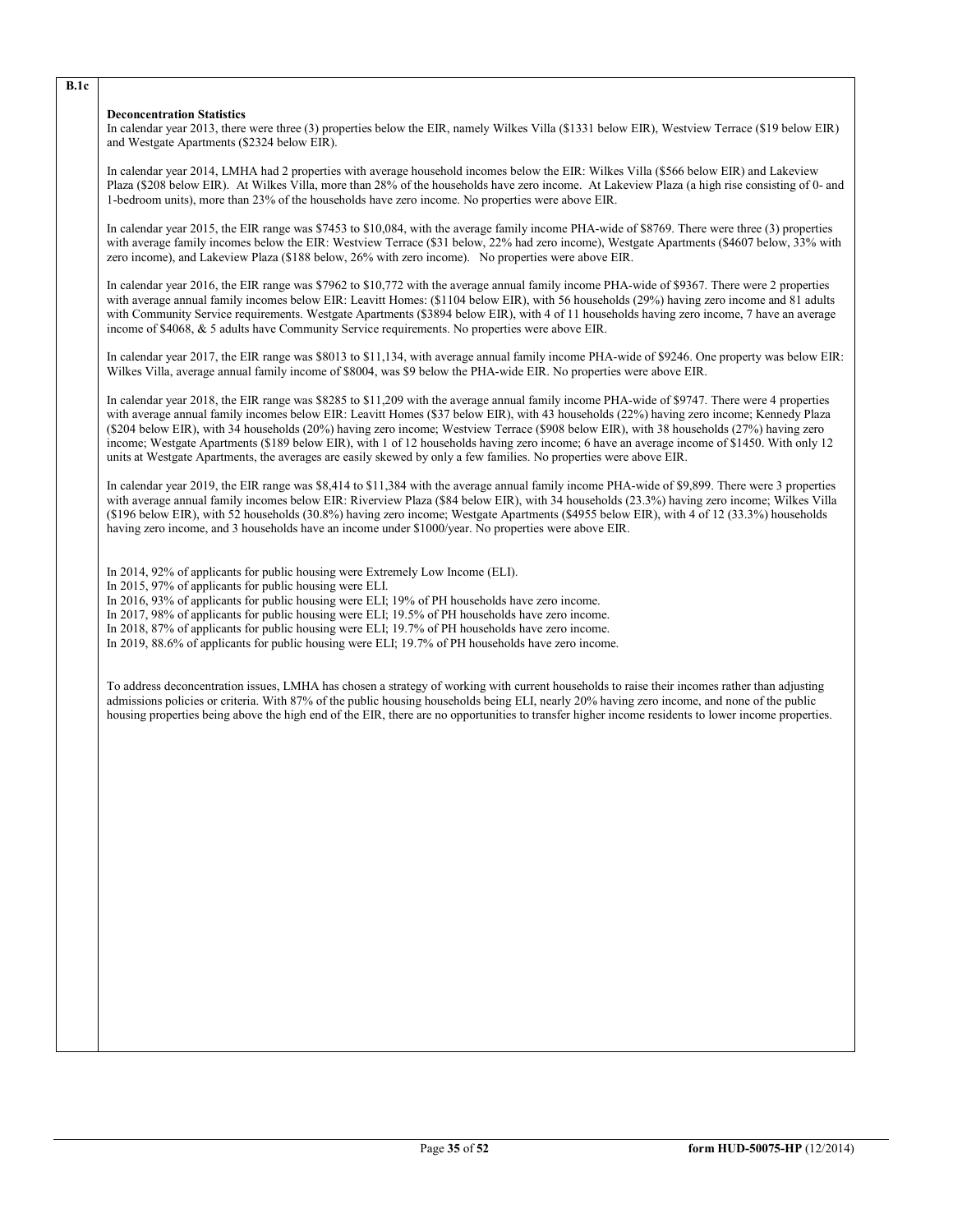#### **B.2 New Activities***.*

**B.2a** (a) Does the PHA intend to undertake any new activities related to the following in the PHA's current Fiscal Year?

Y N

Hope VI or Choice Neighborhoods.  $\overline{\boxtimes}$   $\overline{\Box}$  Mixed Finance Modernization or Development.

Conversion of Public Housing to Tenant Based Assistance.

- $\boxtimes$   $\Box$  Demolition and/or Disposition.<br> $\Box$   $\boxtimes$  Conversion of Public Housing to  $\boxtimes$   $\Box$  Project Based Vouchers. □ Conversion of Public Housing to Project-Based Assistance under RAD.
- Project Based Vouchers.
- $\boxtimes$   $\Box$  Units with Approved Vacancies for Modernization.

Other Capital Grant Programs (i.e., Capital Fund Community Facilities Grants or Emergency Safety and Security Grants).

(b) If any of these activities are planned for the current Fiscal Year, describe the activities. For new demolition activities, describe any public housing development or portion thereof, owned by the PHA for which the PHA has applied or will apply for demolition and/or disposition approval under section 18 of the 1937 Act under the separate demolition/disposition approval process. If using Project-Based Vouchers (PBVs), provide the projected number of project based units and general locations, and describe how project basing would be consistent with the PHA Plan.

**B.2b**

# **OVERVIEW**

LMHA will solicit for consultant(s) to assist the Housing Authority in researching the possible courses of action and making recommendations for redeveloping two of its public housing properties, Wilkes Villa and Southside Gardens. LMHA also intends to solicit for architects or urban planners to revise its Master Plans for the properties.

LMHA will consider other funding sources for the purposes of redevelopment, such as Mixed Finance Modernization or Development, Capital Fund Financing Program, Choice Neighborhood Planning and Implementation Grants, Conversion of Public Housing to Project-Based Assistance under RAD, HOME, Low Income Housing Tax Credits, Emergency Safety and Security Grants, etc.

# **CHOICE NEIGHBORHOODS**

**1)** A description of any housing (including project number (if known) and unit count) for which the PHA will apply for HOPE VI or Choice Neighborhoods; and **2)** A timetable for the submission of applications or proposals.

LMHA is considering submission of an application for a Choice Neighborhoods Planning Grant for redevelopment planning for Southside Gardens (OH012-13 and OH012-14) for approximately 105 units and/or Wilkes Villa (OH12-03) for 150 units in future fiscal years.

# **MIXED FINANCE MODERNIZATION OR DEVELOPMENT**

LMHA may opt to apply for either 4% or 9% credits Low Income Housing Tax Credits (LIHTC) and prepare Mixed Finance Applications for the redevelopment activities planned for the 174 units at Wilkes Villa (OH012-003) and the 108 units at Southside Gardens (OH012-013 and OH12- 014). A Mixed Finance Project was completed in 2013 (details follow). Development activities are planned.

# **MIXED FINANCE MODERNIZATION: LMHA Oberlin Homes Low Income Housing Tax Credit (LIHTC) units**

LMHA was awarded Low Income Housing Tax Credits (LIHTC) for the preservation of low income housing units by substantially renovating 52 of 54 scattered site public housing "pagoda" units in LMHA's AMP 4 (OH012000004) in the City of Oberlin. The project consisted of the renovation of 41 buildings comprised of detached homes and duplex buildings. The project resulted in 20 two-bedroom duplex units, 27 three-bedroom detached homes, and 4 four-bedroom detached homes. Nine of the 51 units (or 18%) are fully accessible for the mobility impaired, and an additional two units (or 4%) will be equipped for sensory impaired residents. All units were renovated following principles of Universal Design, making all units visitable.

The project scope included an interior re-design plus the removal of existing roofs and rebuilding of new style gable or hip roofs. Specifically, the work included replacement of windows, complete kitchen and bath renovation, replacement of existing floor coverings, and the replacement of plumbing, electrical, and HVAC systems with energy efficient systems. Exterior work included the replacement of existing storage sheds, new concrete drives, replacement of concrete stoops and walks, landscaping and back yard drainage.

LMHA allocated \$1.5 million of 2011 Capital Fund Program funding for this project (budget line item 1499 Development Activities). The project is a public/private partnership between the Lorain Metropolitan Housing Authority and NRP Holdings LLC, who served as co-developers of the project under 24 CFR Part 941, Subpart F, Mixed Finance Development.

LMHA submitted to HUD's Special Applications Center (SAC) an application for disposition (i.e., Inventory Removal Application) for the 52 units, the application was approved on June 26, 2012. The disposition is in the best interests of the residents and the LMHA because it improved the quality of public housing in the community. Furthermore, the disposition of this property enabled the property to be developed pursuant to a mixed-finance development method under 24 CFR 941 Subpart F. The improvements on the property were sold and the land ground leased to LMHA Oberlin Homes LLC, a partnership composed of a non-profit instrumentality of the Lorain Metropolitan Housing Authority known as LMHA Oberlin Homes MM LLC and an investor member. All units will remain as public housing.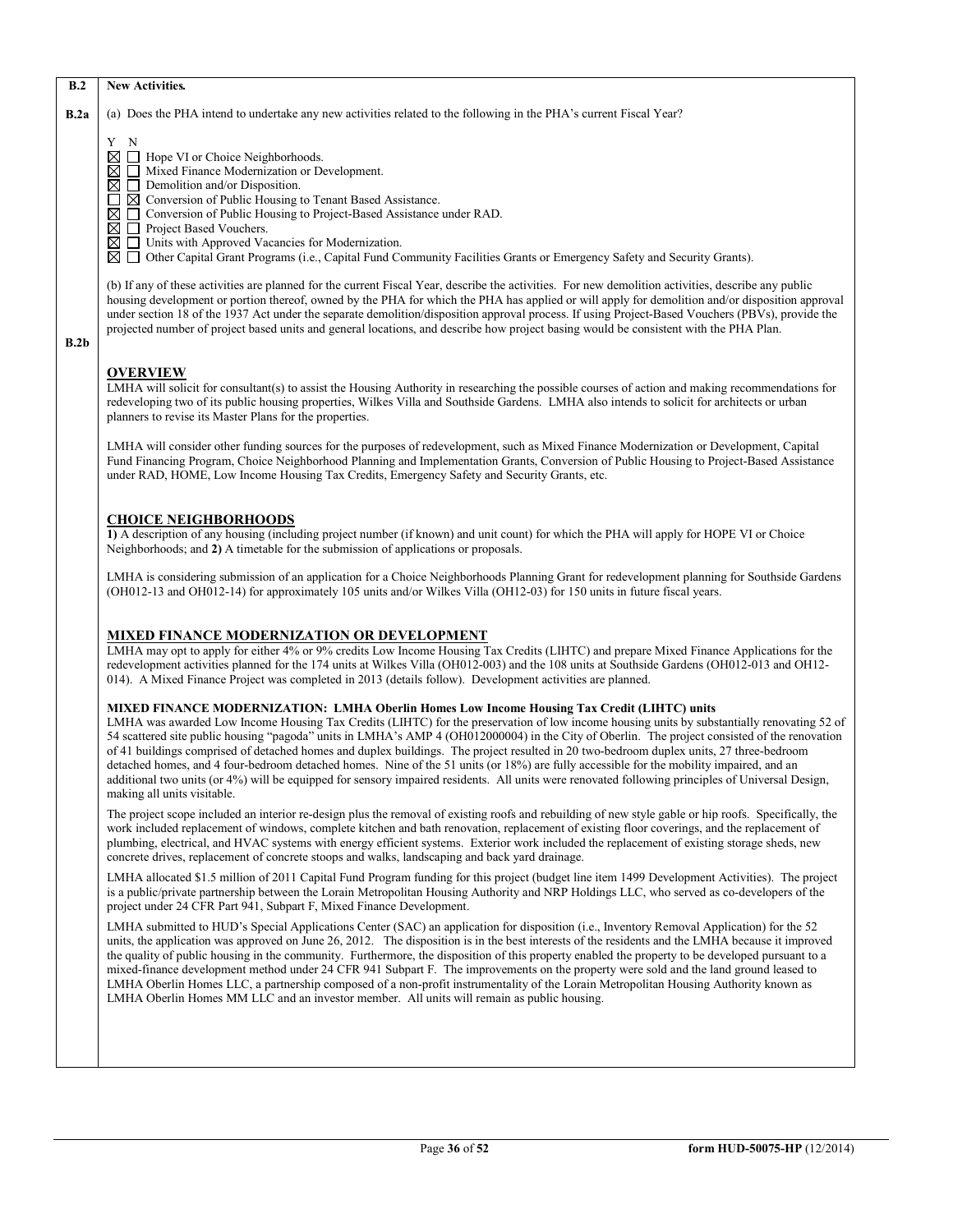#### **B.2b** The units approved for disposition were:

- Twenty-two 2-bedroom units: 166/168 N. Park St.; 126/128/226/228 S. Park St.; 65/67/70/72/76/78 Berger Ct.; 121/123 S. Pleasant St.; 201/203/221/223 Groveland St.; 118/120/124/126 E. Vine St.
- Twenty-six 3-bedroom units: 160 N. Park St.; 112/120/210/216/220/234 S. Park St.; 54/56/57/64/73/75/83 Berger Ct.; 109/115 S. Pleasant St.; 142/148/197/213/227 Groveland St.; 119 Locust St.; 8 Edison; 7/13/21 W. Lincoln St.
- Four 4-bedroom units: 51/86 Berger Ct.; 204 S. Park St.; 207 Groveland St.

The 2-bedroom duplex at 76-78 Berger Ct. was merged into one detached 4-bedroom fully accessible unit, resulting in the reduction of the number of units from 52 to 51.

Two of the 54 units not included in the renovation project are 3-bedroom fully-accessible ranches. 106 South Park Street was rebuilt in 2004. 358 South Main Street was substantially renovated using Capital Fund Program funding in 2010 and served as the prototype for the renovation of the 52 remaining units. These two units remain as Public Housing units in LMHA's AMP 4 (OH012000004).

LMHA submitted an application for Mixed Finance Modernization in fiscal year 2013. LMHA shall not enter into any long-term ground lease or deed of sale for this disposition without HUD's prior written approval of the evidentiary submission for a mixed-finance transaction as set forth in 24 CFR Part 941, Subpart F. The property, LMHA Oberlin Homes, was placed in service December 7, 2012. HUD approved the evidentiary submission of the mixed-finance proposal on March 22, 2013. Full occupancy was attained on November 26, 2013. LMHA Oberlin Homes MM LLC is responsible for the management of the property.

# **DEVELOPMENT ACTIVITIES:**

### **Master Plans for Wilkes Villa and Southside Gardens Redevelopment**

Utilizing insurance proceeds received as a result of fires and which are presently retained in the public housing operating reserves, LMHA competitively procured the services of two independent redevelopment consultants/urban architects/land-use planners to create master plans for the redevelopment of Wilkes Villa and Southside Gardens. The consultants assisted LMHA administrators in generating a long-term plan for redevelopment of the properties with the goals of deconcentration of the site and construction of new residential units as funds are obtained. The consultants may also design and oversee construction of prototype units, the quantity of which shall be determined by the amount of funding available. The prototype units will serve as the cornerstone of future redevelopment of the properties.

At Wilkes Villa, the consultant will also assist LMHA in determining the potential use for LMHA-owned parcels of land adjacent to the public housing development. It may be feasible to use the undeveloped land for residential units or for green space, parking lots and non-residential structures. Acquisition Proposals were submitted to HUD to bring these parcels under the footprint of the Wilkes Villa development. LMHA used Capital Funds for the A/E and consultant to design and oversee construction of a new management and maintenance facility and to renovate the existing management/community building at Wilkes Villa. One half of the existing building has been renovated as a medical facility to serve the needs of the residents and the public, in addition to the existing childcare facility. A new Management/Maintenance Facility was completed in 2015.

#### **Submission of Development Proposals for Wilkes Villa in 2013**

LMHA submitted to HUD a Development Proposal in accordance with 24 CFR Part 941 for the redevelopment of Wilkes Villa. A Proposal for Phase II was submitted for the construction of a prototype unit at Wilkes Villa to demonstrate the construction design intended for the future property. The townhouse will be constructed on the site where an 8-unit 32-bedroom building had been located (i.e. 174-188 Pratt Blvd, Elyria) but was destroyed by fire on September 13, 2011 and subsequently demolished. LMHA intends to fund the project with Capital Funds, and, if permissible, available and necessary, the insurance proceeds from the fire plus Capital Funds. Phase I included the construction of a new Management/Maintenance facility and renovation of the existing Management/Maintenance building to provide space for a health care center operated by Lorain County Health & Dentistry to serve the residents of Wilkes Villa and the surrounding community. The new construction and renovations were funded by Capital Funds and were completed in 2015.

#### **Submission of Development Proposals for Southside Gardens in 2013**

LMHA submitted to HUD a Development Proposal in accordance with 24 CFR Part 941 for the redevelopment of Southside Gardens. A Proposal for Phase I was submitted for the construction of a prototype unit at Southside Gardens to demonstrate the construction design intended for the future property. The townhouse was leased up in May 2017 on the site where two single family public housing units had been located (i.e., 1555 and 1557 East 30<sup>th</sup> Street, Lorain) but had been demolished due to functional obsolescence. LMHA funded the project with Capital Funds.

In calendar years 2015, 2016, and 2017, LMHA invested over \$1 million in interior improvements, basement repairs, water infiltration control, and roof repairs/replacement at Southside Gardens. These projects will sustain the viability of the property for a number of years as the challenge of financing the redevelopment of the property is sought and the project is approved for construction.

#### **Submission of future Development Proposals**

In fiscal year 2019, LMHA may submit to HUD Development Proposals for the redevelopment of the remainder of Wilkes Villa and Southside Gardens in accordance with the Master Plans for both properties. The Development proposal for Wilkes Villa will rely heavily upon the approval of the acquisition proposals for the vacant parcels described below. The redevelopment of the properties may need to be completed in phases based upon the availability of funding.

#### **Submission of Site Acquisition Proposals in 2014**

On June 6, 2014, LMHA submitted Acquisition Proposals to HUD in accordance with 24 CFR Part 905.600 Subpart F to obtain parcels of land immediately adjacent to or within its property boundaries:

**Wilkes Villa:** LMHA will pursue acquisition of park land currently owned by the City of Elyria. This parcel (#10-00-004-122-034) is between the Wilkes Villa Management Office and the building containing 102-116 White Court. This land will be essential for the redevelopment of Wilkes Villa.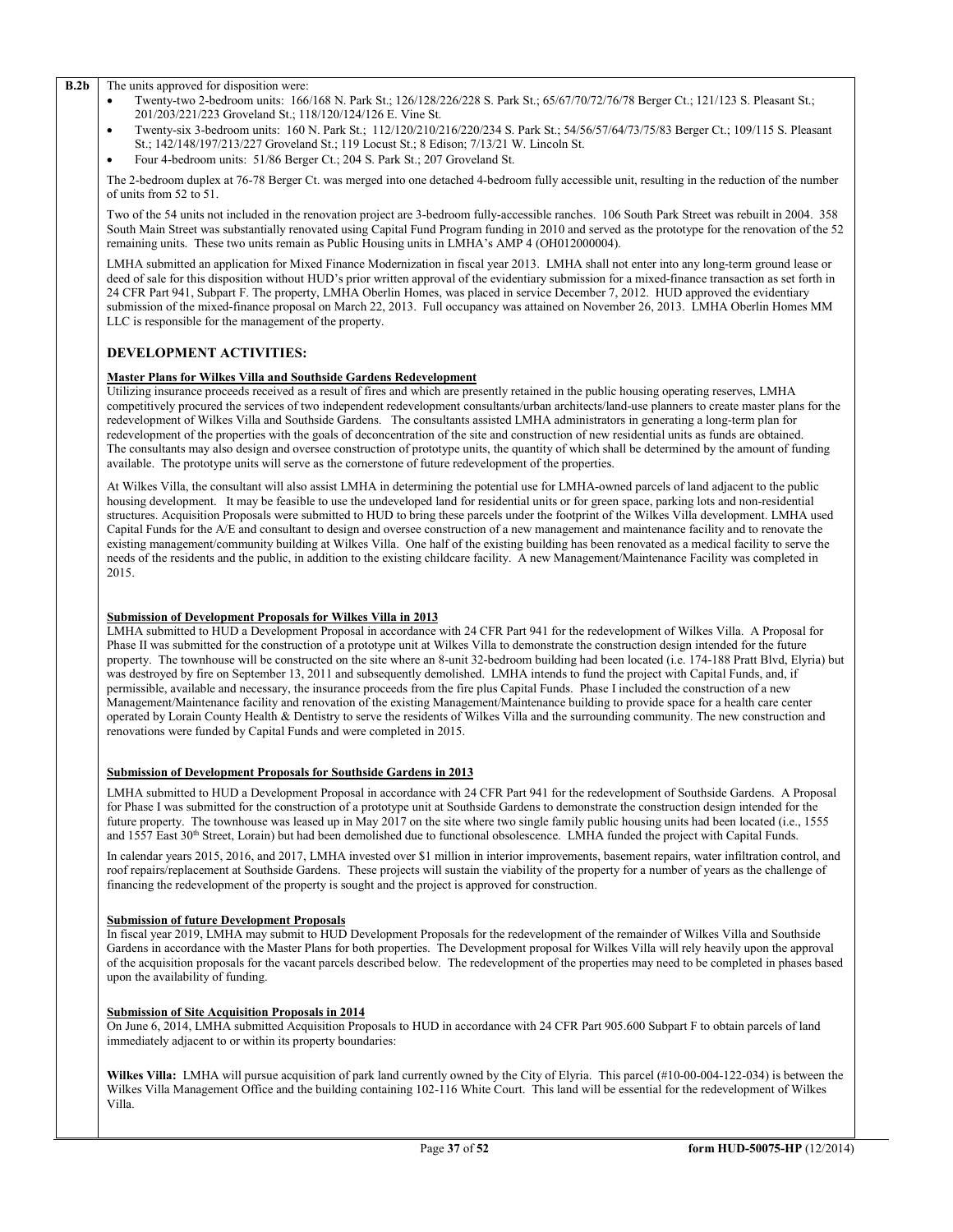**B.2b Wilkes Villa:** On June 6, 2014, LMHA submitted an Acquisition Proposal to HUD to add to the Wilkes Villa property 7 parcels of land owned by LMHA which were purchased at Sheriff's auction: Parcel numbers 10-00-004-122-001; 10-00-004-122-006; 10-00-004-122-007; 10-00-004-122- 010; 10-00-004-122-011; 10-00-004-122-012; 10-00-004-122-023. These parcels are adjacent to the western boundary of Wilkes Villa and will be necessary for the future redevelopment of Wilkes Villa to enlarge the footprint of the property, to enable construction of residential units, to reduce the concentration of units per acre, to facilitate phasing of construction, and ease the impact of relocation of residents. An additional parcel of land with frontage on Fuller Road (226 Fuller Road, Elyria) owned by LMHA's Other Business Activities is not part of the AMP (parcel #10-00-004-123-001). This parcel was included in the acquisition proposal.

**Lakeview Plaza**: On June 6, 2014, LMHA submitted to HUD an Acquisition Proposal to acquire 701 Sixth Ct., Lorain (parcel #02-01-005-113- 018) for the purposes of a parking lot. This parcel is presently owned by LMHA's Other Business Activities.

**Riverview Plaza**: On June 6, 2014, LMHA submitted to HUD an Acquisition Proposal to acquire 317 & 319 East Avenue, Elyria (parcels #06-26- 048-000-018 & b06-26-048-000-019, respectively) for the purposes of a parking lot. These parcels are presently owned by LMHA's Other Business Activities (OBA).

**Timetables for submission of proposals** Development Proposals as described above for both Wilkes Villa and Southside Gardens were submitted to HUD November 21, 2013. Site Acquisition proposals for the parcels for Leavitt Homes, Westview Terrace, Lakeview Plaza and Riverview Plaza were submitted June 6, 2014 and are pending approval.

LMHA may submit the Wilkes Villa and Southside Gardens Development Proposals for redevelopment of the entire properties in fiscal year 2018.

LMHA applied for a Choice Neighborhood Planning Grant in August 2014 which, if it had been awarded, would have been used to create a Transformation Plan for the redevelopment of the neighborhood of South Lorain, including Southside Gardens. LMHA would then apply for a Choice Neighborhood Implementation Grant to assist with financing the redevelopment of Southside Gardens. LMHA intends to apply for future Choice Neighborhood Planning Grants, most likely in calendar year 2019.

## **Submission of Mixed Finance Applications for Wilkes Villa (OH012-003) & Southside Gardens (OH012-013/OH012-014)**

LMHA may consider applying for Low Income Housing Tax Credits through the Ohio Housing Finance Agency for the 2019 Qualified Allocation Plan (QAP) for redevelopment of Wilkes Villa (OH012-003) and/or Southside Gardens (OH012-013/014)

# **NON-SMOKNG POLICIES**

The PHA may implement non-smoking policies in its public housing program and incorporate this into its PHA Plan statement of operation and management and the rules and standards that will apply to its projects.

LMHA implemented smoke-free policies at all of its owned and managed properties effective May 1, 2018.

#### **PROJECT BASED VOUCHERS**

Describe any plans to use Housing Choice Vouchers (HCVs) for new project-based vouchers, which must comply with PBV goals, civil rights requirements, Housing Quality Standards (HQS) and deconcentration standards, as stated in 983.57(b)(1) and set forth in the PHA Plan statement of deconcentration and other policies that govern eligibility, selection, and admissions. If using project-based vouchers, provide the projected number of project-based units and general locations, and describe how project-basing would be consistent with the PHA Plan.

LMHA intends to operate a project-based voucher program and work with community partners to identify specific target populations to be served through project-based vouchers. The agency will issue RFPs in the coming year to utilize up to 300 vouchers. LMHA may also consider applications outside the RFP process consistent with the LMHA Administrative Plan. Selected projects will comply with the goal of expanding the supply of affordable housing and promoting deconcentration of poverty and generally provide increased housing and economic opportunities.

In addition, LMHA has tentatively determined that up to 300 vouchers could be project-based in the Plan year for PHA-owned units.

The project based vouchers would be used to convert two existing public housing developments to project based section 8 to preserve affordable housing in the Cities of Lorain and Elyria. Southside Gardens in Lorain and Wilkes Villa in Elyria are two public housing developments which have become functionally obsolete. It has been determined the properties exceed HUD thresholds for rehabilitation and need to be replaced.

It is anticipated that Southside Gardens would require approximately 105 vouchers and Wilkes Villa 150.

The Authority proposes to apply for 2019-2020 Low Income Housing Tax Credit funding to preserve affordable housing. In addition to these projects, the Authority will issue project based vouchers for projects that create affordable housing in areas of lower concentration of poverty in Lorain County, which would be consistent with the deconcentration policy of the LMHA Annual Plan.

LMHA has proposed to utilize project-based vouchers to convert two existing public housing developments that are located in Lorain and Elyria. LMHA includes language in the Administrative Plan regarding deconcentration efforts and general locations other than Lorain and Elyria.

The Authority may issue project based vouchers to developer(s) who assist homeless persons or who have one or more disabling conditions that complicate their ability to find and maintain housing, and for Permanent Supportive Housing.

# **CONVERSION OF PUBLIC HOUSING TO PROJECT-BASED ASSISTANCE UNDER RAD**

The public housing properties with greatest need of redevelopment are Southside Gardens in Lorain and Wilkes Villa in Elyria. Because of the challenges in financing the demolition and reconstruction of functionally obsolete properties, LMHA is considering all possible avenues to finance the projects. Therefore, LMHA is considering applying for the Rental Assistance Demonstration (RAD) program to assist in funding these projects.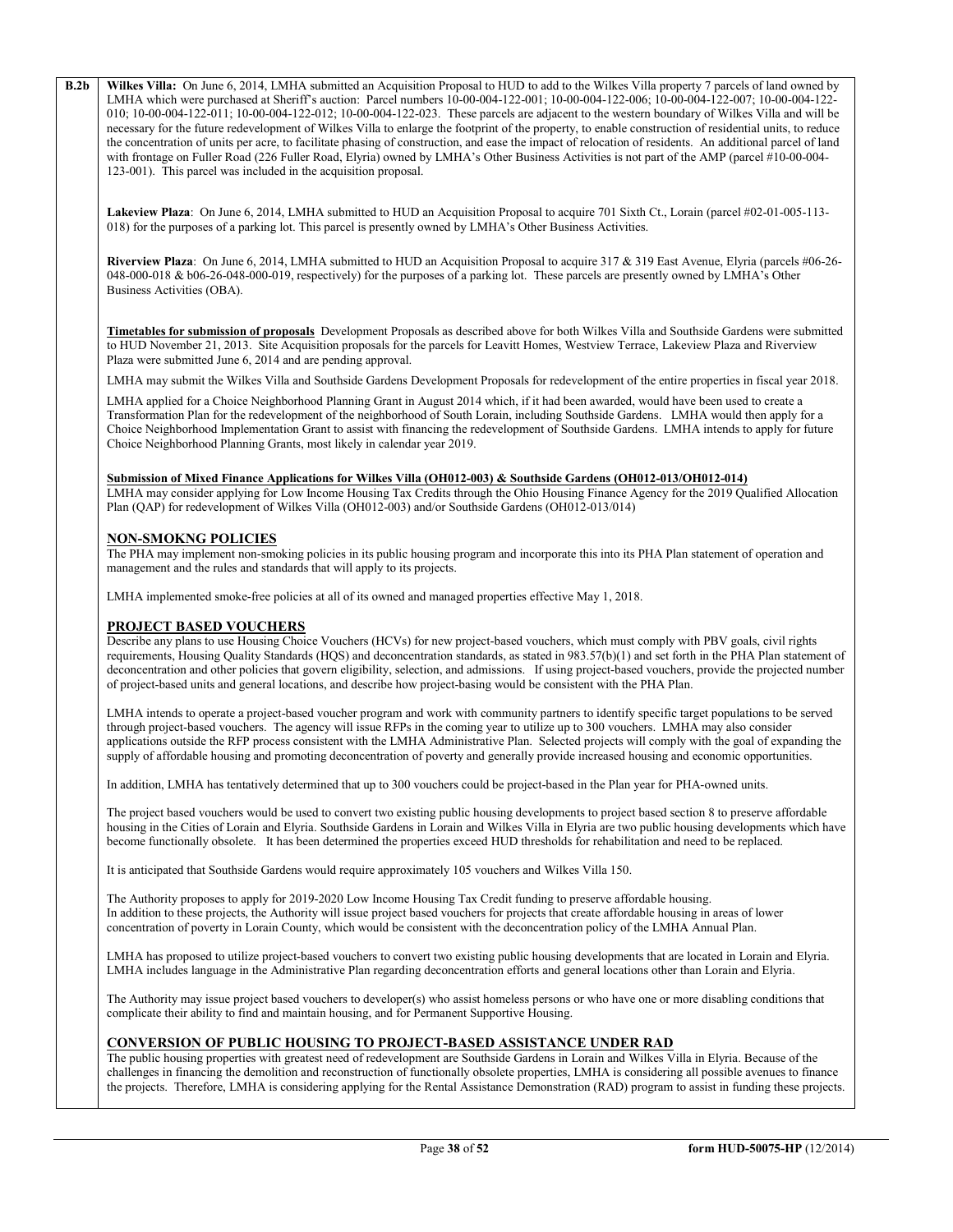# **B.2b Demolition and/or Disposition**

As part of the Master Plans and Development Proposals, LMHA will need to submit a Demolition Application to HUD's Special Application Center (SAC) for the demolition of all housing units at Wilkes Villa (OH012-003 in AMP 3 OH012000003) which remain after the construction of the Master Plan Prototype units. None of these units have accessible features. The units designated for demolition are:

| Wilkes Villa OH012-003 |              | 24 buildings, 174 units; |               | <b>Construction Date: 8/31/1971</b> |                |
|------------------------|--------------|--------------------------|---------------|-------------------------------------|----------------|
| Bldg nos.              | PIC Bldg No. | Location                 |               | <b>Building Type</b>                | No. BR         |
|                        | 003001       | 304 FULLER ST.           | <b>ELYRIA</b> | Row or Townhouse                    | $\overline{c}$ |
| $\mathbf{1}$           | 003001       | 306 FULLER ST.           | <b>ELYRIA</b> | Row or Townhouse                    | 2              |
| 1                      | 003001       | 308 FULLER ST.           | <b>ELYRIA</b> | Row or Townhouse                    | 2              |
| 1                      | 003001       | 310 FULLER ST.           | <b>ELYRIA</b> | Row or Townhouse                    | 2              |
| 1                      | 003001       | 312 FULLER ST.           | <b>ELYRIA</b> | Row or Townhouse                    | 2              |
| 1                      | 003001       | 314 FULLER ST.           | <b>ELYRIA</b> | Row or Townhouse                    | 2              |
| $\mathbf{1}$           | 003001       | 316 FULLER ST.           | <b>ELYRIA</b> | Row or Townhouse                    | 2              |
| 1                      | 003001       | 318 FULLER ST.           | <b>ELYRIA</b> | Row or Townhouse                    | 2              |
| $\mathfrak{2}$         | 003003       | 102 WHITE CT.            | <b>ELYRIA</b> | Row or Townhouse                    | 6              |
| 2                      | 003003       | 104 WHITE CT.            | <b>ELYRIA</b> | Row or Townhouse                    | 3              |
| 2                      | 003003       | 106 WHITE CT.            | <b>ELYRIA</b> | Row or Townhouse                    | 3              |
| 2                      | 003003       | 108 WHITE CT.            | <b>ELYRIA</b> | Row or Townhouse                    | $\mathfrak{Z}$ |
| $\mathbf{2}$           | 003003       | 110 WHITE CT.            | <b>ELYRIA</b> | Row or Townhouse                    | 3              |
| 2                      | 003003       | 112 WHITE CT.            | <b>ELYRIA</b> | Row or Townhouse                    | 3              |
| 2                      | 003003       | 114 WHITE CT.            | <b>ELYRIA</b> | Row or Townhouse                    | 3              |
| 2                      | 003003       | 116 WHITE CT.            | <b>ELYRIA</b> | Non-Dwelling Unit                   | 6 - B&G club   |
| 3                      | 003004       | 161 PRATT BLVD.          | <b>ELYRIA</b> | Row or Townhouse                    | 2              |
| 3                      | 003004       | 163 PRATT BLVD.          | <b>ELYRIA</b> | Row or Townhouse                    | 2              |
| 3                      | 003004       | 165 PRATT BLVD.          | <b>ELYRIA</b> | Row or Townhouse                    | 2              |
| 3                      | 003004       | 167 PRATT BLVD.          | <b>ELYRIA</b> | Row or Townhouse                    | 2              |
| 3                      | 003004       | 169 PRATT BLVD.          | <b>ELYRIA</b> | Row or Townhouse                    | $\overline{2}$ |
| 3                      | 003004       | 171 PRATT BLVD.          | <b>ELYRIA</b> | Row or Townhouse                    | 2              |
| 3                      | 003004       | 173 PRATT BLVD.          | <b>ELYRIA</b> | Row or Townhouse                    | $\overline{c}$ |
| 3                      | 003004       | 175 PRATT BLVD.          | <b>ELYRIA</b> | Row or Townhouse                    | 2              |
| 4                      | 003005       | 119 PORTIA CT.           | <b>ELYRIA</b> | Row or Townhouse                    | $\sqrt{2}$     |
| 4                      | 003005       | 121 PORTIA CT.           | <b>ELYRIA</b> | Row or Townhouse                    | 2              |
| 4                      | 003005       | 123 PORTIA CT.           | <b>ELYRIA</b> | Row or Townhouse                    | 2              |
| 4                      | 003005       | 125 PORTIA CT.           | <b>ELYRIA</b> | Row or Townhouse                    | $\overline{c}$ |
| 4                      | 003005       | 127 PORTIA CT.           | <b>ELYRIA</b> | Row or Townhouse                    | 2              |
| 4                      | 003005       | 129 PORTIA CT.           | <b>ELYRIA</b> | Row or Townhouse                    | 2              |
| 4                      | 003005       | 131 PORTIA CT.           | <b>ELYRIA</b> | Row or Townhouse                    | 2              |
| 4                      | 003005       | 133 PORTIA CT.           | <b>ELYRIA</b> | Row or Townhouse                    | 2              |
| 5                      | 003006       | 136 PORTIA CT.           | ELYRIA        | Row or Townhouse                    | 2              |
| 5                      | 003006       | 138 PORTIA CT.           | ELYRIA        | Row or Townhouse                    | $\overline{c}$ |
| 5                      | 003006       | 140 PORTIA CT.           | ELYRIA        | Row or Townhouse                    | 2              |
| 5                      | 003006       | 142 PORTIA CT.           | <b>ELYRIA</b> | Row or Townhouse                    | 2              |
| 5                      | 003006       | 144 PORTIA CT.           | <b>ELYRIA</b> | Row or Townhouse                    | $\overline{c}$ |
| 5                      | 003006       | 146 PORTIA CT.           | ELYRIA        | Row or Townhouse                    | 2              |
| 5                      | 003006       | 148 PORTIA CT.           | <b>ELYRIA</b> | Row or Townhouse                    | 2              |
| 5                      | 003006       | 150 PORTIA CT.           | <b>ELYRIA</b> | Row or Townhouse                    | $\sqrt{2}$     |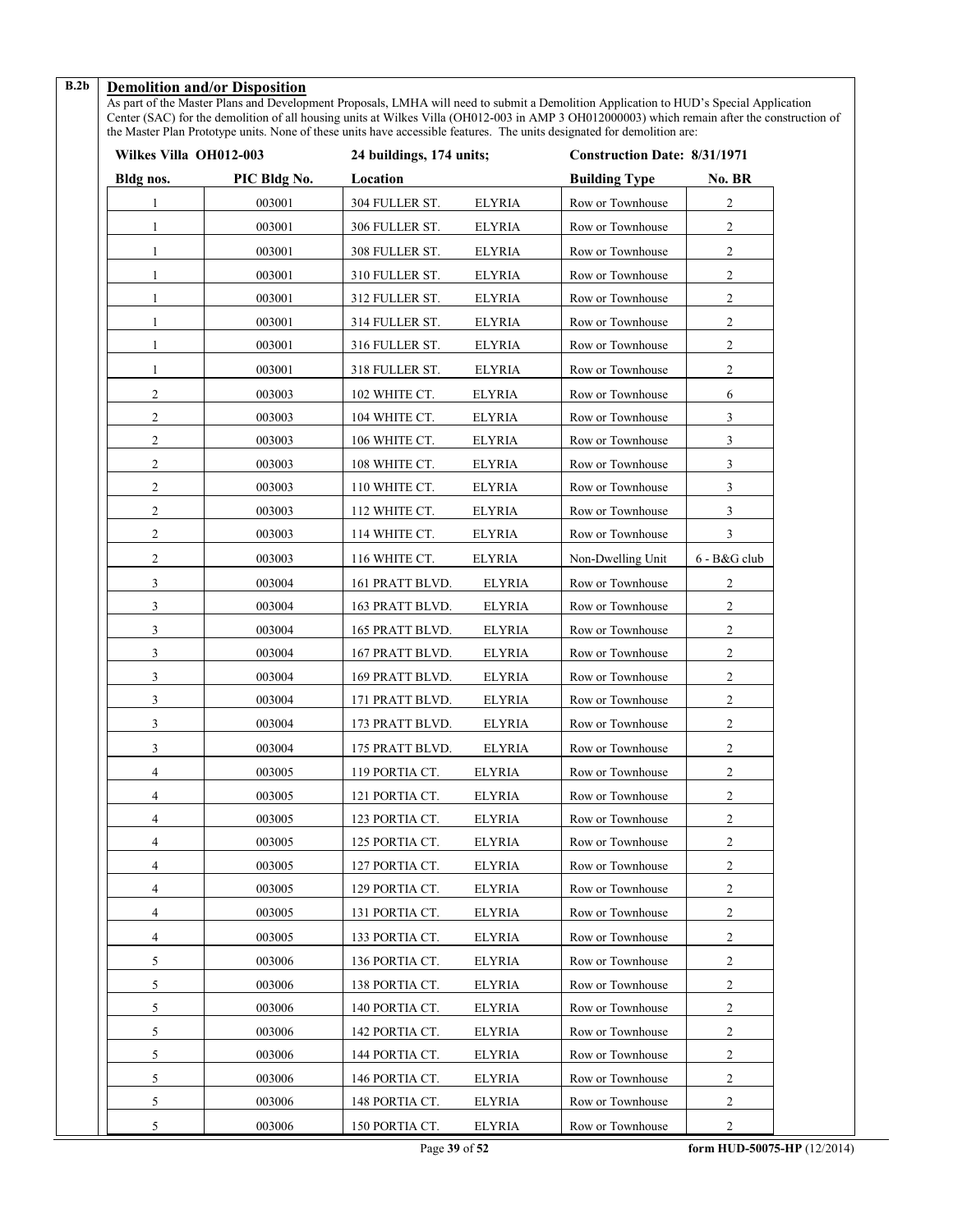| B.2b |           |              |                |               | Wilkes Villa OH012-003 units designated for demolition (continued) |                |  |
|------|-----------|--------------|----------------|---------------|--------------------------------------------------------------------|----------------|--|
|      | Bldg nos. | PIC Bldg No. | Location       |               | <b>Building Type</b>                                               | No. BR         |  |
|      | 6         | 003007       | 103 PORTIA CT. | <b>ELYRIA</b> | Row or Townhouse                                                   | 2              |  |
|      | 6         | 003007       | 105 PORTIA CT. | <b>ELYRIA</b> | Row or Townhouse                                                   | $\overline{c}$ |  |
|      | 6         | 003007       | 107 PORTIA CT. | <b>ELYRIA</b> | Row or Townhouse                                                   | 2              |  |
|      | 6         | 003007       | 109 PORTIA CT. | <b>ELYRIA</b> | Row or Townhouse                                                   | 2              |  |
|      | 6         | 003007       | 111 PORTIA CT. | <b>ELYRIA</b> | Row or Townhouse                                                   | 2              |  |
|      | 6         | 003007       | 113 PORTIA CT. | <b>ELYRIA</b> | Row or Townhouse                                                   | 2              |  |
|      | 6         | 003007       | 115 PORTIA CT. | <b>ELYRIA</b> | Row or Townhouse                                                   | $\overline{c}$ |  |
|      | 6         | 003007       | 117 PORTIA CT. | <b>ELYRIA</b> | Row or Townhouse                                                   | 2              |  |
|      | 7         | 003008       | 120 PORTIA CT. | <b>ELYRIA</b> | Row or Townhouse                                                   | 2              |  |
|      | 7         | 003008       | 122 PORTIA CT. | <b>ELYRIA</b> | Row or Townhouse                                                   | 2              |  |
|      | $\tau$    | 003008       | 124 PORTIA CT. | <b>ELYRIA</b> | Row or Townhouse                                                   | $\overline{c}$ |  |
|      | $\tau$    | 003008       | 126 PORTIA CT. | <b>ELYRIA</b> | Row or Townhouse                                                   | $\overline{c}$ |  |
|      | $\tau$    | 003008       | 128 PORTIA CT. | <b>ELYRIA</b> | Row or Townhouse                                                   | 2              |  |
|      | $\tau$    | 003008       | 130 PORTIA CT. | <b>ELYRIA</b> | Row or Townhouse                                                   | $\overline{2}$ |  |
|      | 7         | 003008       | 132 PORTIA CT. | <b>ELYRIA</b> | Row or Townhouse                                                   | $\overline{2}$ |  |
|      | 7         | 003008       | 134 PORTIA CT. | <b>ELYRIA</b> | Row or Townhouse                                                   | 2              |  |
|      | 8         | 003009       | 104 PORTIA CT. | <b>ELYRIA</b> | Row or Townhouse                                                   | 4              |  |
|      | 8         | 003009       | 106 PORTIA CT. | <b>ELYRIA</b> | Row or Townhouse                                                   | 4              |  |
|      | 8         | 003009       | 108 PORTIA CT. | <b>ELYRIA</b> | Row or Townhouse                                                   | 4              |  |
|      | 8         | 003009       | 110 PORTIA CT. | <b>ELYRIA</b> | Row or Townhouse                                                   | 4              |  |
|      | $\,8\,$   | 003009       | 112 PORTIA CT. | <b>ELYRIA</b> | Row or Townhouse                                                   | 4              |  |
|      | 8         | 003009       | 114 PORTIA CT. | <b>ELYRIA</b> | Row or Townhouse                                                   | 4              |  |
|      | 8         | 003009       | 116 PORTIA CT. | <b>ELYRIA</b> | Row or Townhouse                                                   | 4              |  |
|      | 8         | 003009       | 118 PORTIA CT. | <b>ELYRIA</b> | Row or Townhouse                                                   | 4              |  |
|      | 10        | 003011       | 103 HODGE CT.  | <b>ELYRIA</b> | Row or Townhouse                                                   | 2              |  |
|      | 10        | 003011       | 105 HODGE CT.  | <b>ELYRIA</b> | Row or Townhouse                                                   | 2              |  |
|      | 10        | 003011       | 107 HODGE CT.  | <b>ELYRIA</b> | Row or Townhouse                                                   | 2              |  |
|      | 10        | 003011       | 109 HODGE CT.  | <b>ELYRIA</b> | Row or Townhouse                                                   | 2              |  |
|      | 10        | 003011       | 111 HODGE CT.  | <b>ELYRIA</b> | Row or Townhouse                                                   | $\overline{c}$ |  |
|      | 10        | 003011       | 113 HODGE CT.  | <b>ELYRIA</b> | Row or Townhouse                                                   | $\sqrt{2}$     |  |
|      | 10        | 003011       | 115 HODGE CT.  | <b>ELYRIA</b> | Row or Townhouse                                                   | $\overline{2}$ |  |
|      | 10        | 003011       | 117 HODGE CT.  | <b>ELYRIA</b> | Row or Townhouse                                                   | 2              |  |
|      | 11        | 003012       | 119 HODGE CT.  | <b>ELYRIA</b> | Row or Townhouse                                                   | $\sqrt{2}$     |  |
|      | 11        | 003012       | 120 HODGE CT.  | <b>ELYRIA</b> | Row or Townhouse                                                   | 2              |  |
|      | 11        | 003012       | 121 HODGE CT.  | <b>ELYRIA</b> | Row or Townhouse                                                   | $\overline{2}$ |  |
|      | 11        | 003012       | 122 HODGE CT.  | ELYRIA        | Row or Townhouse                                                   | $\overline{2}$ |  |
|      | 11        | 003012       | 123 HODGE CT.  | <b>ELYRIA</b> | Row or Townhouse                                                   | 2              |  |
|      | 11        | 003012       | 124 HODGE CT.  | <b>ELYRIA</b> | Row or Townhouse                                                   | 2              |  |
|      | 11        | 003012       | 125 HODGE CT.  | <b>ELYRIA</b> | Row or Townhouse                                                   | $\overline{c}$ |  |
|      | 11        | 003012       | 126 HODGE CT.  | <b>ELYRIA</b> | Row or Townhouse                                                   | 2              |  |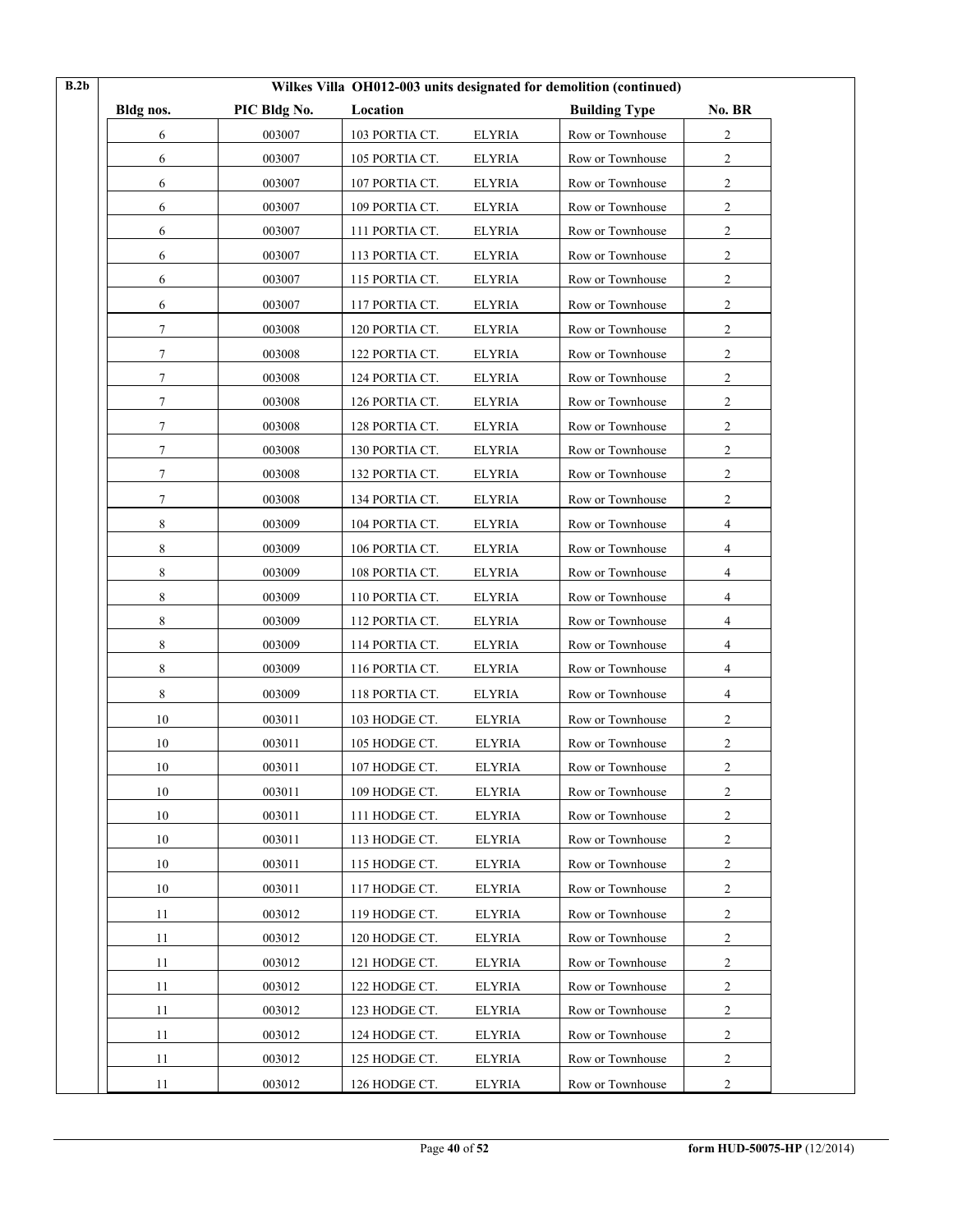| Bldg nos. | PIC Bldg No. | Location        |               | <b>Building Type</b> | No. BR         |
|-----------|--------------|-----------------|---------------|----------------------|----------------|
| 12        | 003014       | 142 PRATT BLVD. | <b>ELYRIA</b> | Row or Townhouse     | 6              |
| 12        | 003014       | 144 PRATT BLVD. | <b>ELYRIA</b> | Row or Townhouse     | 3              |
| 12        | 003014       | 146 PRATT BLVD. | <b>ELYRIA</b> | Row or Townhouse     | 3              |
| 12        | 003014       | 148 PRATT BLVD. | <b>ELYRIA</b> | Row or Townhouse     | 3              |
| 12        | 003014       | 150 PRATT BLVD. | <b>ELYRIA</b> | Row or Townhouse     | 3              |
| 12        | 003014       | 152 PRATT BLVD. | <b>ELYRIA</b> | Row or Townhouse     | 3              |
| 12        | 003014       | 154 PRATT BLVD. | <b>ELYRIA</b> | Row or Townhouse     | 3              |
| 12        | 003014       | 156 PRATT BLVD. | <b>ELYRIA</b> | Row or Townhouse     | 6              |
| 13        | 003015       | 101 TEDMAN CT.  | <b>ELYRIA</b> | Row or Townhouse     | 3              |
| 13        | 003015       | 103 TEDMAN CT.  | <b>ELYRIA</b> | Row or Townhouse     | 3              |
| 13        | 003015       | 105 TEDMAN CT.  | <b>ELYRIA</b> | Row or Townhouse     | 3              |
| 13        | 003015       | 107 TEDMAN CT.  | <b>ELYRIA</b> | Row or Townhouse     | 3              |
| 13        | 003015       | 109 TEDMAN CT.  | <b>ELYRIA</b> | Row or Townhouse     | $\mathfrak{Z}$ |
| 13        | 003015       | 111 TEDMAN CT.  | <b>ELYRIA</b> | Row or Townhouse     | 3              |
| 13        | 003015       | 113 TEDMAN CT.  | <b>ELYRIA</b> | Row or Townhouse     | $\mathfrak{Z}$ |
| 13        | 003015       | 115 TEDMAN CT.  | <b>ELYRIA</b> | Row or Townhouse     | 3              |
| 14        | 003016       | 129 TEDMAN CT.  | <b>ELYRIA</b> | Row or Townhouse     | 1              |
| 14        | 003016       | 131 TEDMAN CT.  | <b>ELYRIA</b> | Row or Townhouse     | 1              |
| 14        | 003016       | 133 TEDMAN CT.  | <b>ELYRIA</b> | Row or Townhouse     | 1              |
| 14        | 003016       | 135 TEDMAN CT.  | <b>ELYRIA</b> | Row or Townhouse     | 1              |
| 14        | 003016       | 137 TEDMAN CT.  | <b>ELYRIA</b> | Row or Townhouse     | $\mathbf{1}$   |
| 14        | 003016       | 139 TEDMAN CT.  | <b>ELYRIA</b> | Row or Townhouse     | 1              |
| 15        | 003017       | 117 TEDMAN CT.  | <b>ELYRIA</b> | Row or Townhouse     | 3              |
| 15        | 003017       | 119 TEDMAN CT.  | <b>ELYRIA</b> | Row or Townhouse     | 3              |
| 15        | 003017       | 121 TEDMAN CT.  | <b>ELYRIA</b> | Row or Townhouse     | 3              |
| 15        | 003017       | 123 TEDMAN CT.  | <b>ELYRIA</b> | Row or Townhouse     | 3              |
| 15        | 003017       | 125 TEDMAN CT.  | <b>ELYRIA</b> | Row or Townhouse     | 3              |
| 15        | 003017       | 127 TEDMAN CT.  | <b>ELYRIA</b> | Row or Townhouse     | 3              |
| 16        | 003018       | 130 TEDMAN CT.  | <b>ELYRIA</b> | Row or Townhouse     | 2              |
| 16        | 003018       | 132 TEDMAN CT.  | <b>ELYRIA</b> | Row or Townhouse     | $\overline{c}$ |
| 16        | 003018       | 134 TEDMAN CT.  | <b>ELYRIA</b> | Row or Townhouse     | $\overline{c}$ |
| 16        | 003018       | 136 TEDMAN CT.  | <b>ELYRIA</b> | Row or Townhouse     | 2              |
| 16        | 003018       | 138 TEDMAN CT.  | <b>ELYRIA</b> | Row or Townhouse     | 2              |
| 16        | 003018       | 140 TEDMAN CT.  | <b>ELYRIA</b> | Row or Townhouse     | 2              |
| 16        | 003018       | 142 TEDMAN CT.  | <b>ELYRIA</b> | Row or Townhouse     | 2              |
| 16        | 003018       | 144 TEDMAN CT.  | <b>ELYRIA</b> | Row or Townhouse     | $\overline{c}$ |

**B.2b**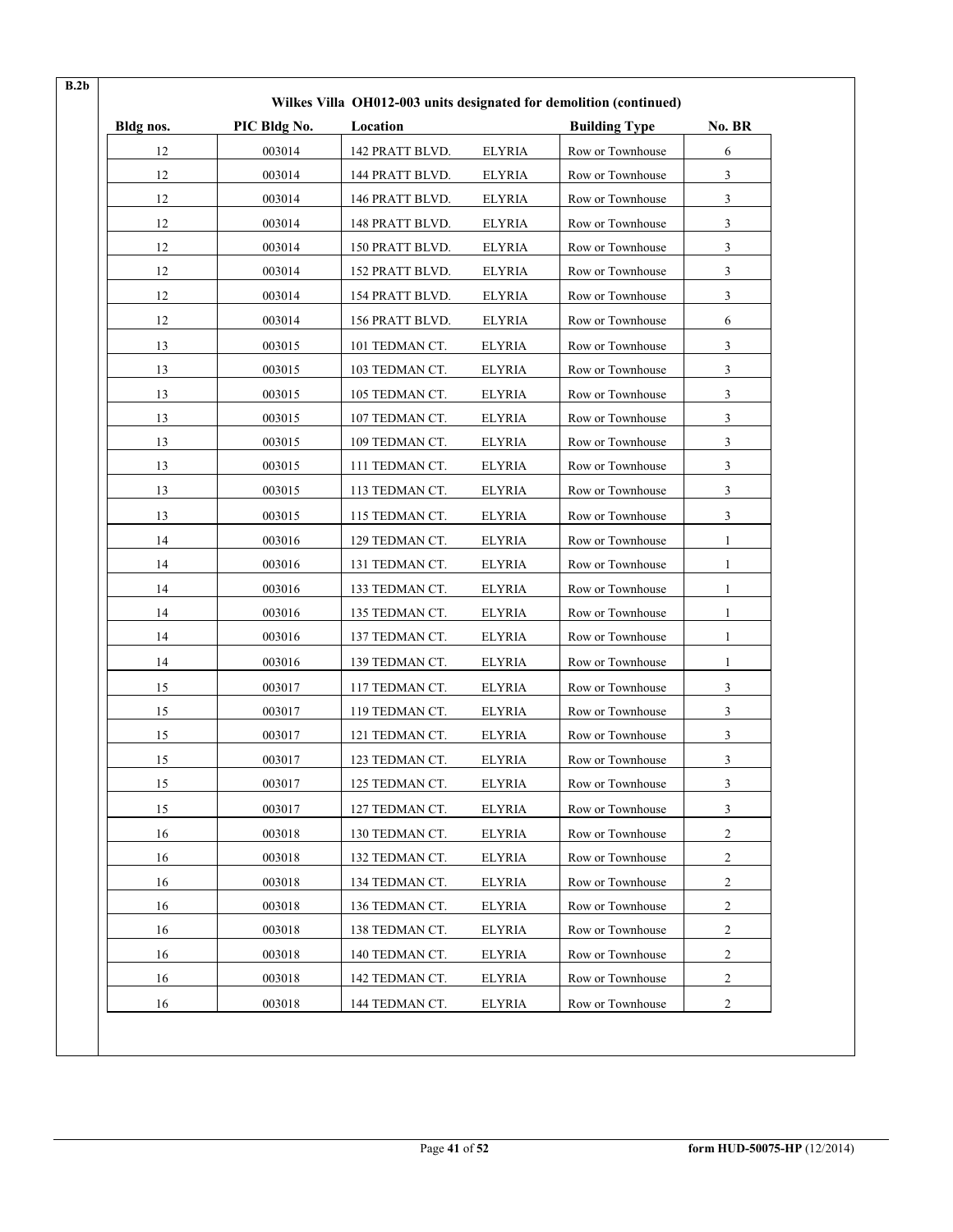| Bldg nos. | PIC Bldg No. | Location         |               | <b>Building Type</b> | No. BR         |
|-----------|--------------|------------------|---------------|----------------------|----------------|
| 17        | 003019       | 114 TEDMAN CT.   | <b>ELYRIA</b> | Row or Townhouse     | 3              |
| 17        | 003019       | 116 TEDMAN CT.   | ELYRIA        | Row or Townhouse     | 3              |
| 17        | 003019       | 118 TEDMAN CT.   | <b>ELYRIA</b> | Row or Townhouse     | 3              |
| 17        | 003019       | 120 TEDMAN CT.   | <b>ELYRIA</b> | Row or Townhouse     | 3              |
| 17        | 003019       | 122 TEDMAN CT.   | <b>ELYRIA</b> | Row or Townhouse     | 3              |
| 17        | 003019       | 124 TEDMAN CT.   | <b>ELYRIA</b> | Row or Townhouse     | 3              |
| 17        | 003019       | 126 TEDMAN CT.   | <b>ELYRIA</b> | Row or Townhouse     | 3              |
| 17        | 003019       | 128 TEDMAN CT.   | <b>ELYRIA</b> | Row or Townhouse     | 3              |
| 18        | 003020       | 103 BOHANNON CT. | <b>ELYRIA</b> | Row or Townhouse     | 3              |
| 18        | 003020       | 105 BOHANNON CT. | <b>ELYRIA</b> | Row or Townhouse     | 3              |
| 18        | 003020       | 107 BOHANNON CT. | <b>ELYRIA</b> | Row or Townhouse     | 3              |
| 18        | 003020       | 109 BOHANNON CT. | <b>ELYRIA</b> | Row or Townhouse     | 3              |
| 18        | 003020       | 111 BOHANNON CT. | <b>ELYRIA</b> | Row or Townhouse     | 3              |
| 18        | 003020       | 113 BOHANNON CT. | <b>ELYRIA</b> | Row or Townhouse     | 3              |
| 19        | 003021       | 115 BOHANNON CT. | <b>ELYRIA</b> | Row or Townhouse     | 3              |
| 19        | 003021       | 117 BOHANNON CT. | <b>ELYRIA</b> | Row or Townhouse     | 3              |
| 19        | 003021       | 119 BOHANNON CT. | <b>ELYRIA</b> | Row or Townhouse     | 3              |
| 19        | 003021       | 121 BOHANNON CT. | <b>ELYRIA</b> | Row or Townhouse     | 3              |
| 19        | 003021       | 123 BOHANNON CT. | <b>ELYRIA</b> | Row or Townhouse     | 3              |
| 19        | 003021       | 125 BOHANNON CT. | <b>ELYRIA</b> | Row or Townhouse     | 3              |
| 19        | 003021       | 127 BOHANNON CT. | <b>ELYRIA</b> | Row or Townhouse     | 3              |
| 19        | 003021       | 129 BOHANNON CT. | <b>ELYRIA</b> | Row or Townhouse     | 3              |
| 20        | 003022       | 131 BOHANNON CT. | <b>ELYRIA</b> | Row or Townhouse     | 2              |
| 20        | 003022       | 133 BOHANNON CT. | <b>ELYRIA</b> | Row or Townhouse     | 2              |
| 20        | 003022       | 135 BOHANNON CT. | <b>ELYRIA</b> | Row or Townhouse     | $\overline{c}$ |
| 20        | 003022       | 137 BOHANNON CT. | <b>ELYRIA</b> | Row or Townhouse     | 2              |
| 20        | 003022       | 139 BOHANNON CT. | <b>ELYRIA</b> | Row or Townhouse     | 2              |
| 20        | 003022       | 141 BOHANNON CT. | <b>ELYRIA</b> | Row or Townhouse     | 2              |
| $20\,$    | 003022       | 143 BOHANNON CT. | <b>ELYRIA</b> | Row or Townhouse     | 2              |
| 20        | 003022       | 145 BOHANNON CT. | <b>ELYRIA</b> | Row or Townhouse     | $\overline{c}$ |
| 21        | 003023       | 156 BOHANNON CT. | <b>ELYRIA</b> | Row or Townhouse     | 5              |
| 21        | 003023       | 158 BOHANNON CT. | <b>ELYRIA</b> | Row or Townhouse     | 5              |
| 21        | 003023       | 160 BOHANNON CT. | <b>ELYRIA</b> | Row or Townhouse     | 5              |
| 21        | 003023       | 162 BOHANNON CT. | <b>ELYRIA</b> | Row or Townhouse     | 5              |
| 21        | 003023       | 164 BOHANNON CT. | <b>ELYRIA</b> | Row or Townhouse     | 5              |
| 21        | 003023       | 166 BOHANNON CT. | <b>ELYRIA</b> | Row or Townhouse     | 5              |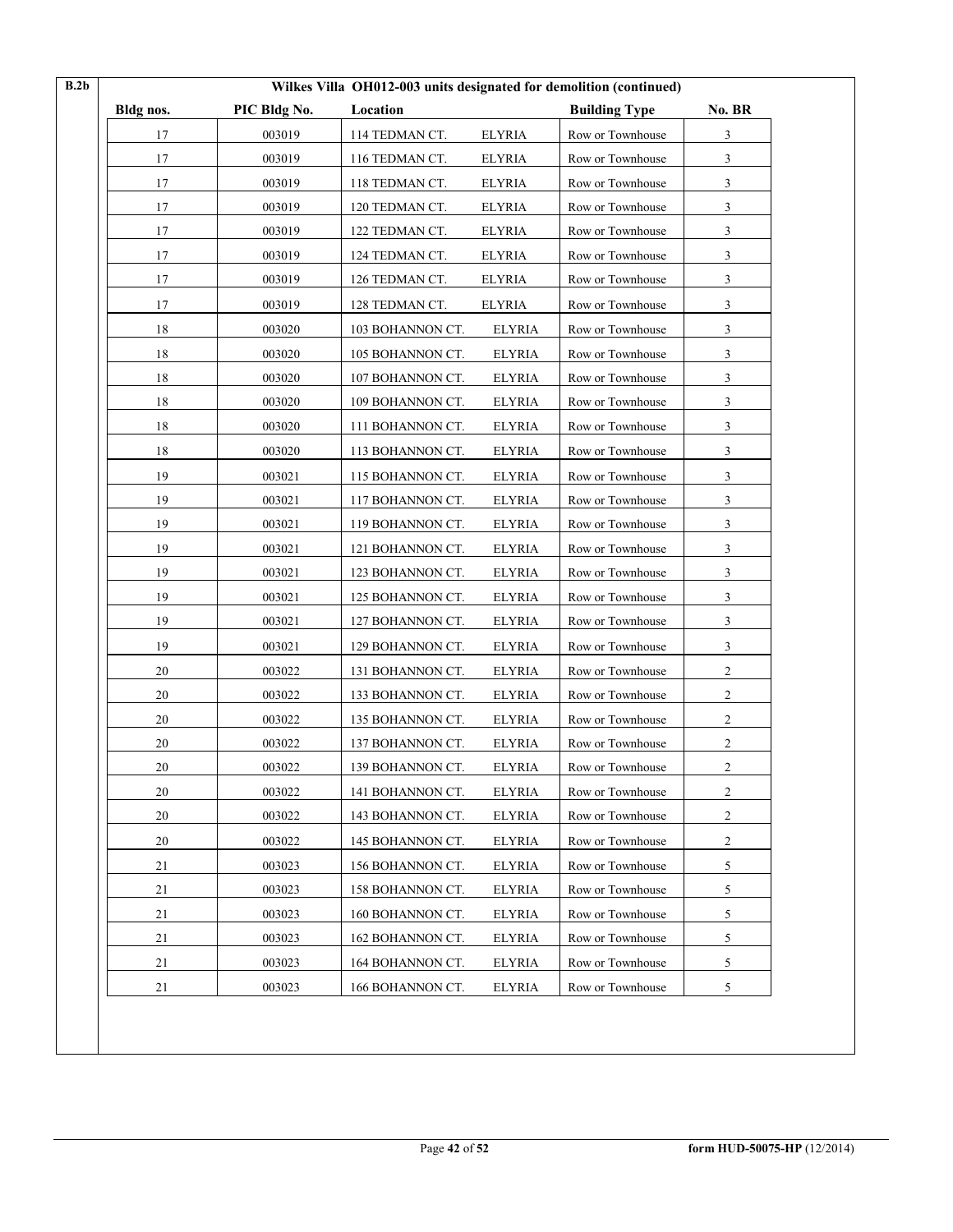|           |              | Wilkes Villa OH012-003 units designated for demolition (continued) |               |                      |                           |
|-----------|--------------|--------------------------------------------------------------------|---------------|----------------------|---------------------------|
| Bldg nos. | PIC Bldg No. | Location                                                           |               | <b>Building Type</b> | No. BR                    |
| 22        | 003024       | 144 BOHANNON CT.                                                   | <b>ELYRIA</b> | Row or Townhouse     | 3                         |
| 22        | 003024       | 146 BOHANNON CT.                                                   | <b>ELYRIA</b> | Row or Townhouse     | 3                         |
| 22        | 003024       | 148 BOHANNON CT.                                                   | <b>ELYRIA</b> | Row or Townhouse     | 3                         |
| 22        | 003024       | 150 BOHANNON CT.                                                   | <b>ELYRIA</b> | Row or Townhouse     | $\mathbf{3}$              |
| 22        | 003024       | 152 BOHANNON CT.                                                   | <b>ELYRIA</b> | Row or Townhouse     | $\mathbf{3}$              |
| 22        | 003024       | 154 BOHANNON CT.                                                   | <b>ELYRIA</b> | Row or Townhouse     | 3                         |
| 23        | 003025       | 116 BOHANNON CT.                                                   | <b>ELYRIA</b> | Row or Townhouse     | 4                         |
| 23        | 003025       | 118 BOHANNON CT.                                                   | <b>ELYRIA</b> | Row or Townhouse     | 4                         |
| 23        | 003025       | 120 BOHANNON CT.                                                   | <b>ELYRIA</b> | Row or Townhouse     | 4                         |
| 23        | 003025       | 122 BOHANNON CT.                                                   | <b>ELYRIA</b> | Row or Townhouse     | 4                         |
| 23        | 003025       | 124 BOHANNON CT.                                                   | <b>ELYRIA</b> | Row or Townhouse     | 4                         |
| 23        | 003025       | 126 BOHANNON CT.                                                   | <b>ELYRIA</b> | Row or Townhouse     | $\overline{4}$            |
| 24        | 003026       | 128 BOHANNON CT.                                                   | <b>ELYRIA</b> | Row or Townhouse     | $\overline{4}$            |
| 24        | 003026       | 130 BOHANNON CT.                                                   | <b>ELYRIA</b> | Row or Townhouse     | 4                         |
| 24        | 003026       | 132 BOHANNON CT.                                                   | <b>ELYRIA</b> | Row or Townhouse     | 4                         |
| 24        | 003026       | 134 BOHANNON CT.                                                   | <b>ELYRIA</b> | Row or Townhouse     | 4                         |
| 25        | 003027       | 102 PRATT BLVD.                                                    | <b>ELYRIA</b> | Row or Townhouse     | 5                         |
| 25        | 003027       | 104 PRATT BLVD.                                                    | <b>ELYRIA</b> | Row or Townhouse     | 5                         |
| 25        | 003027       | 106 PRATT BLVD.                                                    | <b>ELYRIA</b> | Row or Townhouse     | 5                         |
| 25        | 003027       | 108 PRATT BLVD.                                                    | <b>ELYRIA</b> | Row or Townhouse     | 5                         |
| 25        | 003027       | 110 PRATT BLVD.                                                    | <b>ELYRIA</b> | Row or Townhouse     | 5                         |
| 25        | 003027       | 112 PRATT BLVD.                                                    | <b>ELYRIA</b> | Row or Townhouse     | $5 - COPS$<br><b>UNIT</b> |

**B.2b** As part of the Master Plans and Development Proposals, LMHA will need to submit a Demolition Application to HUD's Special Application Center (SAC) for the demolition of all housing units in the two (2) developments of Southside Gardens (OH012-013 and OH012-014 in AMP OH012000004) which remain after the construction of the Master Plan Prototype units. None of these units have accessible features. The units designated for demolition are:

|                                                                  | Southside Gardens OH012-13; 20 buildings, 50 units; Construction Date: 1/31/1972 |  |
|------------------------------------------------------------------|----------------------------------------------------------------------------------|--|
| $\mathbf{D}$ $\mathbf{D}$ $\mathbf{D}$ $\mathbf{D}$ $\mathbf{L}$ |                                                                                  |  |

| Bldg<br>nos. | PIC Bldg<br>No. | <b>Address</b>   |               | <b>Building Type</b>   | No.<br>BR |
|--------------|-----------------|------------------|---------------|------------------------|-----------|
| 48           | 013001          | 1613 E. 30TH ST. | <b>LORAIN</b> | Single Family/Detached | 6         |
| 49           | 013002          | 1615 E. 30TH ST. | <b>LORAIN</b> | Row or Townhouse       | 3         |
|              | 013002          | 1617 E. 30TH ST. | <b>LORAIN</b> | Row or Townhouse       | 3         |
|              | 013002          | 1619 E. 30TH ST. | <b>LORAIN</b> | Row or Townhouse       | 3         |
|              | 013002          | 1621 E. 30TH ST. | <b>LORAIN</b> | Row or Townhouse       | 3         |
| 50           | 013003          | 1610 E. 29TH ST. | <b>LORAIN</b> | Row or Townhouse       | 2         |
|              | 013003          | 1612 E. 29TH ST. | <b>LORAIN</b> | Row or Townhouse       | 2         |
|              | 013003          | 1614 E. 29TH ST. | <b>LORAIN</b> | Row or Townhouse       | 2         |
|              | 013003          | 1616 E. 29TH ST. | <b>LORAIN</b> | Row or Townhouse       | 2         |
| 51           | 013004          | 1618 E. 29TH ST. | <b>LORAIN</b> | Semi Detached          | 4         |
|              | 013004          | 1620 E. 29TH ST. | <b>LORAIN</b> | Semi Detached          | 4         |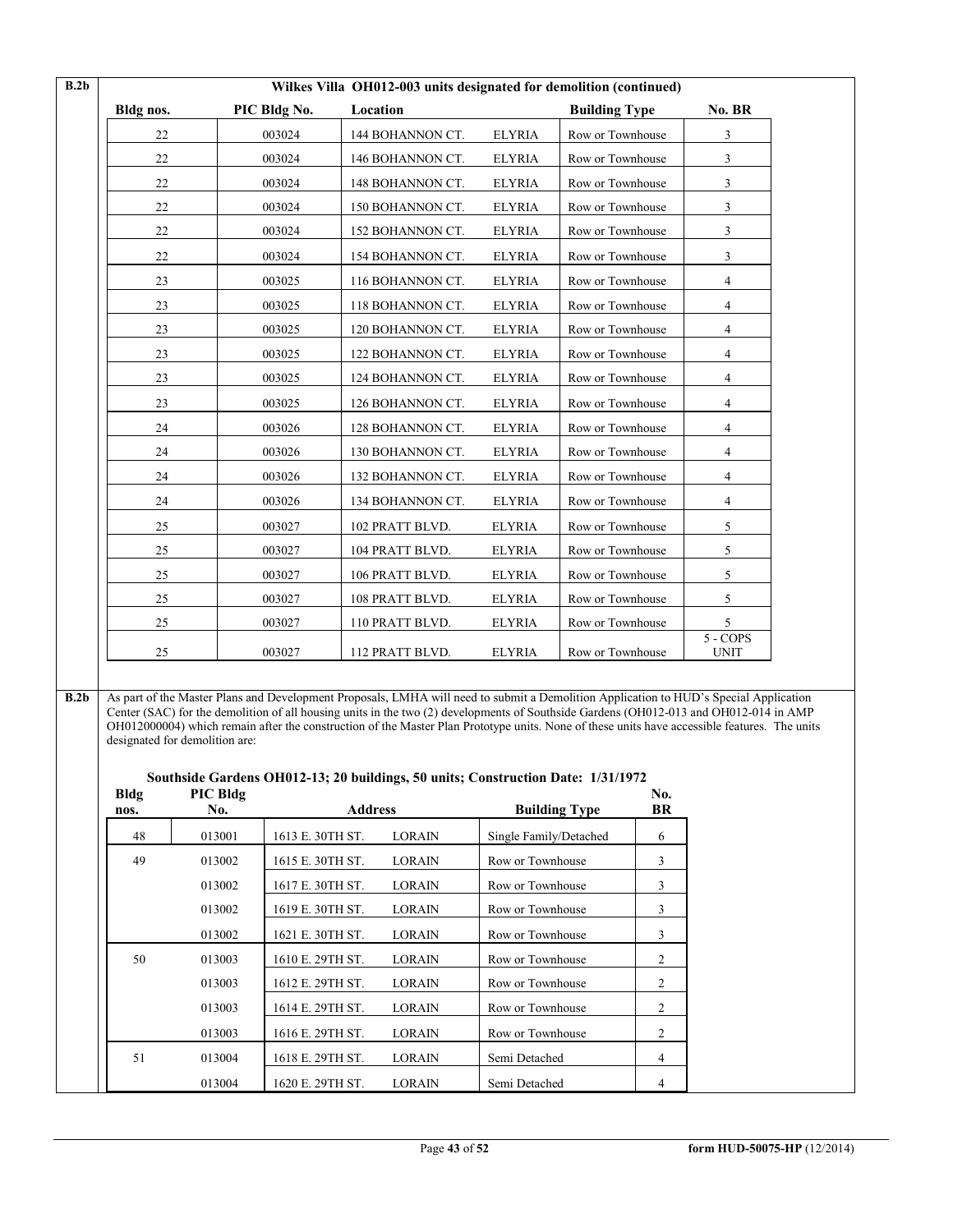| <b>Bldg</b> | PIC Bldg |                  |                |                        | No.              |
|-------------|----------|------------------|----------------|------------------------|------------------|
| nos.        | No.      |                  | <b>Address</b> | <b>Building Type</b>   | <b>BR</b>        |
| 52          | 013005   | 1622 E. 29TH ST. | <b>LORAIN</b>  | Single Family/Detached | 5                |
| 53          | 013006   | 1624 E. 29TH ST. | <b>LORAIN</b>  | Single Family/Detached | 5                |
| 54          | 013007   | 1623 E. 30TH ST. | <b>LORAIN</b>  | Row or Townhouse       | $\overline{c}$   |
|             | 013007   | 1625 E. 30TH ST. | <b>LORAIN</b>  | Row or Townhouse       | $\boldsymbol{2}$ |
|             | 013007   | 1627 E. 30TH ST. | <b>LORAIN</b>  | Row or Townhouse       | $\overline{c}$   |
|             | 013007   | 1629 E. 30TH ST. | <b>LORAIN</b>  | Row or Townhouse       | $\overline{2}$   |
| 55          | 013008   | 1634 E. 30TH ST. | <b>LORAIN</b>  | Row or Townhouse       | $\boldsymbol{2}$ |
|             | 013008   | 1636 E. 30TH ST. | LORAIN         | Row or Townhouse       | 2                |
|             | 013008   | 1638 E. 30TH ST. | <b>LORAIN</b>  | Row or Townhouse       | $\overline{c}$   |
|             | 013008   | 1640 E. 30TH ST. | <b>LORAIN</b>  | Row or Townhouse       | $\overline{c}$   |
| 56          | 013009   | 1642 E. 30TH ST. | <b>LORAIN</b>  | Row or Townhouse       | 3                |
|             | 013009   | 1644 E. 30TH ST. | <b>LORAIN</b>  | Row or Townhouse       | 3                |
|             | 013009   | 1646 E. 30TH ST. | <b>LORAIN</b>  | Row or Townhouse       | 3                |
|             | 013009   | 1648 E. 30TH ST. | <b>LORAIN</b>  | Row or Townhouse       | 3                |
| 57          | 013010   | 1650 E. 30TH ST. | LORAIN         | Single Family/Detached | 5                |
| 58          | 013011   | 1652 E. 30TH ST. | <b>LORAIN</b>  | Single Family/Detached | 6                |
| 59          | 013012   | 1654 E. 30TH ST. | LORAIN         | Row or Townhouse       | 4                |
|             | 013012   | 1656 E. 30TH ST. | <b>LORAIN</b>  | Row or Townhouse       | 4                |
|             | 013012   | 1658 E. 30TH ST. | <b>LORAIN</b>  | Row or Townhouse       | 4                |
|             | 013012   | 1660 E. 30TH ST. | <b>LORAIN</b>  | Row or Townhouse       | 4                |
| 60          | 013013   | 1662 E. 30TH ST. | LORAIN         | Row or Townhouse       | $\overline{c}$   |
|             | 013013   | 1664 E. 30TH ST. | <b>LORAIN</b>  | Row or Townhouse       | 2                |
|             | 013013   | 1666 E. 30TH ST. | LORAIN         | Row or Townhouse       | $\boldsymbol{2}$ |
|             | 013013   | 1668 E. 30TH ST. | <b>LORAIN</b>  | Row or Townhouse       | 2                |
| 61          | 013014   | 1681 E. 30TH ST. | <b>LORAIN</b>  | Single Family/Detached | 6                |
| 62          | 013015   | 1680 E. 29TH ST. | <b>LORAIN</b>  | Single Family/Detached | 6                |
| 63          | 013016   | 1682 E. 29TH ST. | <b>LORAIN</b>  | Single Family/Detached | 5                |
| 64          | 013017   | 1684 E. 29TH ST. | <b>LORAIN</b>  | Row or Townhouse       | $\boldsymbol{2}$ |
|             | 013017   | 1686 E. 29TH ST. | <b>LORAIN</b>  | Row or Townhouse       | 2                |
|             | 013017   | 1688 E. 29TH ST. | <b>LORAIN</b>  | Row or Townhouse       | 2                |
|             | 013017   | 1690 E. 29TH ST. | <b>LORAIN</b>  | Row or Townhouse       | $\overline{c}$   |
| 65          | 013018   | 1692 E. 29TH ST. | <b>LORAIN</b>  | Semi Detached          | 4                |
|             | 013018   | 1694 E. 29TH ST. | <b>LORAIN</b>  | Semi Detached          | 4                |
| 66          | 013019   | 1691 E. 30TH ST. | <b>LORAIN</b>  | Semi Detached          | 4                |
|             | 013019   | 1693 E. 30TH ST. | <b>LORAIN</b>  | Semi Detached          | 4                |
| 67          | 013020   | 1683 E. 30TH ST. | <b>LORAIN</b>  | Row or Townhouse       | 3                |
|             | 013020   | 1685 E. 30TH ST. | <b>LORAIN</b>  | Row or Townhouse       | 3                |
|             | 013020   | 1687 E. 30TH ST. | LORAIN         | Row or Townhouse       | 3                |
|             | 013020   | 1689 E. 30TH ST. | <b>LORAIN</b>  | Row or Townhouse       | 3                |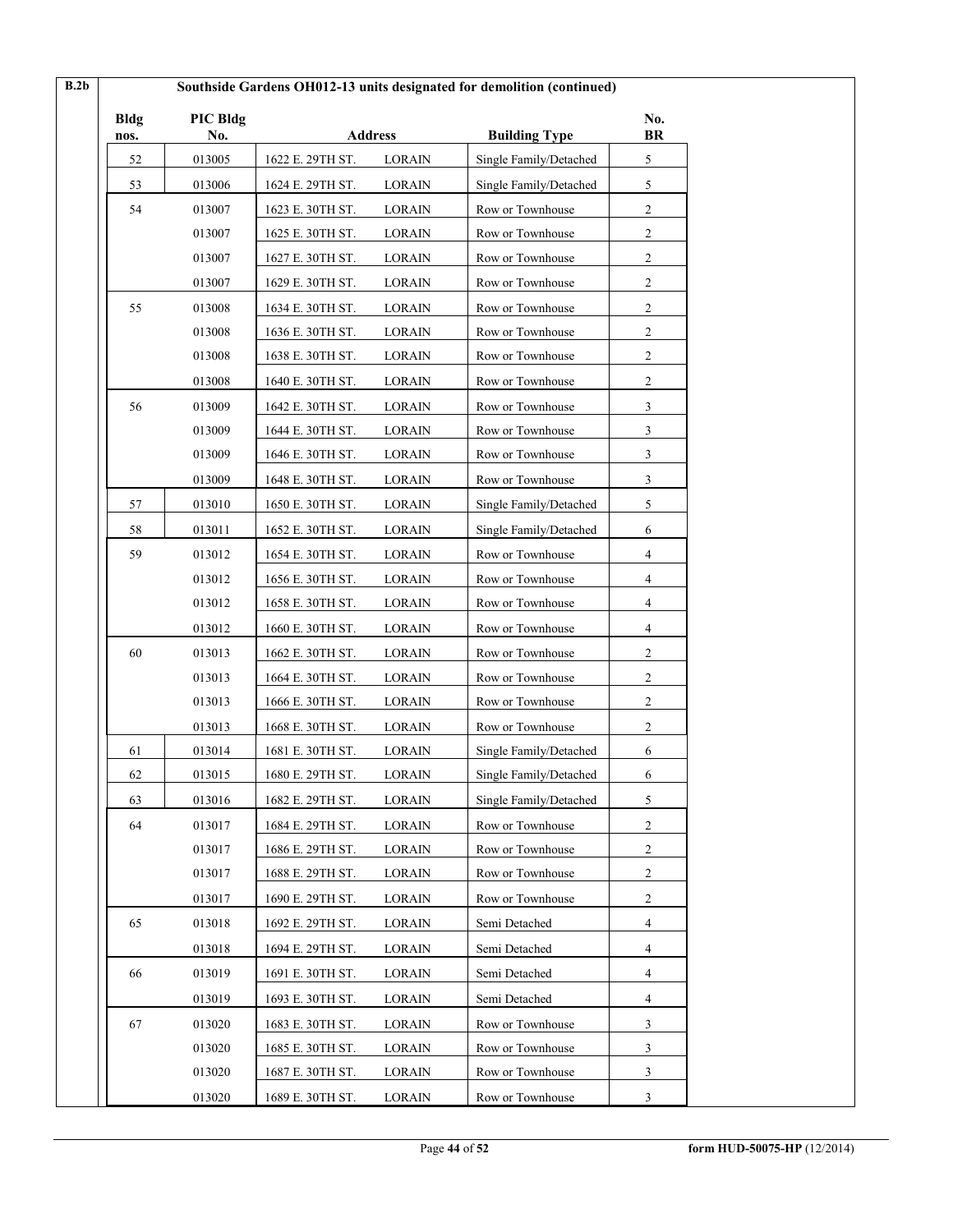| B.2b        | Southside Gardens OH012-014; 28 buildings, 58 units |                                            | <b>Construction Date: 8/31/1973</b>            |           |  |
|-------------|-----------------------------------------------------|--------------------------------------------|------------------------------------------------|-----------|--|
|             |                                                     | Units designated for demolition            |                                                |           |  |
| <b>Bldg</b> | PIC Bldg                                            |                                            |                                                | No.<br>BR |  |
| nos.<br>68  | No.<br>014001                                       | <b>Address</b><br>3036 VINE AVE.<br>LORAIN | <b>Building Type</b><br>Non Dwelling Structure | 5         |  |
| 69          | 014002                                              | 3042 VINE AVE.<br><b>LORAIN</b>            | Row or Townhouse                               | 3         |  |
|             | 014002                                              | 3044 VINE AVE.<br>LORAIN                   | Row or Townhouse                               | 3         |  |
|             | 014002                                              | 3046 VINE AVE.<br><b>LORAIN</b>            | Row or Townhouse                               | 2         |  |
|             |                                                     | 3048 VINE AVE.                             | Row or Townhouse                               | 2         |  |
| 70          | 014002<br>014003                                    | <b>LORAIN</b><br><b>LORAIN</b>             | Semi Detached                                  |           |  |
|             |                                                     | 3038 VINE AVE.                             |                                                | 4         |  |
|             | 014003                                              | 3040 VINE AVE.<br><b>LORAIN</b>            | Semi Detached                                  | 4         |  |
| 71          | 014004                                              | 3052 VINE AVE.<br>LORAIN                   | Single Family/Detached                         | 6         |  |
| 72          | 014005                                              | 1565 E. 31ST ST.<br><b>LORAIN</b>          | Single Family/Detached                         | 5         |  |
| 73          | 014006                                              | 1547 E. 31ST ST.<br><b>LORAIN</b>          | Row or Townhouse                               | 3         |  |
|             | 014006                                              | 1549 E. 31ST ST.<br><b>LORAIN</b>          | Row or Townhouse                               | 3         |  |
|             | 014006                                              | 1551 E. 31ST ST.<br><b>LORAIN</b>          | Row or Townhouse                               | 3         |  |
|             | 014006                                              | 1553 E. 31ST ST.<br><b>LORAIN</b>          | Row or Townhouse                               | 3         |  |
| 74          | 014007                                              | 1555 E. 31ST ST.<br><b>LORAIN</b>          | Semi Detached                                  | 4         |  |
|             | 014007                                              | <b>LORAIN</b><br>1557 E. 31ST ST.          | Semi Detached                                  | 4         |  |
| 75          | 014008                                              | 1559 E. 31ST ST.<br>LORAIN                 | Single Family/Detached                         | 6         |  |
| 76          | 014009                                              | 1537 E. 30TH ST.<br><b>LORAIN</b>          | Semi Detached                                  | 4         |  |
|             | 014009                                              | 1539 E. 30TH ST.<br>LORAIN                 | Semi Detached                                  | 4         |  |
| 77          | 014010                                              | 1533 E. 30TH ST.<br>LORAIN                 | Semi Detached                                  | 4         |  |
|             | 014010                                              | 1535 E. 30TH ST.<br><b>LORAIN</b>          | Semi Detached                                  | 4         |  |
| 78          | 014011                                              | 1541 E. 30TH ST.<br>LORAIN                 | Row or Townhouse                               | 3         |  |
|             | 014011                                              | 1543 E. 30TH ST.<br>LORAIN                 | Row or Townhouse                               | 3         |  |
|             | 014011                                              | 1545 E. 30TH ST.<br>LORAIN                 | Row or Townhouse                               | 3         |  |
|             | 014011                                              | 1547 E. 30TH ST.<br>LORAIN                 | Row or Townhouse                               | 3         |  |
| $8\sqrt{1}$ | 014014                                              | 1519 E. 30TH ST.<br><b>LORAIN</b>          | Single Family/Detached                         | 5         |  |
| 82          | 014015                                              | 1507 E. 30TH ST.<br>LORAIN                 | Semi Detached                                  | 4         |  |
|             | 014015                                              | 1509 E. 30TH ST.<br>LORAIN                 | Semi Detached                                  | 4         |  |
| 83          | 014016                                              | 1511 E. 30TH ST.<br>LORAIN                 | Row or Townhouse                               | 3         |  |
|             | 014016                                              | 1513 E. 30TH ST.<br>LORAIN                 | Row or Townhouse                               | 3         |  |
|             | 014016                                              | <b>LORAIN</b><br>1515 E. 30TH ST.          | Row or Townhouse                               | 2         |  |
|             | 014016                                              | 1517 E. 30TH ST.<br><b>LORAIN</b>          | Row or Townhouse                               | 2         |  |
| 84          | 014017                                              | 1508 E. 29TH ST.<br>LORAIN                 | Row or Townhouse                               | 2         |  |
|             | 014017                                              | 1510 E. 29TH ST.<br>LORAIN                 | Row or Townhouse                               | 2         |  |
|             | 014017                                              | 1512 E. 29TH ST.<br>LORAIN                 | Row or Townhouse                               | 3         |  |
|             | 014017                                              | 1514 E. 29TH ST.<br>LORAIN                 | Row or Townhouse                               | 3         |  |
| 85          | 014018                                              | 1506 E. 29TH ST.<br>LORAIN                 | Single Family/Detached                         | 6         |  |
| 86          | 014019                                              | 1516 E. 29TH ST.<br>LORAIN                 | Semi Detached                                  | 3         |  |
|             | 014019                                              | 1518 E. 29TH ST.<br>LORAIN                 | Semi Detached                                  | 3         |  |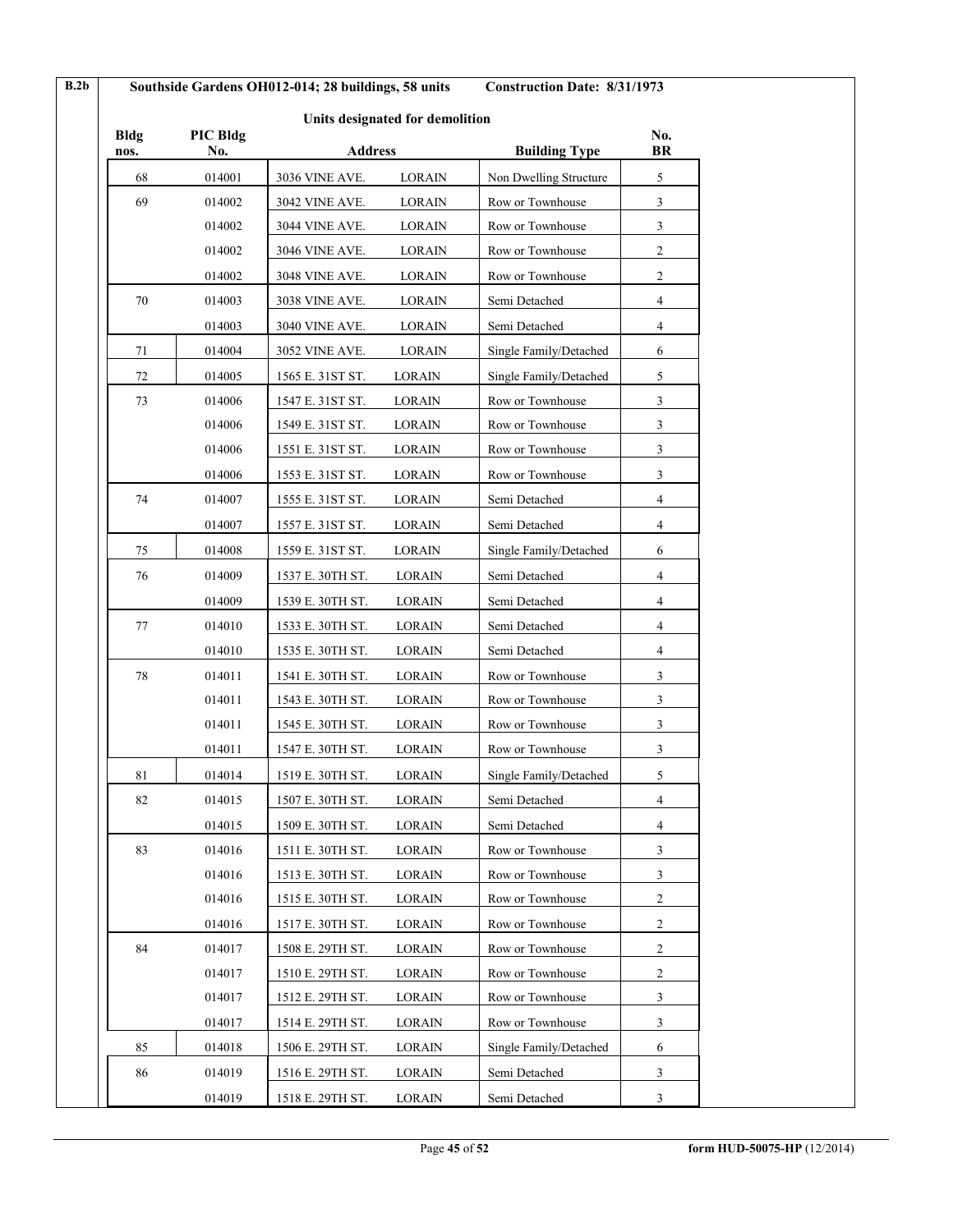| <b>Bldg</b><br>nos. | PIC Bldg<br>No. | <b>Address</b>   |               | <b>Building Type</b>   | No.<br><b>BR</b> |
|---------------------|-----------------|------------------|---------------|------------------------|------------------|
| 87                  | 014020          | 1529 E. 29TH ST. | <b>LORAIN</b> | Row or Townhouse       | $\overline{c}$   |
|                     | 014020          | 1531 E. 29TH ST. | <b>LORAIN</b> | Row or Townhouse       | $\mathfrak{2}$   |
|                     | 014020          | 1533 E. 29TH ST. | <b>LORAIN</b> | Row or Townhouse       | 3                |
|                     | 014020          | 1535 E. 29TH ST. | <b>LORAIN</b> | Row or Townhouse       | 3                |
| 88                  | 014021          | 1537 E. 29TH ST. | <b>LORAIN</b> | Single Family/Detached | 5                |
| 89                  | 014022          | 1541 E. 29TH ST. | <b>LORAIN</b> | Single Family/Detached | 6                |
| 90                  | 014023          | 1543 E. 29TH ST. | <b>LORAIN</b> | Single Family/Detached | 6                |
| 91                  | 014024          | 1545 E. 29TH ST. | <b>LORAIN</b> | Single Family/Detached | 5                |
| 92                  | 014025          | 1547 E. 29TH ST. | <b>LORAIN</b> | Row or Townhouse       | 3                |
|                     | 014025          | 1549 E. 29TH ST. | <b>LORAIN</b> | Row or Townhouse       | 3                |
|                     | 014025          | 1551 E. 29TH ST. | <b>LORAIN</b> | Row or Townhouse       | $\overline{c}$   |
|                     | 014025          | 1553 E. 29TH ST. | <b>LORAIN</b> | Row or Townhouse       | $\overline{c}$   |
| 94                  | 014027          | 1647 E. 29TH ST. | <b>LORAIN</b> | Single Family/Detached | 5                |
| 95                  | 014028          | 1649 E. 29TH ST. | <b>LORAIN</b> | Single Family/Detached | 6                |
| 96                  | 014029          | 1651 E. 29TH ST. | <b>LORAIN</b> | Single Family/Detached | 6                |
| 97                  | 014030          | 1653 E. 29TH ST. | <b>LORAIN</b> | Single Family/Detached | 5                |
| 98                  | 014031          | 1655 E. 29TH ST. | <b>LORAIN</b> | Row or Townhouse       | 3                |
|                     | 014031          | 1657 E. 29TH ST. | <b>LORAIN</b> | Row or Townhouse       | 3                |
|                     | 014031          | 1659 E. 29TH ST. | <b>LORAIN</b> | Row or Townhouse       | $\overline{c}$   |
|                     | 014031          | 1661 E. 29TH ST. | <b>LORAIN</b> | Row or Townhouse       | $\overline{c}$   |

# **Southside Gardens OH012-14 units designated for demolition (continued)**

# **Demolition/Disposition Timetable**

The Demolition Applications for Wilkes Villa and Southside Gardens might be submitted to SAC in Fiscal Year 2021*.* The timetable for actual demolition will depend upon the approval of the demolition application; the approval of development proposals; the availability of funding; and approval of application for Mixed Finance Development, if necessary. Demolition may occur in phases based upon funding.

**B.2b**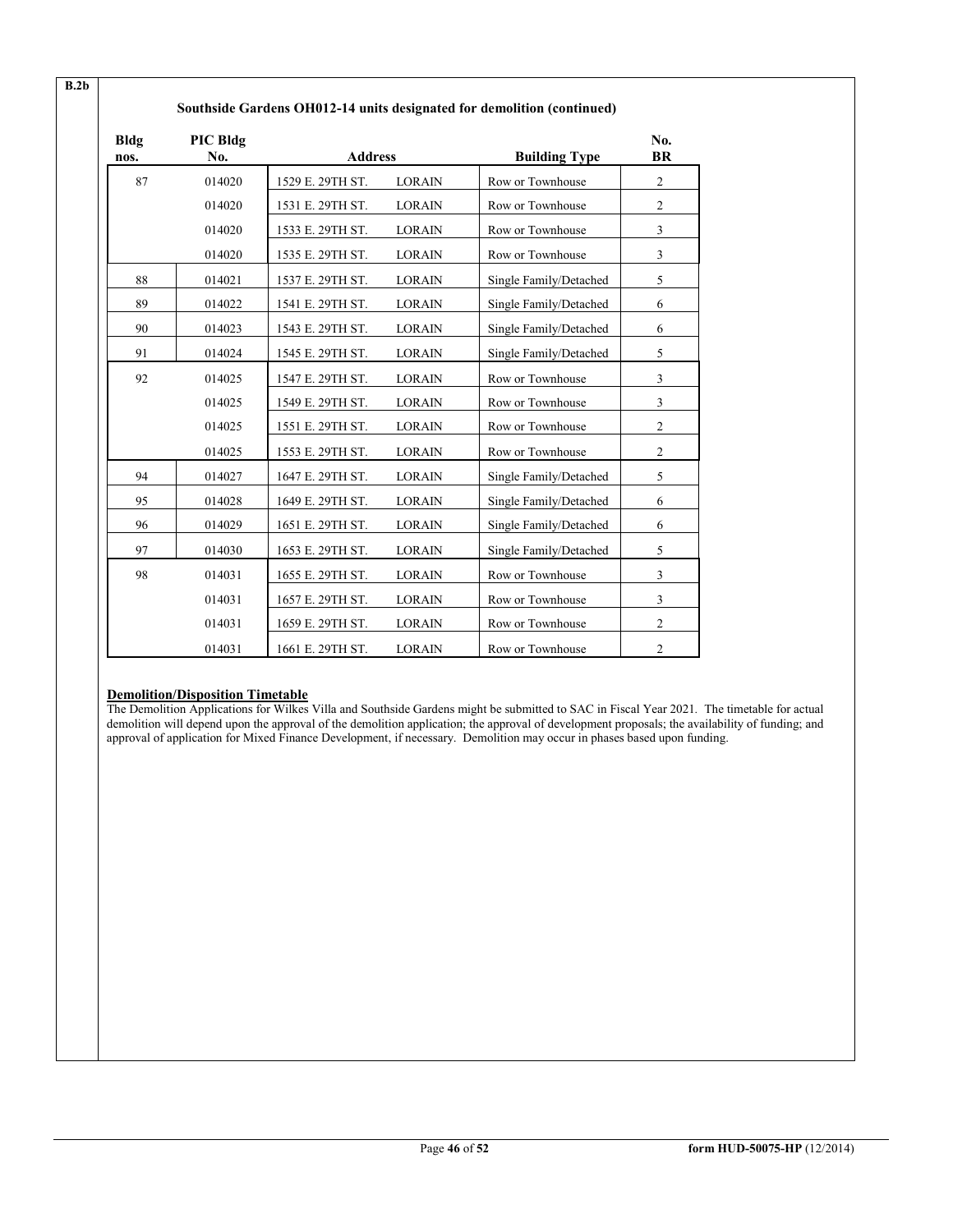| B.3         | Progress Report.                                                                                                                                                                                                                                                                                                                                                                                                                                                                                                                                                                                                                                                                                                                                                                                                                                                                                                          |  |  |  |  |  |
|-------------|---------------------------------------------------------------------------------------------------------------------------------------------------------------------------------------------------------------------------------------------------------------------------------------------------------------------------------------------------------------------------------------------------------------------------------------------------------------------------------------------------------------------------------------------------------------------------------------------------------------------------------------------------------------------------------------------------------------------------------------------------------------------------------------------------------------------------------------------------------------------------------------------------------------------------|--|--|--|--|--|
|             | Provide a description of the PHA's progress in meeting its Mission and Goals described in the PHA 5-Year Plan.                                                                                                                                                                                                                                                                                                                                                                                                                                                                                                                                                                                                                                                                                                                                                                                                            |  |  |  |  |  |
|             | LMHA's 5-Year Action Plan, including CFP 2020, is comprised of projects and activities from the Physical Needs Assessment (GPNA). Input has<br>also been sought from public housing residents, the Resident Advisory Board (RAB), the public and LMHA employees. All the work listed in the<br>5-Year Action Plan totals nearly \$80 million.                                                                                                                                                                                                                                                                                                                                                                                                                                                                                                                                                                             |  |  |  |  |  |
|             | Since LMHA's annual allotment of capital funds totals just over \$3 million, it is not fiscally possible to complete all high-priority capital<br>improvement projects at all properties, so the priorities must be refined even further. This ensures that projects which impact health and safety<br>issues, integrity of critical building systems, and long-term viability of structures are performed first. These decisions are based not only on the<br>GPNA but also upon results of UPCS inspections and input from COCC administrators, site management, site staff, resident surveys and public<br>meetings. Use of Operating Reserves in accordance with HUD regulations had been part of the capital improvement process; however, such use is<br>no longer permitted. If HUD ends this restriction, LMHA may consider the use of operating reserves for capital improvements if necessary and<br>available. |  |  |  |  |  |
|             | LMHA is intent upon implementing its Master Plans for Redevelopment of Southside Gardens and Wilkes Villa. It is likely to take years to<br>overcome the challenge of financing multi-million dollar projects. It is necessary to maintain the properties to ensure they remain safe, sanitary and<br>decent. In calendar years 2015, 2016, and 2017 LMHA invested over \$1 million in interior improvements, basement repairs, water infiltration<br>control, and roof repairs and replacement at Southside Gardens. This work will sustain the viability of the property for a number of years as<br>financing is sought and the project is approved for construction.                                                                                                                                                                                                                                                  |  |  |  |  |  |
|             | In calendar year 2019, LMHA completed \$1,291,480 in capital improvement projects agency wide.                                                                                                                                                                                                                                                                                                                                                                                                                                                                                                                                                                                                                                                                                                                                                                                                                            |  |  |  |  |  |
|             | The Housing Authority has also determined to address the accessible needs of the community by implementing visitability and universal design<br>concepts in its projects. LMHA has prudently and assertively worked towards attaining its Section 504 goals.                                                                                                                                                                                                                                                                                                                                                                                                                                                                                                                                                                                                                                                              |  |  |  |  |  |
|             | LMHA will continually review its AMP structures to best serve the Housing Authority's efficiencies of operations.                                                                                                                                                                                                                                                                                                                                                                                                                                                                                                                                                                                                                                                                                                                                                                                                         |  |  |  |  |  |
|             | The Authority shall continue its implementation and utilization of technologies to improve the productivity of staff, such as new software to gain<br>insights from housing data, conference calling to reduce employee travel to meetings, and steps towards paperless technologies for applicants,<br>tenants, participants, and employees.                                                                                                                                                                                                                                                                                                                                                                                                                                                                                                                                                                             |  |  |  |  |  |
|             | Many of LMHA's goals are not just capital improvements listed in the PHA 5-Year Action Plan. LMHA established many goals and programs,<br>often in collaboration with other social service agencies, governmental authorities, non-profit groups, and private entities, to enhance and improve<br>the living environment and self-sufficiency of residents. An impressive collection of goals and success stories is posted online at<br>http://www.lmha.org/about-lmha/annual-reports/. The reader is encouraged to review the successes of the Lorain Metropolitan Housing Authority<br>that extend beyond the provision of quality affordable housing.                                                                                                                                                                                                                                                                 |  |  |  |  |  |
|             | For a listing of completed capital fund projects and costs, go to http://www.lmha.org/about-lmha/annual-reports/. Click on documents labeled<br>"50075.1" for a particular year of interest.                                                                                                                                                                                                                                                                                                                                                                                                                                                                                                                                                                                                                                                                                                                              |  |  |  |  |  |
|             |                                                                                                                                                                                                                                                                                                                                                                                                                                                                                                                                                                                                                                                                                                                                                                                                                                                                                                                           |  |  |  |  |  |
|             |                                                                                                                                                                                                                                                                                                                                                                                                                                                                                                                                                                                                                                                                                                                                                                                                                                                                                                                           |  |  |  |  |  |
|             |                                                                                                                                                                                                                                                                                                                                                                                                                                                                                                                                                                                                                                                                                                                                                                                                                                                                                                                           |  |  |  |  |  |
|             |                                                                                                                                                                                                                                                                                                                                                                                                                                                                                                                                                                                                                                                                                                                                                                                                                                                                                                                           |  |  |  |  |  |
| <b>B.4.</b> | <b>Most Recent Fiscal Year Audit.</b>                                                                                                                                                                                                                                                                                                                                                                                                                                                                                                                                                                                                                                                                                                                                                                                                                                                                                     |  |  |  |  |  |
|             | (a) Were there any findings in the most recent FY Audit?                                                                                                                                                                                                                                                                                                                                                                                                                                                                                                                                                                                                                                                                                                                                                                                                                                                                  |  |  |  |  |  |
|             | Y<br>N<br>⊠<br>□                                                                                                                                                                                                                                                                                                                                                                                                                                                                                                                                                                                                                                                                                                                                                                                                                                                                                                          |  |  |  |  |  |
|             | If yes, please describe:<br>(b)                                                                                                                                                                                                                                                                                                                                                                                                                                                                                                                                                                                                                                                                                                                                                                                                                                                                                           |  |  |  |  |  |
|             | Other Document and/or Certification Requirements.                                                                                                                                                                                                                                                                                                                                                                                                                                                                                                                                                                                                                                                                                                                                                                                                                                                                         |  |  |  |  |  |
| C.1         | Certification Listing Policies and Programs that the PHA has Revised since Submission of its Last Annual Plan                                                                                                                                                                                                                                                                                                                                                                                                                                                                                                                                                                                                                                                                                                                                                                                                             |  |  |  |  |  |
|             | Form 50077-ST-HCV-HP, Certification of Compliance with PHA Plans and Related Regulations, must be submitted by the PHA as an electronic<br>attachment to the PHA Plan.                                                                                                                                                                                                                                                                                                                                                                                                                                                                                                                                                                                                                                                                                                                                                    |  |  |  |  |  |
|             |                                                                                                                                                                                                                                                                                                                                                                                                                                                                                                                                                                                                                                                                                                                                                                                                                                                                                                                           |  |  |  |  |  |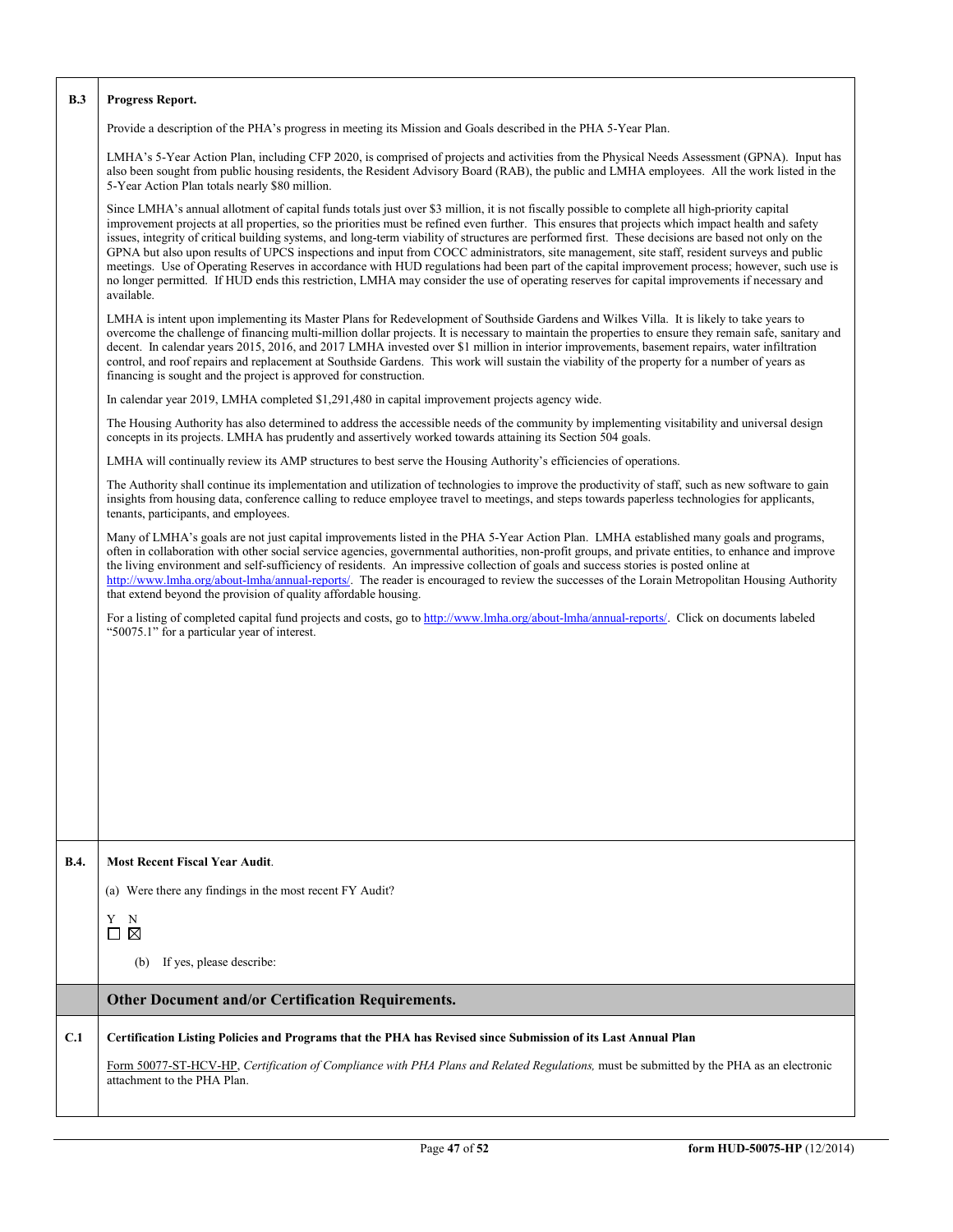| C.2 | <b>Civil Rights Certification.</b><br>Form 50077-ST-HCV-HP, Certification of Compliance with PHA Plans and Related Regulations, must be submitted by the PHA as an electronic<br>attachment to the PHA Plan.                                                      |
|-----|-------------------------------------------------------------------------------------------------------------------------------------------------------------------------------------------------------------------------------------------------------------------|
| C.3 | <b>Resident Advisory Board (RAB) Comments.</b><br>(a) Did the RAB(s) provide comments to the PHA Plan?                                                                                                                                                            |
|     | Y N<br>⊠ □<br>If yes, comments must be submitted by the PHA as an attachment to the PHA Plan. PHAs must also include a narrative describing their analysis of<br>the RAB recommendations and the decisions made on these recommendations.                         |
| C.4 | <b>Certification by State or Local Officials.</b><br>Form HUD 50077-SL, Certification by State or Local Officials of PHA Plans Consistency with the Consolidated Plan, must be submitted by the<br>PHA as an electronic attachment to the PHA Plan.               |
| D   | Statement of Capital Improvements. Required in all years for all PHAs completing this form that administer public<br>housing and receive funding from the Capital Fund Program (CFP).                                                                             |
| D.1 | Capital Improvements. Include a reference here to the most recent HUD-approved 5-Year Action Plan (HUD-50075.2) and the date that it was<br>approved by HUD.<br>See LMHA's 2019 5-Year Action Plan HUD Form 50075.2 approved by HUD on December 19, 2019 in EPIC. |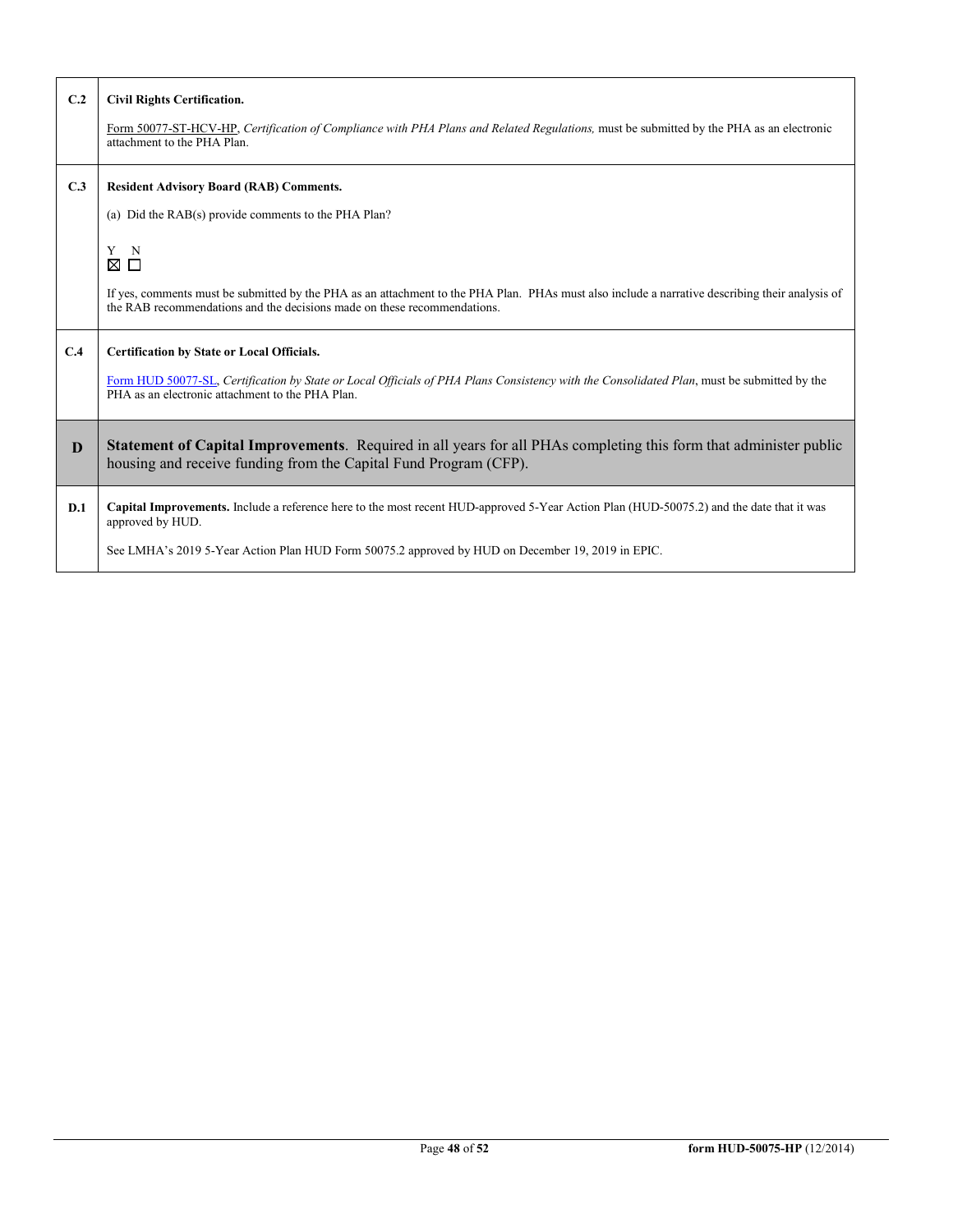# **Instructions for Preparation of Form HUD-50075-HP Annual Plan for High Performing PHAs**

- **A. PHA Information.** All PHAs must complete this section.
	- **A.1** Include the full **PHA Name**, **PHA Code**, **PHA Type**, **PHA Fiscal Year Beginning** (MM/YYYY), **PHA Inventory, Number of Public Housing Units and or Housing Choice Vouchers (HCVs), PHA Plan Submission Type**, and the **Availability of Information**, specific location(s) of all information relevant to the public hearing and proposed PHA Plan.  $(24 \text{ CFR } \frac{§903.23(4)(e)}{e})$

**PHA Consortia**: Check box if submitting a Joint PHA Plan and complete the table. [\(24 CFR §943.128\(a\)\)](http://ecfr.gpoaccess.gov/cgi/t/text/text-idx?c=ecfr&sid=cc31cf1c3a2b84ba4ead75d35d258f67&rgn=div5&view=text&node=24:4.0.3.1.10&idno=24#24:4.0.3.1.10.2.5.7)

#### **B. Annual Plan.**

#### **B.1 Revision of PHA Plan Elements.** PHAs must:

Identify specifically which plan elements listed below that have been revised by the PHA. To specify which elements have been revised, mark the "yes" box. If an element has not been revised, mark "no."

 **Statement of Housing Needs and Strategy for Addressing Housing Needs.** Provide a statement addressing the housing needs of low-income, very low-income and extremely low-income families and a brief description of the PHA's strategy for addressing the housing needs of families who reside in the jurisdiction served by the PHA. The statement must identify the housing needs of (i) families with incomes below 30 percent of area median income (extremely low-income), (ii) elderly families and families with disabilities, and (iii) households of various races and ethnic groups residing in the jurisdiction or on the waiting list based on information provided by the applicable Consolidated Plan, information provided by HUD, and other generally available data. The identification of housing needs must address issues of affordability, supply, quality, accessibility, size of units, and location. For years in which the PHA's 5-Year PHA Plan is also due, this information must be included only to the extent it pertains to the housing needs of families that are on the PHA's public housing and Section 8 tenant-based assistance waiting lists. [24 CFR §903.7\(a\)\(1\)](http://ecfr.gpoaccess.gov/cgi/t/text/text-idx?c=ecfr&sid=13734845220744370804c20da2294a03&rgn=div5&view=text&node=24:4.0.3.1.3&idno=24#24:4.0.3.1.3.2.5.5) and 24 CFR §903.12(b). Provide a description of the PHA's strategy for addressing the housing needs of families in the jurisdiction and on the waiting list in the upcoming year. For years in which the PHA's 5-Year PHA Plan is also due, this information must be included only to the extent it pertains to the housing needs of families that are on the PHA's public housing and Section 8 tenant-based assistance waiting lists. [24 CFR §903.7\(a\)\(2\)\(](http://ecfr.gpoaccess.gov/cgi/t/text/text-idx?c=ecfr&sid=13734845220744370804c20da2294a03&rgn=div5&view=text&node=24:4.0.3.1.3&idno=24#24:4.0.3.1.3.2.5.5)ii) and 24 CFR §903.12(b).

 **Deconcentration and Other Policies that Govern Eligibility, Selection and Admissions**. Describe the PHA's admissions policy for deconcentration of poverty and income mixing of lower-income families in public housing. The Deconcentration Policy must describe the PHA's policy for bringing higher income tenants into lower income developments and lower income tenants into higher income developments. The deconcentration requirements apply to general occupancy and family public housing developments. Refer to 24 CFR §903.2(b)(2) for developments not subject to deconcentration of poverty and income mixing requirements[. 24 CFR §903.7\(b\)](http://ecfr.gpoaccess.gov/cgi/t/text/text-idx?c=ecfr&sid=b44bf19bef93dd31287608d2c687e271&rgn=div5&view=text&node=24:4.0.3.1.3&idno=24#24:4.0.3.1.3.2.5.5) Describe the PHA's procedures for maintaining waiting lists for admission to public housing and address any site-based waiting lists[. 24 CFR §903.7\(b\)](http://ecfr.gpoaccess.gov/cgi/t/text/text-idx?c=ecfr&sid=b44bf19bef93dd31287608d2c687e271&rgn=div5&view=text&node=24:4.0.3.1.3&idno=24#24:4.0.3.1.3.2.5.5) A statement of the PHA's policies that govern resident or tenant eligibility, selection and admission including admission preferences for both public housing and HCV. [\(24 CFR §903.7\(b\)](http://ecfr.gpoaccess.gov/cgi/t/text/text-idx?c=ecfr&sid=b44bf19bef93dd31287608d2c687e271&rgn=div5&view=text&node=24:4.0.3.1.3&idno=24#24:4.0.3.1.3.2.5.5) Describe the unit assignment policies for public housing. [24 CFR §903.7\(b\)](http://ecfr.gpoaccess.gov/cgi/t/text/text-idx?c=ecfr&sid=b44bf19bef93dd31287608d2c687e271&rgn=div5&view=text&node=24:4.0.3.1.3&idno=24#24:4.0.3.1.3.2.5.5)

 **Financial Resources.** A statement of financial resources, including a listing by general categories, of the PHA's anticipated resources, such as PHA operating, capital and other anticipated Federal resources available to the PHA, as well as tenant rents and other income available to support public housing or tenant-based assistance. The statement also should include the non-Federal sources of funds supporting each Federal program, and state the planned use for the resources. [\(24 CFR §903.7\(c\)](http://ecfr.gpoaccess.gov/cgi/t/text/text-idx?c=ecfr&sid=b44bf19bef93dd31287608d2c687e271&rgn=div5&view=text&node=24:4.0.3.1.3&idno=24)

 **Rent Determination.** A statement of the policies of the PHA governing rents charged for public housing and HCV dwelling units, including applicable public housing flat rents, minimum rents, voucher family rent contributions, and payment standard policies. [\(24 CFR §903.7\(d\)](http://ecfr.gpoaccess.gov/cgi/t/text/text-idx?c=ecfr&sid=b44bf19bef93dd31287608d2c687e271&rgn=div5&view=text&node=24:4.0.3.1.3&idno=24#24:4.0.3.1.3.2.5.5)

 **Homeownership Programs**. A description of any homeownership programs (including project number and unit count) administered by the agency or for which the PHA has applied or will apply for approval. For years in which the PHA's 5-Year PHA Plan is also due, this information must be included only to the extent that the PHA participates in homeownership programs under section 8(y) of the 1937 Act. [\(24 CFR §903.7\(k\)](http://ecfr.gpoaccess.gov/cgi/t/text/text-idx?c=ecfr&sid=b44bf19bef93dd31287608d2c687e271&rgn=div5&view=text&node=24:4.0.3.1.3&idno=24#24:4.0.3.1.3.2.5.5) and 24 CFR §903.12(b).

 **Safety and Crime Prevention (VAWA).** A description of: **1)** Any activities, services, or programs provided or offered by an agency, either directly or in partnership with other service providers, to child or adult victims of domestic violence, dating violence, sexual assault, or stalking; **2)** Any activities, services, or programs provided or offered by a PHA that helps child and adult victims of domestic violence, dating violence, sexual assault, or stalking, to obtain or maintain housing; and **3)** Any activities, services, or programs provided or offered by a public housing agency to prevent domestic violence, dating violence, sexual assault, and stalking, or to enhance victim safety in assisted families.  $(24 \text{ CFR } \text{\textless} 903.7(m)(5))$ 

**Pet Policy.** Describe the PHA's policies and requirements pertaining to the ownership of pets in public housing. [\(24 CFR §903.7\(n\)\)](http://ecfr.gpoaccess.gov/cgi/t/text/text-idx?c=ecfr&sid=13734845220744370804c20da2294a03&rgn=div5&view=text&node=24:4.0.3.1.3&idno=24#24:4.0.3.1.3.2.5.5)

■ **Substantial Deviation.** PHA must provide its criteria for determining a "substantial deviation" to its 5-Year Plan. (24 CFR §903.7(r)(2)(i)

 **Significant Amendment/Modification**. PHA must provide its criteria for determining a "Significant Amendment or Modification" to its 5-Year and Annual Plan. Should the PHA fail to define 'significant amendment/modification', HUD will consider the following to be 'significant amendments or modifications': a) changes to rent or admissions policies or organization of the waiting list; b) additions of non-emergency public housing CFP work items (items not included in the current CFP Annual Statement or CFP 5-Year Action Plan); or c) any change with regard to demolition or disposition, designation, homeownership programs or conversion activities. See guidance on HUD's website at: [Notice PIH 1999-51.](http://portal.hud.gov/hudportal/HUD?src=/program_offices/administration/hudclips/notices/pih) (24 CFR §903.7(r)(2)(ii)

If any boxes are marked "yes", describe the revision(s) to those element(s) in the space provided.

PHAs must submit a Deconcentration Policy for Field Office review. For additional guidance on what a PHA must do to deconcentrate poverty in its development and comply with fair housing requirements, se[e 24 CFR 903.2.](http://ecfr.gpoaccess.gov/cgi/t/text/text-idx?c=ecfr&sid=31b6a8e6f1110b36cc115eb6e4d5e3b4&rgn=div5&view=text&node=24:4.0.3.1.3&idno=24#24:4.0.3.1.3.1.5.2) [\(24 CFR §903.23\(b\)\)](http://ecfr.gpoaccess.gov/cgi/t/text/text-idx?c=ecfr&sid=13734845220744370804c20da2294a03&rgn=div5&view=text&node=24:4.0.3.1.3&idno=24#24:4.0.3.1.3.2.5.9)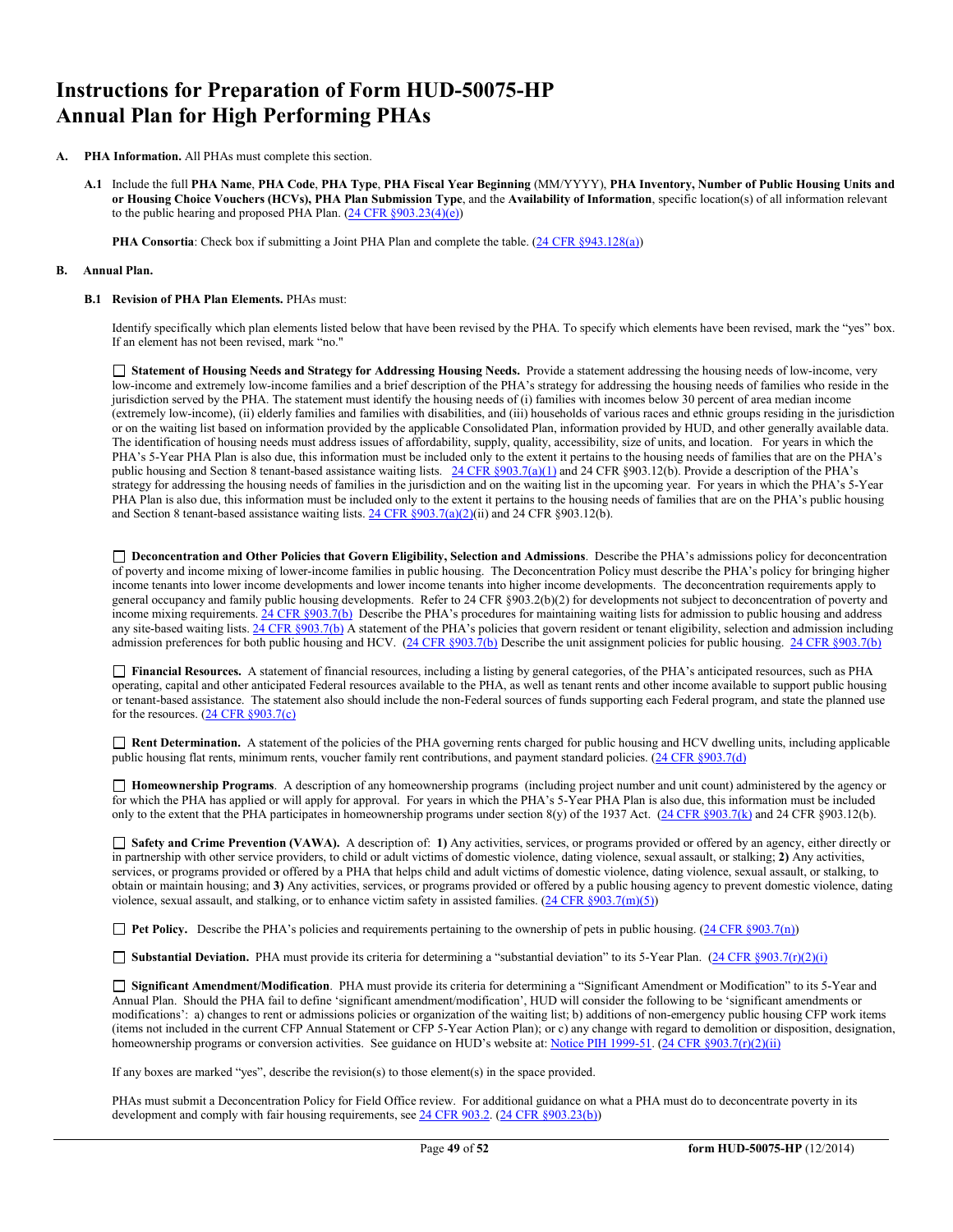**B.2** New Activities. If the PHA intends to undertake any new activities related to these elements or discretionary policies in the current Fiscal Year, mark "yes" for those elements, and describe the activities to be undertaken in the space provided. If the PHA does not plan to undertake these activities, mark "no."

□ **Hope VI.** 1) A description of any housing (including project name, number (if known) and unit count) for which the PHA will apply for HOPE VI; and **2)** A timetable for the submission of applications or proposals. The application and approval process for Hope VI is a separate process. See guidance on HUD's website at[: http://www.hud.gov/offices/pih/programs/ph/hope6/index.cfm.](http://www.hud.gov/offices/pih/programs/ph/hope6/index.cfm) [\(Notice PIH 2010-30\)](http://www.hud.gov/offices/adm/hudclips/notices/pih/07pihnotices.cfm)

 **Mixed Finance Modernization or Development. 1)** A description of any housing (including name, project number (if known) and unit count) for which the PHA will apply for Mixed Finance Modernization or Development; and **2)** A timetable for the submission of applications or proposals. The application and approval process for Mixed Finance Modernization or Development is a separate process. See guidance on HUD's website at:

[http://www.hud.gov/offices/pih/programs/ph/hope6/index.cfm.](http://www.hud.gov/offices/pih/programs/ph/hope6/index.cfm) [\(Notice PIH 2010-30\)](http://www.hud.gov/offices/adm/hudclips/notices/pih/07pihnotices.cfm)

 **Demolition and/or Disposition.** Describe any public housing projects owned by the PHA and subject to ACCs (including name, project number and unit numbers [or addresses]), and the number of affected units along with their sizes and accessibility features) for which the PHA will apply or is currently pending for demolition or disposition; and (2) A timetable for the demolition or disposition. This statement must be submitted to the extent that approved and/or pending demolition and/or disposition has changed. The application and approval process for demolition and/or disposition is a separate process. See guidance on HUD's website at: [http://www.hud.gov/offices/pih/centers/sac/demo\\_dispo/index.cfm.](http://www.hud.gov/offices/pih/centers/sac/demo_dispo/index.cfm) [\(24 CFR §903.7\(h\)\)](http://ecfr.gpoaccess.gov/cgi/t/text/text-idx?c=ecfr&sid=13734845220744370804c20da2294a03&rgn=div5&view=text&node=24:4.0.3.1.3&idno=24#24:4.0.3.1.3.2.5.5)

**Conversion of Public Housing.** Describe any public housing building(s) (including project number and unit count) owned by the PHA that the PHA is required to convert or plans to voluntarily convert to tenant-based assistance; **2)** An analysis of the projects or buildings required to be converted; and **3)** A statement of the amount of assistance received to be used for rental assistance or other housing assistance in connection with such conversion. See guidance on HUD's website at[: http://www.hud.gov/offices/pih/centers/sac/conversion.cfm.](http://www.hud.gov/offices/pih/centers/sac/conversion.cfm) [\(24 CFR §903.7\(j\)\)](http://ecfr.gpoaccess.gov/cgi/t/text/text-idx?c=ecfr&sid=13734845220744370804c20da2294a03&rgn=div5&view=text&node=24:4.0.3.1.3&idno=24#24:4.0.3.1.3.2.5.5)

□ **Project-Based Vouchers.** Describe any plans to use HCVs for new project-based vouchers. [\(24 CFR §983.57\(b\)\(1\)\)](http://ecfr.gpoaccess.gov/cgi/t/text/text-idx?c=ecfr&sid=b44bf19bef93dd31287608d2c687e271&rgn=div5&view=text&node=24:4.0.3.1.24&idno=24#24:4.0.3.1.24.2.41.7) If using project-based vouchers, provide the projected number of project-based units and general locations, and describe how project-basing would be consistent with the PHA Plan.

**Other Capital Grant Programs** (i.e., Capital Fund Community Facilities Grants or Emergency Safety and Security Grants).

- **B.3 Progress Report.** For all Annual Plans following submission of the first Annual Plan, a PHA must include a brief statement of the PHA's progress in meeting the mission and goals described in the 5-Year PHA Plan.  $(24 \text{ CFR } \S 903.7(\text{r})(1))$
- **B.4 Most Recent Fiscal Year Audit.** If the results of the most recent fiscal year audit for the PHA included any findings, mark "yes" and describe those findings in the space provided.  $(24 \text{ CFR } \S 903.7(p))$

#### **C. Other Document and/or Certification Requirements**

.

- **C.1 Certification Listing Policies and Programs that the PHA has Revised since Submission of its Last Annual Plan.** Provide a certification that the following plan elements have been revised, provided to the RAB for comment before implementation, approved by the PHA board, and made available for review and inspection by the public. This requirement is satisfied by completing and submitting form HUD-50077 SM-HP.
- **C.2 Civil Rights Certification.** Form HUD-50077 SM-HP, *PHA Certifications of Compliance with the PHA Plans and Related Regulation*, must be submitted by the PHA as an electronic attachment to the PHA Plan. This includes all certifications relating to Civil Rights and related regulations. A PHA will be considered in compliance with the AFFH Certification if: it can document that it examines its programs and proposed programs to identify any impediments to fair housing choice within those programs; addresses those impediments in a reasonable fashion in view of the resources available; works with the local jurisdiction to implement any of the jurisdiction's initiatives to affirmatively further fair housing; and assures that the annual plan is consistent with any applicable Consolidated Plan for its jurisdiction. [\(24 CFR §903.7\(o\)\)](http://ecfr.gpoaccess.gov/cgi/t/text/text-idx?c=ecfr&sid=13734845220744370804c20da2294a03&rgn=div5&view=text&node=24:4.0.3.1.3&idno=24#24:4.0.3.1.3.2.5.5)
- **C.3 Resident Advisory Board (RAB) comments**. If the RAB provided comments to the annual plan, mark "yes," submit the comments as an attachment to the Plan and describe the analysis of the comments and the PHA's decision made on these recommendations. [\(24 CFR §903.13\(c\),](http://ecfr.gpoaccess.gov/cgi/t/text/text-idx?c=ecfr&sid=13734845220744370804c20da2294a03&rgn=div5&view=text&node=24:4.0.3.1.3&idno=24#24:4.0.3.1.3.2.5.9) [24 CFR §903.19\)](http://ecfr.gpoaccess.gov/cgi/t/text/text-idx?c=ecfr&sid=f41eb312b1425d2a95a2478fde61e11f&rgn=div5&view=text&node=24:4.0.3.1.3&idno=24#24:4.0.3.1.3.2.5.12)
- **C.4 Certification by State or Local Officials.** Form HUD-50077-SL, *Certification by State or Local Officials of PHA Plans Consistency with the Consolidated Plan*, must be submitted by the PHA as an electronic attachment to the PHA Plan. [\(24 CFR §903.15\)](http://ecfr.gpoaccess.gov/cgi/t/text/text-idx?c=ecfr&sid=929855241bbc0873ac4be47579a4d2bf&rgn=div5&view=text&node=24:4.0.3.1.3&idno=24#24:4.0.3.1.3.2.5.10)
- **D. Statement of Capital Improvements**. PHAs that receive funding from the Capital Fund Program (CFP) must complete this section. [\(24 CFR 903.7 \(g\)\)](http://ecfr.gpoaccess.gov/cgi/t/text/text-idx?c=ecfr&sid=0885bb33f96a064e6519e07d66d87fd6&rgn=div5&view=text&node=24:4.0.3.1.3&idno=24#24:4.0.3.1.3.2.5.5)
	- **D.1 Capital Improvements.** In order to comply with this requirement, the PHA must reference the most recent HUD approved Capital Fund 5 Year Action Plan. PHAs can reference the form by including the following language in Section C. 8.0 of the PHA Plan Template: "See HUD Form 50075.2 approved by HUD on XX/XX/XXXX."

This information collection is authorized by Section 511 of the Quality Housing and Work Responsibility Act, which added a new section 5A to the U.S. Housing Act of 1937, as amended, which introduced the 5-Year and Annual PHA Plan. The 5-Year and Annual PHA Plans provide a ready source for interested parties to locate basic PHA policies, rules, and requirements concerning the PHA's operations, programs, and services, and informs HUD, families served by the PHA, and members of the public of the PHA's mission, goals and objectives for serving the needs of low- income, very low- income, and extremely low- income families.

Public reporting burden for this information collection is estimated to average 16.64 hours per response, including the time for reviewing instructions, searching existing data sources, gathering and maintaining the data needed, and completing and reviewing the collection of information. HUD may not collect this information, and respondents are not required to complete this form, unless it displays a currently valid OMB Control Number.

**Privacy Act Notice.** The United States Department of Housing and Urban Development is authorized to solicit the information requested in this form by virtue of Title 12, U.S. Code, Section 1701 et seq., and regulations promulgated thereunder at Title 12, Code of Federal Regulations. Responses to the collection of information are required to obtain a benefit or to retain a benefit. The information requested does not lend itself to confidentiality.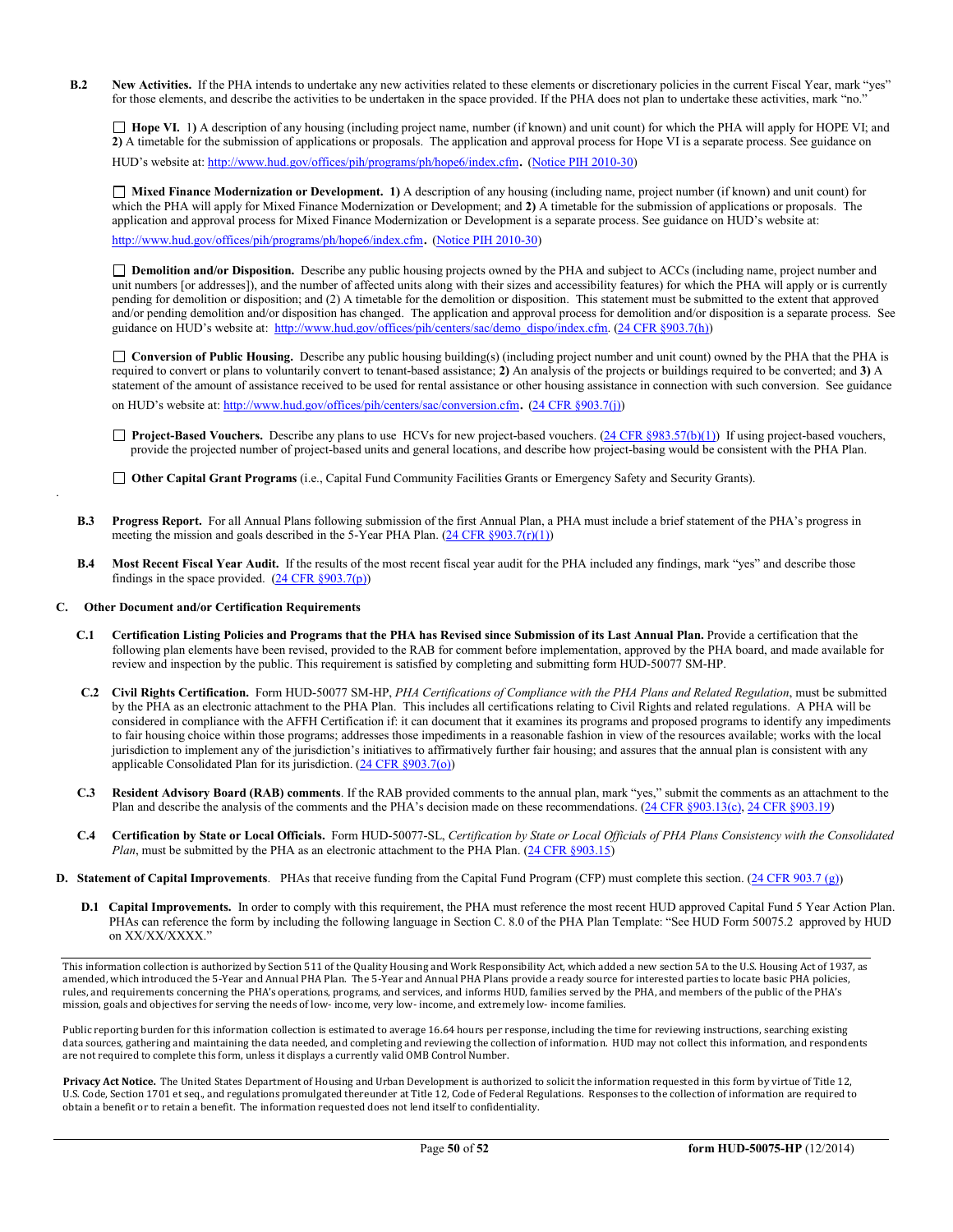### **RESIDENT ADVISORY BOARD (RAB) COMMENTS ON THE LORAIN METROPOLITAN HOUSING AUTHORITY 2020 (FY21) ANNUAL PLAN, 5-YEAR PLAN, and 5-YEAR ACTION PLAN January 21, 2020**

The Lorain Metropolitan Housing Authority (LMHA) met with the Resident Advisory Board (RAB) on January 21, 2020 to discuss the proposed changes to the 2020 Annual Plan, Five-Year Plan, and Capital Fund Program Five-Year Action Plan. Sixteen (16) RAB members representing Public Housing, Housing Choice Voucher Program, and Section 8 New Construction (multifamily housing) participated in the meeting. LMHA was represented by nine (9) employees.

**……………………………………………………………………………………………………………………………………….………………..**

LMHA sent drafts of the Annual Plan to the RAB members on January 6, 2020 so they had an opportunity to review them prior to the meeting and share them with their Tenant Councils and residents of the properties. LMHA discussed with the RAB each of the documents and encouraged meeting participants to ask questions or make comments at any time throughout the discussion. The summary of questions and comments and LMHA's response and actions follow.

#### **REVIEW OF ANNUAL PLAN PAGES 1-15 and 27-50**

#### **Pages 9 and 35: Deconcentration and Other Policies**

**RAB Q:** Deconcentration has been discussed a lot by LMHA today in public housing, Project Based Vouchers, and the HCV Program, so it must be very important to you. Are you very successful? What areas are promoted?

**LMHA A:** Yes, it is very important to LMHA and our Board of Commissioners. Since none LMHA's public housing properties have an average income greater than 115% of the average household income for all our public housing, and because nearly 90% of the public housing families are ELI, it is not possible to encourage lower income families to move into higher income properties. In the HCV Program, the participant has the *choice* of where they want to live. LMHA provides information to new participants and movers regarding other locations in Lorain County that have a lower concentration of voucher holders. And for the PBV program, LMHA strives to have project based voucher properties located in census tracts of no more than 20% poverty rate.

#### **Page 31: Safety and Crime Prevention**

**RAB Q:** There is a typo in the middle of the page. The Auxiliary Police work from 8:00 p.m. to 4:00 a.m., not 10:00 p.m. **LMHA A:** Thank you! Change noted and corrected!

#### **Page 38: Site Acquisition Proposal for Lakeview Plaza**

**RAB Q:** The address for the parcel you have listed is not 701 Sixth Street, but 701 Sixth Court. **LMHA A:** Thank you! Change noted and corrected!

#### **REVIEW OF CHANGES TO ACOP, PAGES 16-20 IN ANNUAL PLAN**

There were no questions or comments on the proposed changes to the ACOP.

#### **REVIEW OF CHANGES TO HCVP ADMINISTRATIVE PLAN, PAGES 21-26 IN ANNUAL PLAN**

**RAB Q:** You have talked a lot about Project Based Vouchers. Does it affect the total number of tenant based vouchers? How many do you plan to issue?

LMHA A: LMHA is permitted to allocate up to 20% (or just over 600) of our tenant based vouchers for project based. The majority of them are included in the total count of vouchers, so the number of tenant based vouchers would decrease. Some special types of projects do not impact the tenant-based voucher count. LMHA has stated we will consider up to 300 vouchers for project based programs, and up to 300 for PHA-owned units.

# **REVIEW OF CHANGES TO 2020 FIVE-YEAR PLAN**

**Page 13: Progress on the goal of enhancing safety**

**RAB Q:** You've got the same typo in the middle of the page. The Auxiliary Police work from 8:00 p.m. to 4:00 a.m., not 10:00 p.m. LMHA A: Thank you! Change noted and corrected!